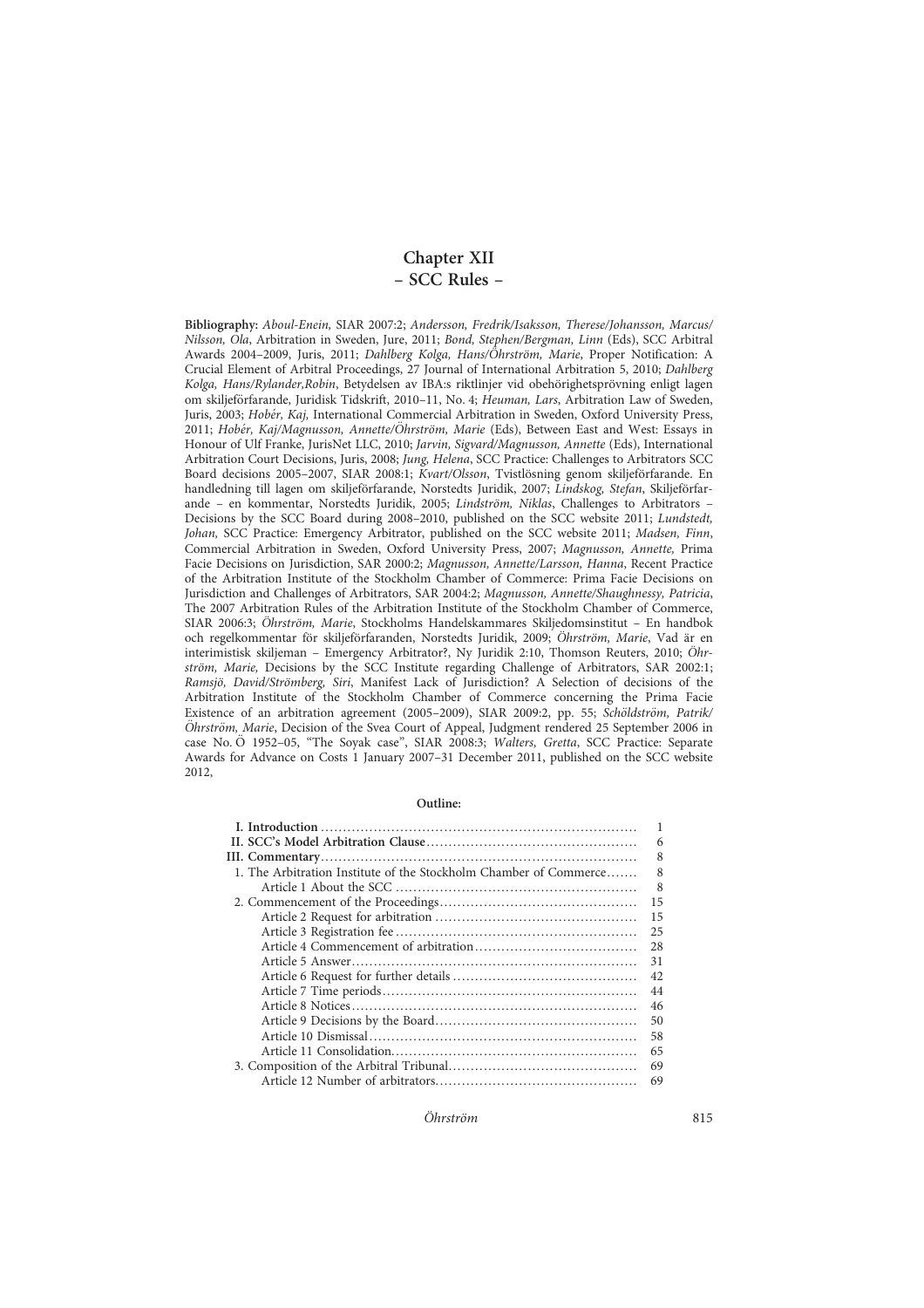|                                                               | 73 |
|---------------------------------------------------------------|----|
|                                                               | 81 |
|                                                               | 88 |
|                                                               | 94 |
|                                                               | 97 |
|                                                               |    |
|                                                               |    |
|                                                               |    |
|                                                               |    |
|                                                               |    |
|                                                               |    |
|                                                               |    |
|                                                               |    |
|                                                               |    |
|                                                               |    |
|                                                               |    |
|                                                               |    |
| Article 29 Experts appointed by the Arbitral Tribunal  152    |    |
|                                                               |    |
|                                                               |    |
|                                                               |    |
| Article 33 Communications from the Arbitral Tribunal  172     |    |
|                                                               |    |
|                                                               |    |
|                                                               |    |
|                                                               |    |
|                                                               |    |
|                                                               |    |
| Article 39 Settlement or other grounds for termination of the |    |
|                                                               |    |
|                                                               |    |
| Article 41 Correction and interpretation of an award 209      |    |
|                                                               |    |
|                                                               |    |
|                                                               |    |
|                                                               |    |
|                                                               |    |
|                                                               |    |
|                                                               |    |
|                                                               |    |
|                                                               |    |
|                                                               |    |
|                                                               |    |
|                                                               |    |
|                                                               |    |
|                                                               |    |

# I. Introduction

1 The Arbitration Institute of the Stockholm Chamber of Commerce (SCC) provides rules for the resolution of commercial and investment (i.e. treaty based) arbitration disputes, the main set of rules is the Arbitration Rules of the Arbitration Institute of the Stockholm Chamber of Commerce (SCC Rules). The overriding purpose of the SCC Rules is to accommodate the need for business and investors to have disputes settled swiftly, confidentially and professionally.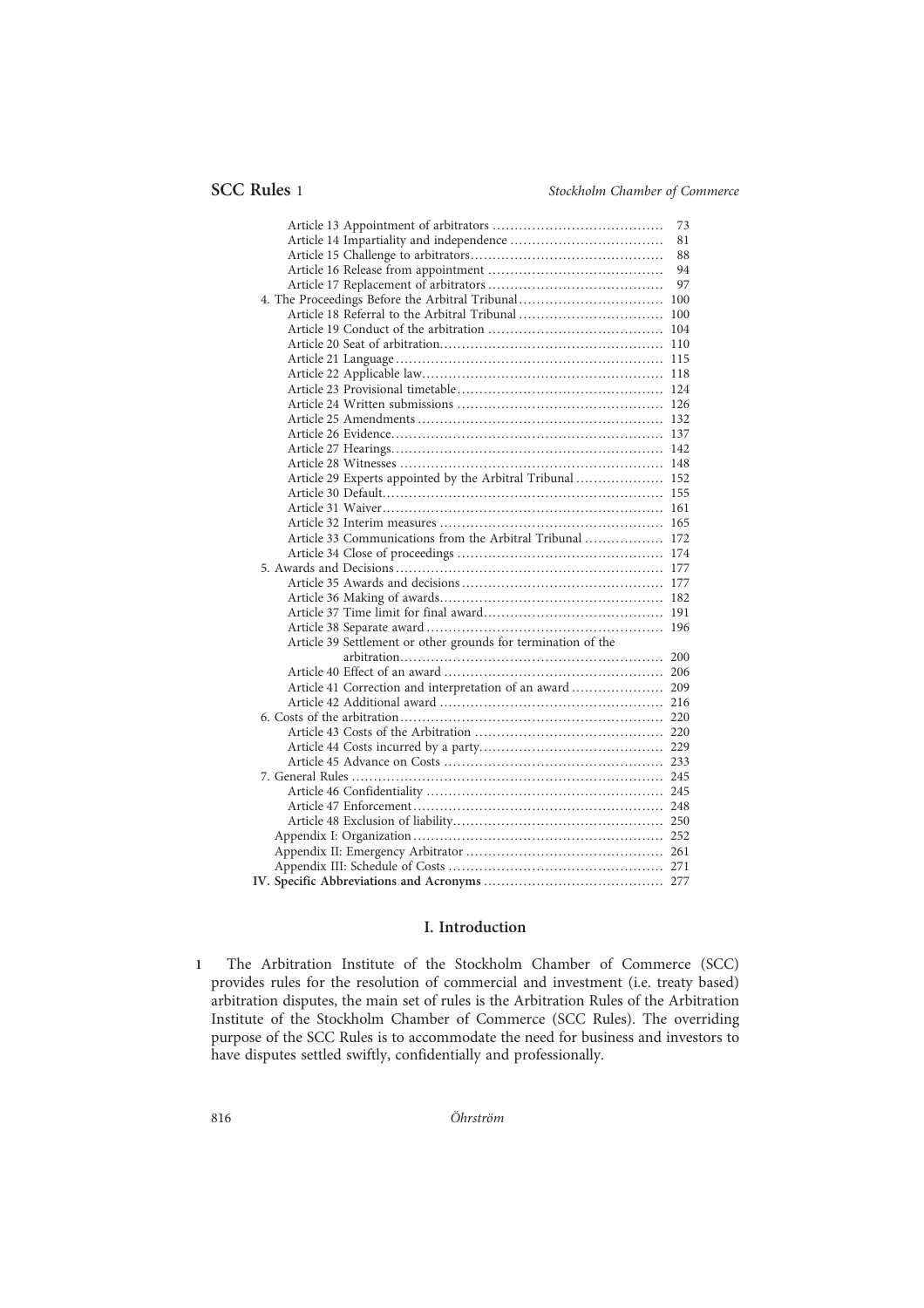In addition the SCC on a regular basis holds training courses, roundtable 2 discussions and international conferences on arbitration and takes part in debates and endeavors to make the legislature aware of the need for business to have disputes settled speedy and with competence. Furthermore, the SCC includes a mediation institute with its own rules for alternative dispute resolution.

The SCC was founded as early as 1917. In the seventies Stockholm developed 3 into a popular venue for disputes between parties from the former Soviet Union and parties from the Western Europe and the US, as Sweden was regarded as a neutral country during the cold world war. Stockholm is still well known for its specialized knowledge in so-called East-West dispute resolution, which today also includes parties from China.

In the nineties the SCC recorded a considerable increase in cases, not least in 4 international proceedings. And the increase of the SCC caseload has continued. Today almost 200 new arbitration proceedings are commenced each year under the SCC Rules. About 50 per cent of the cases are international, i.e. involve at least one non-Swedish party. The SCC cases cover many different commercial fields and legal issues. Among the more frequently appearing types of disputes are supply of goods, mergers and acquisitions, shareholders' agreements, joint ventures, license and service contracts.<sup>1</sup>

This commentary deals with the SCC Rules which came into force on 1 January 5 2010. Furthermore, this commentary, for ease of reference, presupposes that the seat of arbitration is Sweden and that, hence, the Swedish Arbitration Act is applied (lex arbitri). It should be underlined, though, that arbitration under the SCC Rules may take place anywhere in the world.

# II. SCC's Model Arbitration Clause

Any dispute, controversy or claim arising out of or in connection with this 6 contract, or the breach, termination or invalidity thereof, shall be finally settled by arbitration in accordance with the Arbitration Rules of the Arbitration Institute of the Stockholm Chamber of Commerce.

Recommended additions: 7 7

The arbitral tribunal shall be composed of three arbitrators/a sole arbitrator. The seat of arbitration shall be […].

The language to be used in the arbitral proceedings shall be […].

This contract shall be governed by the substantive law of […].

# III. Commentary

#### 1. The Arbitration Institute of the Stockholm Chamber of Commerce

Article 1 About the SCC 8

The Arbitration Institute of the Stockholm Chamber of Commerce (the "SCC") is the body responsible for the administration of disputes in accordance with the "SCC Rules"; the Arbitration Rules of the Arbitration Institute of the

 $<sup>1</sup>$  More statistics can be found on the SCC's website www.sccinstitute.com.</sup>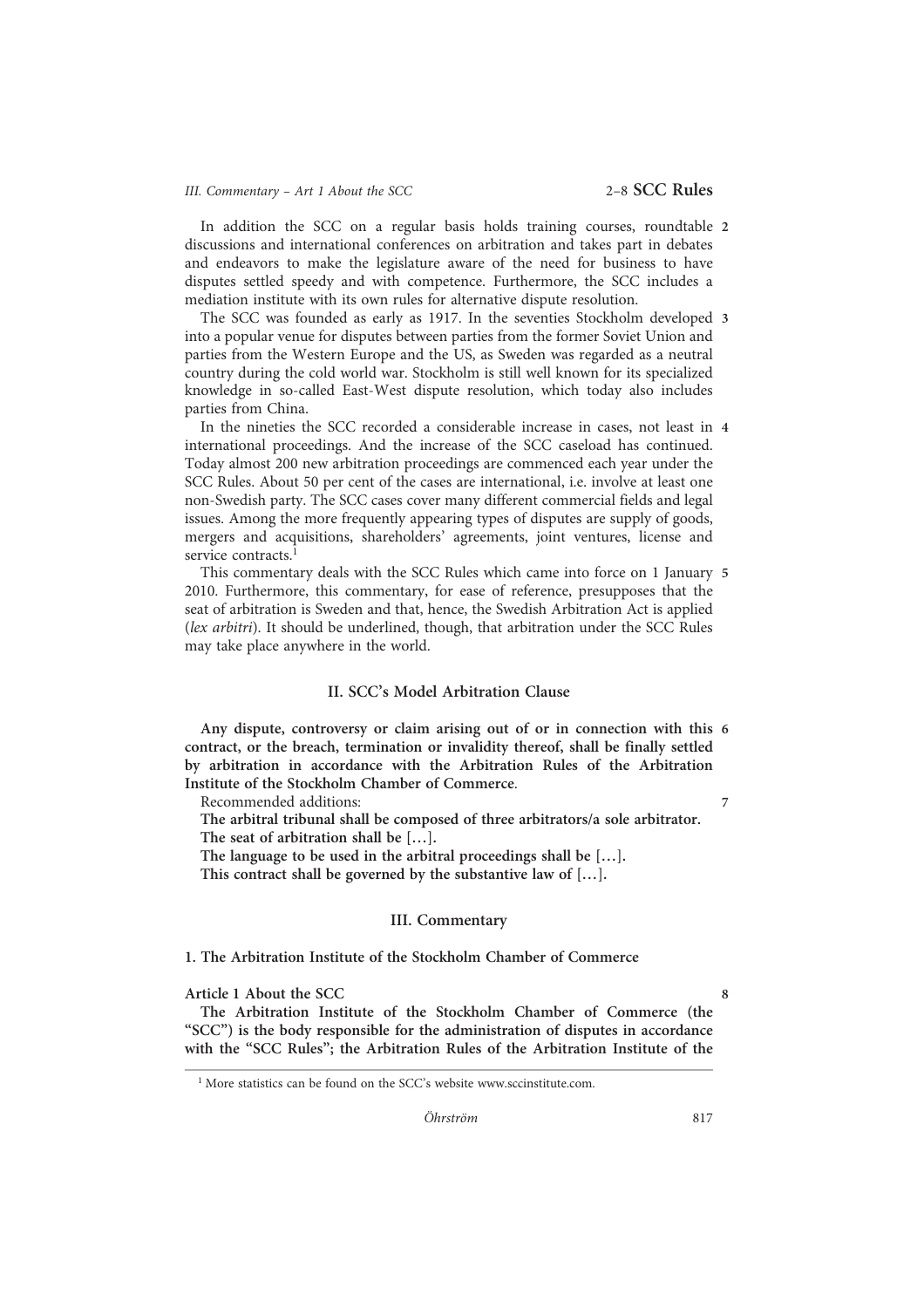Stockholm Chamber of Commerce (the "Arbitration Rules") and the Rules for Expedited Arbitrations of the Stockholm Chamber of Commerce (the "Rules for Expedited Arbitrations"), and other procedures or rules agreed upon by the parties. The SCC is composed of a board of directors (the "Board") and a secretariat (the "Secretariat"). Detailed provisions regarding the organisation of the SCC are set out in Appendix I.

- 9 Article 1 expounds the role of the SCC in the conduct of arbitration proceedings under its auspices. Some of the SCC's most important tasks are appointment of arbitrators, serving the request for arbitration on the respondent, decision-making in case of challenges to arbitrators and determining the arbitration costs (i.e. fee to the arbitral tribunal and the SCC).
- 10 For the SCC to have the right to administer a dispute the contracting parties must have agreed so. Usually this is made in an arbitration clause in the parties' business contract. The parties may also have entered into a separate arbitration agreement after the emergence of the dispute.
- 11 Moreover the SCC on a regular basis acts as an Appointing Authority in UNCITRAL arbitration cases or in purely ad hoc cases conducted pursuant to the Swedish Arbitration Act. In such cases the SCC's role is usually limited to a certain task, such as appointing arbitrators, deciding the fee to the arbitral tribunal or determining a challenge to an arbitrator.
- 12 The Board of the Stockholm Chamber of Commerce nominates the members of the SCC Board, which consists of a chairperson, a maximum of three deputychairpersons and a maximum of twelve other board members. Since 1 January 2006 the SCC Board consists of both Swedish and non-Swedish members – and presently the latter members form a majority. This genuinely international organization ensures that the SCC's decisions and procedures comply with international best practices and that the SCC appointed arbitrators come from all over the world and possess relevant legal expertise, language skills and experience.
- 13 In SCC arbitration, the Board's task is to make decisions in accordance with the provisions of the SCC Rules, inter alia deciding prima facie on the SCC's jurisdiction, appointing arbitrators, removing arbitrators due to lack of impartiality and independence, fixing advance payments as regards the arbitration costs.<sup>2</sup> Such decisions are taken at the frequently hold Board meetings. The Board has a quorum if two of its members are present.<sup>3</sup> If votes are tied then the chairman has a casting vote.
- 14 The day-to-day case administration is handled by the Secretariat, which is led by a Secretary General, assisted by a Deputy Secretary General. The case management is processed by three divisions, each consisting of a legal counsel (case manager) and an assistant.

<sup>2</sup> Cf. Article 9.

<sup>&</sup>lt;sup>3</sup> Resolutions may be adopted by the chairman or deputy chairmen in urgent cases. Cf. Article 7 Attachment I to the SCC Rules.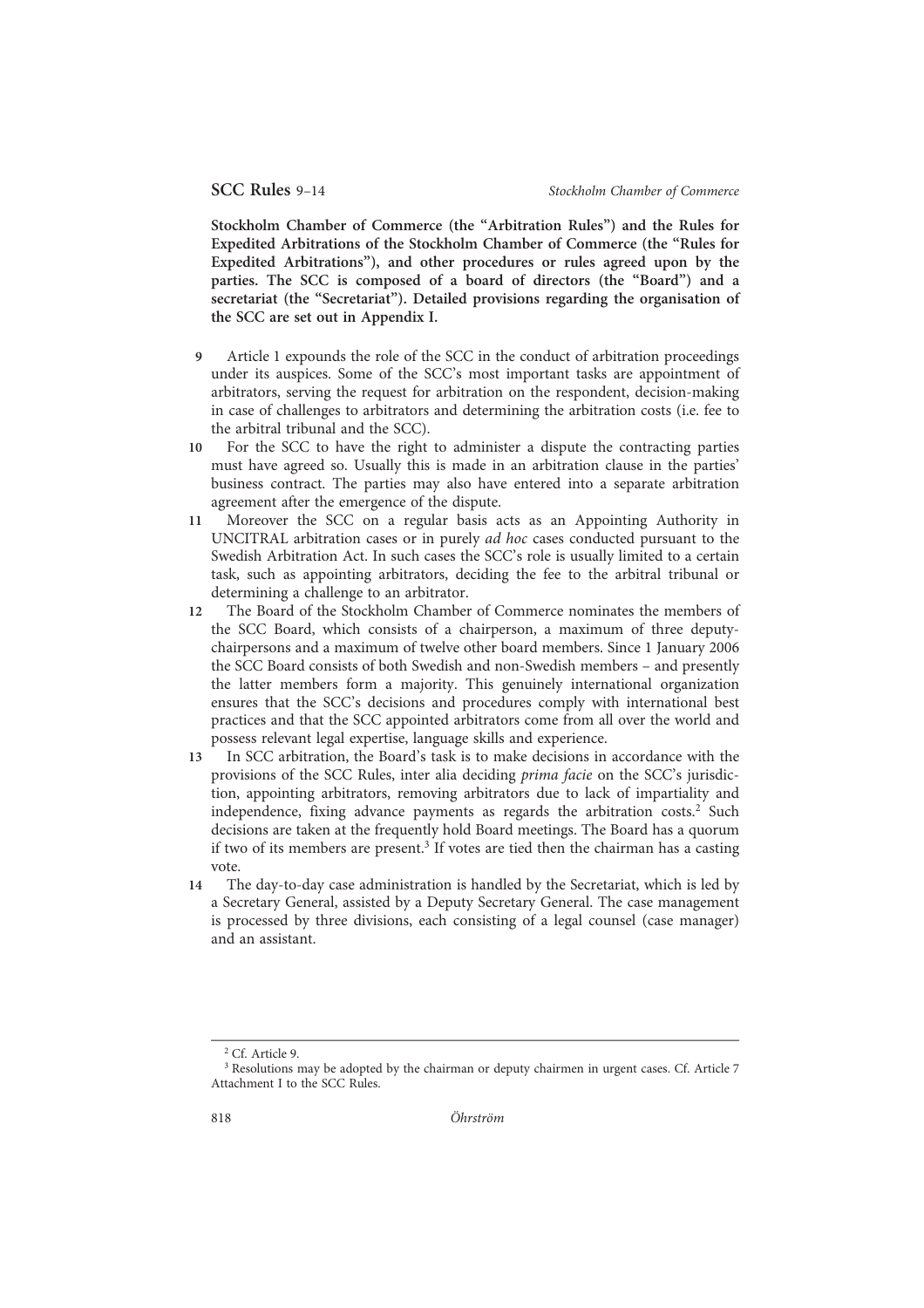#### 2. Commencement of the Proceedings

Article 2 Request for arbitration 15

A Request for Arbitration shall include:

- (i) a statement of the names, addresses, telephone and facsimile numbers and email addresses of the parties and their counsel;
- (ii) a summary of the dispute;
- (iii) a preliminary statement of the relief sought by the Claimant;
- (iv) a copy or description of the arbitration agreement or clause under which the dispute is to be settled;
- (v) comments on the number of arbitrators and the seat of arbitration; and
- (vi) if applicable, the name, address, telephone number, facsimile number and e-mail address of the arbitrator appointed by the Claimant.

Arbitration proceedings are initiated when the claimant submits to the SCC 16 Secretariat a request for arbitration. A registration fee shall be paid at the same time of making such submission.4 The request for arbitration must contain sufficient address details to identify the parties and for the Secretariat to be able to forward the request for arbitration to the respondent.

The request for arbitration shall summarize the dispute. Briefly composed back- 17 ground information to the dispute is normally sufficient.

The type and complexity of the dispute dictates whether the arbitral tribunal 18 should consist of one or three arbitrators (in the event that the parties have not already agreed on the number of arbitrators in their arbitration agreement)<sup>5</sup> The nature of the case may also affect the level of the arbitral tribunal's and the SCC's compensation.

The request for relief shall be formulated separately from the circumstances 19 asserted but only has to be preliminary. However, in the statement of claim a specific request for relief shall be stated.<sup>6</sup> The provisional claim is however necessary in the request for arbitration since its value forms the basis of the amount of the advance on costs. So, if the claimant's claim is of a declaratory character, the Secretariat will request the Claimant to estimate the value of such claim. The Board then determines the advance on costs on the basis of such information provided and according to its assessment of the scope and type of dispute.

According to the wording, a description of the arbitration clause is sufficient, 20 though most requests for arbitration include a copy of the entire business contract including the arbitration clause. It may be noted that further items of evidence and documents do not have to be submitted at this early stage of the proceedings.

If the parties have not agreed upon the number of arbitrators, the SCC may, in 21 accordance with Article 12, decide whether the arbitral tribunal should consist of one or three arbitrators. Three arbitrators is usually the rule in SCC proceedings but it may sometimes be more appropriate to nominate a sole arbitrator. If the claimant wishes to advance arguments concerning the number of arbitrators then it should do so in the request for arbitration so that the respondent has an opportunity to

<sup>4</sup> Cf. Article 3.

<sup>5</sup> Cf. Article 13 (6).

<sup>6</sup> Cf. Article 24 (1) (i).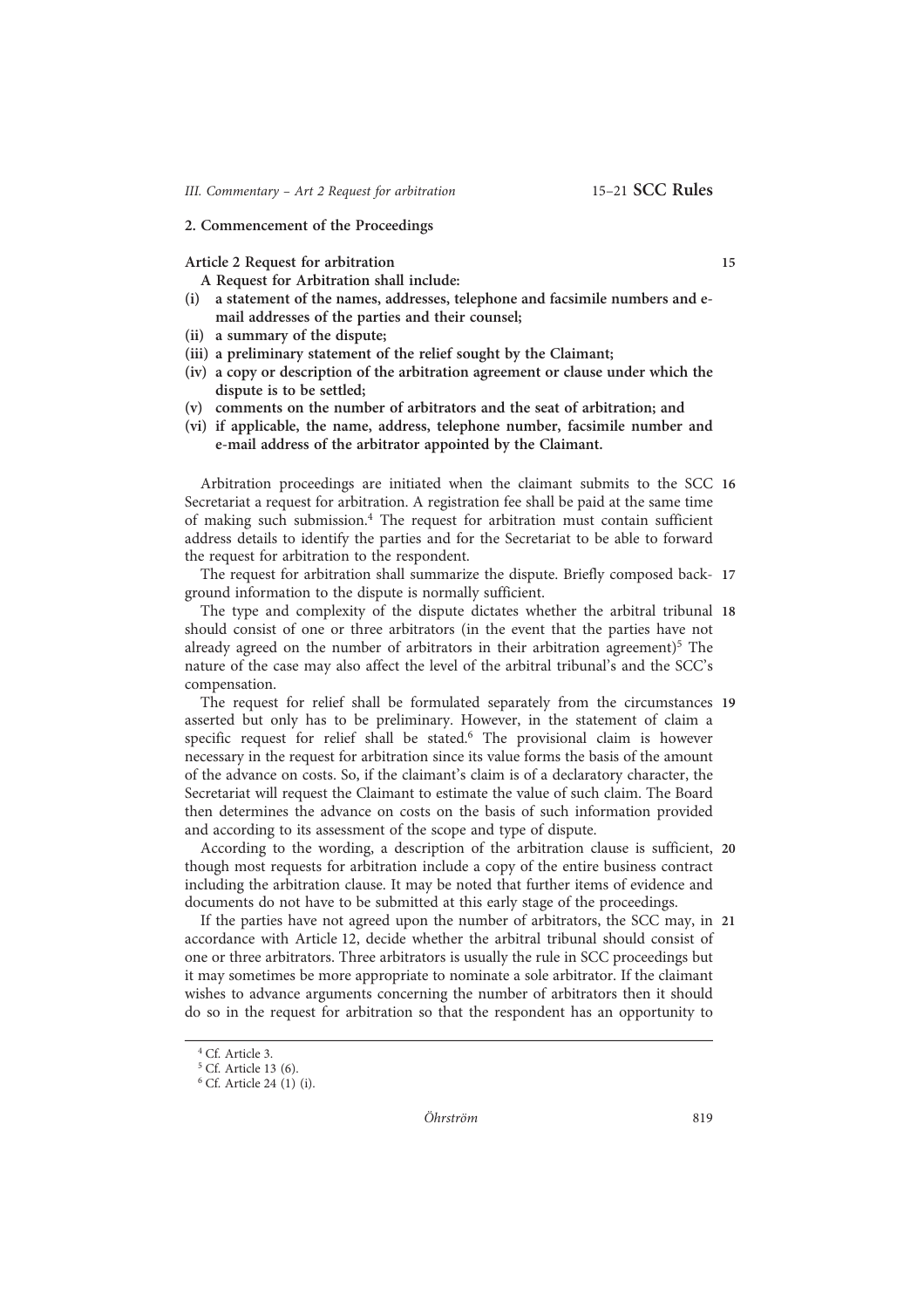agree to it or decline hereto. If a sole arbitrator shall decide the dispute then the parties are granted an opportunity to jointly nominate the arbitrator.<sup>7</sup>

- 22 The parties also have an opportunity to bring forward their opinions in relation to the seat of the proceedings. The seat is, however, often already set out in the arbitration agreement. If the parties choose Stockholm as seat the Swedish Arbitration Act is applied to the proceedings and any subsequent challenge proceedings. If the parties have not agreed on the seat of arbitration such decision is made by the SCC Board<sup>8</sup>
- 23 Sometimes the claimant argues in the request for arbitration on what law the arbitral tribunal shall apply when deciding the subject matter. The law applicable is, however, not decided by the SCC Board but by the arbitral tribunal, given that the parties have not agreed on applicable law in their arbitration agreement. The same applies for the language for the proceedings.<sup>9</sup>
- 24 If the arbitral tribunal shall consist of three arbitrators the default rule is that each party appoints one arbitrator and the SCC Board appoints the third, presiding, arbitrator.10 Should the arbitral tribunal entail three arbitrators, the request for arbitration shall state details of whom the claimant appoints.
- 25 Article 3 Registration fee

(1) Upon filing the Request for Arbitration, the Claimant shall pay a Registration Fee. The amount of the Registration Fee shall be determined in accordance with the Schedule of Costs (Appendix III) in force on the date when the Request for Arbitration is filed.

(2) If the Registration Fee is not paid upon filing the Request for Arbitration, the Secretariat shall set a time period within which the Claimant shall pay the Registration Fee. If the Registration Fee is not paid within this time period, the Secretariat shall dismiss the Request for Arbitration.

- 26 A registration fee shall be paid at the same time as the request for arbitration is submitted to the SCC Secretariat. No deferral of the payment is possible. The registration fee is  $\epsilon$ 1,500 exclusive of VAT.<sup>11</sup> Instructions on how the payment has to be made are to be found on the SCC website, www.sccinstitute.com.
- 27 The SCC confirms receipt of the request for arbitration and the payment of the registration fee. If no such payment is made the request for arbitration is dismissed.

#### 28 Article 4 Commencement of arbitration

Arbitration is commenced on the date when the SCC receives the Request for Arbitration.

29 Arbitration proceedings are initiated by the request for arbitration being filed with the SCC Secretariat in accordance with § 2. If the request for arbitration is seriously defective, the Secretariat calls on the claimant to complete the application,

<sup>7</sup> Cf. Article 13 (2).

<sup>8</sup> Cf. Articles 9 (v) and 20.

<sup>&</sup>lt;sup>9</sup> Cf. Articles 21 and 22.

<sup>&</sup>lt;sup>10</sup> Cf. Article 13 (3).

 $11$  Cf. SCC table of costs, Attachment III to the SCC Rules, Article 1 (1).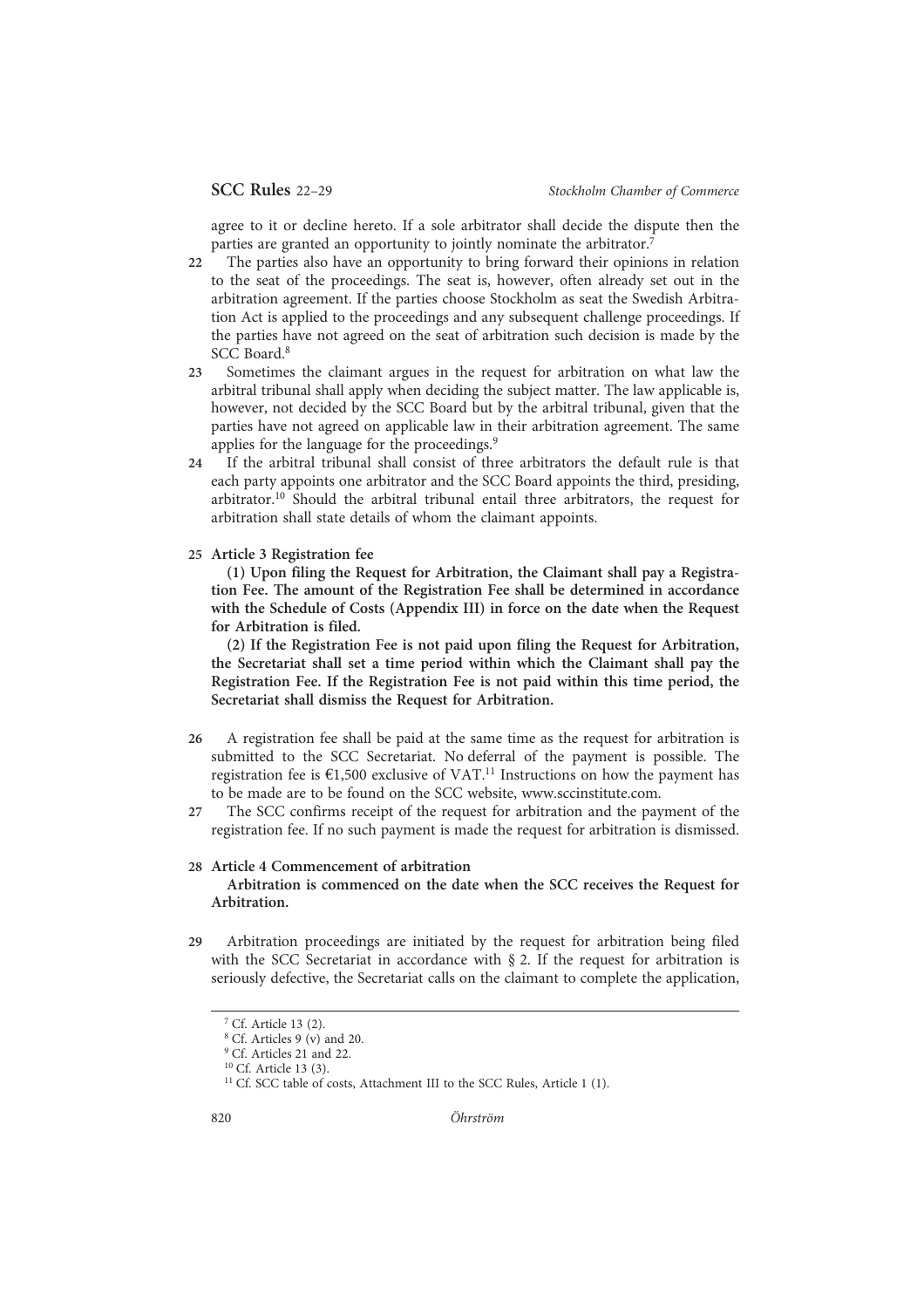in which case the arbitration proceedings start when the necessary completion is fulfilled and provided to the Secretariat.<sup>12</sup>

The timing of the commencement of the proceedings may be crucial for the 30 question of whether the limitation of liability in time has been interrupted or whether legal action has been made according to statutory provisions or stipulations in the parties' contract.13

#### Article 5 Answer 31

(1) The Secretariat shall send a copy of the Request for Arbitration and the documents attached thereto to the Respondent. The Secretariat shall set a time period within which the Respondent shall submit an Answer to the SCC. The Answer shall include:

- (i) any objections concerning the existence, validity or applicability of the arbitration agreement; however, failure to raise any objections shall not preclude the Respondent from subsequently raising such objections at any time up to and including the submission of the Statement of Defence;
- (ii) an admission or denial of the relief sought in the Request for Arbitration;
- (iii) a preliminary statement of any counter claims or set-offs;
- (iv) comments on the number of arbitrators and the seat of arbitration; and
- (v) if applicable, the name, address, telephone number, facsimile number and email address of the arbitrator appointed by the Respondent.

(2) The Secretariat shall send a copy of the Answer to the Claimant. The Claimant shall be given an opportunity to submit comments on the Answer.

(3) Failure by the Respondent to submit an Answer shall not prevent the arbitration from proceeding.

When the request for arbitration has been filed and the registration fee has been 32 paid the SCC Secretariat passes the request for arbitration including its attachments on to the respondent. The Secretariat invites the respondent to submit comments on the request for arbitration. More detailed requirements regarding notices and communications in SCC arbitration are contained in § 8.14

The respondent is normally given two weeks to comment on the request for 33 arbitration. Any time periods may, however, be extended or shortened if requested or otherwise be deemed appropriate by the SCC.15 Should no such comments be provided by the respondent the SCC sends a reminder letter with notice that the proceedings will continue with or without comments from the respondent.<sup>16</sup>

The respondent's answer shall contain all the details necessary for the SCC Board 34 to be able to make any decisions required. If important items of information are missing, the SCC sends a request for further details.<sup>17</sup>

<sup>12</sup> Cf. Article 6.

<sup>13</sup> Cf. Section 45, paragraph 1, of the Swedish Arbitration Act, SOU 1994:81 p. 135, Prop. 1998/ 99:35 p. 102 et seq., Heuman p. 324, Lindskog p. 1135 et seq. and Kvart/Olsson pp. 87 and 152 et seq. <sup>14</sup> The same requirements are applied by the arbitral tribunal's sending of documents (cf. Article 33).

<sup>&</sup>lt;sup>15</sup> Cf. Article 7 <sup>16</sup> Cf. Article 5 (3).

<sup>&</sup>lt;sup>17</sup> Cf. Article 6.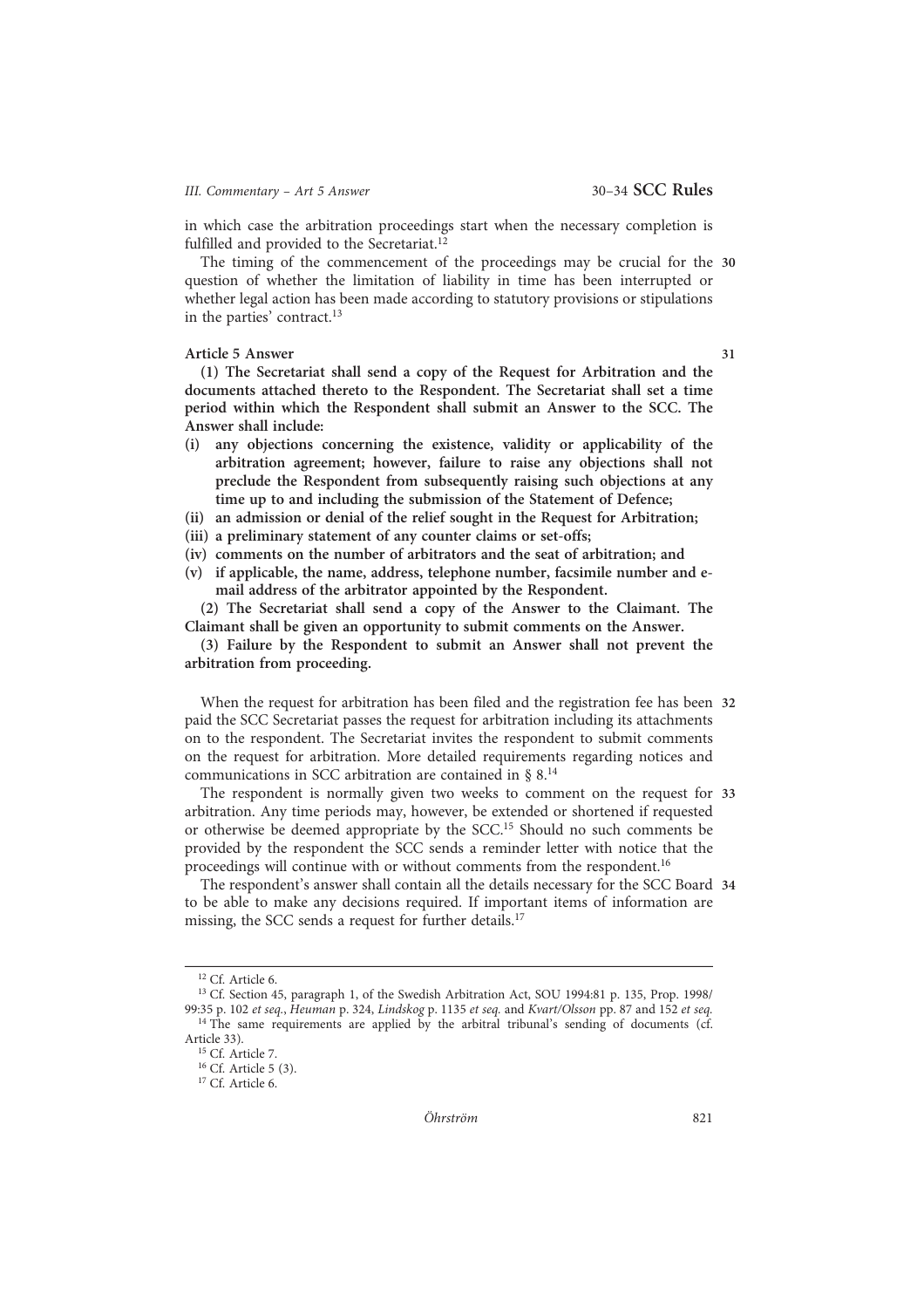- 35 The respondent's comments should contain any objections to the SCC's and the arbitral tribunal's jurisdiction. It may be noted, however, failure to do so does not preclude the respondent to raise such objections in the statement of defence. If the respondent raises any jurisdictional objections in its answer, the SCC Board shall prima facie assess its competence. The case will be dismissed if the SCC manifestly lacks jurisdiction over the dispute.<sup>18</sup>
- 36 In most cases, however, the SCC finds itself competent to accept the case and refer such to the arbitral tribunal for further assessment of the jurisdictional objection in accordance with the principle of Kompetenz-Kompetenz.
- 37 Furthermore, the respondent shall present its position with regard to the claimant's relief sought, i.e. state whether it admits or rejects such claims. The respondent's answer should also contain provisional details covering any possible counterclaims or set-offs. Any such claims from the respondent are added to the claimant's claim and together they constitute the amount in dispute, which forms the bases for the compensation to the arbitral tribunal and the SCC.
- 38 In the same way as the claimant may, in its request for arbitration, propose the number of arbitrators and the seat of arbitration, the respondent may do the same in its answer. If the respondent is to appoint an arbitrator then information about the selected person shall be set out in the answer.
- 39 The respondent's answer is communicated to the claimant. It is a fundamental principle in the SCC case administration that the parties should take equal note of all briefs, documents and other material submitted to the SCC or to the arbitral tribunal.19
- 40 The important rule laid down in Article 5 (3), namely that arbitration proceedings may be continued even if the respondent fails to provide an answer, is a fundamental principle of arbitration law safeguarding the efficiency of the proceed $ings.<sup>20</sup>$
- 41 If the respondent does not get in touch with the Secretariat, the case manager will notify the arbitral tribunal of these circumstances whereupon the tribunal, as a general rule, writes to the respondent and encourages it to take part in the proceedings. Should, however, the respondent decide not to participate this decision does not constitute an impediment to further processing (i.e. ex parte proceedings are allowed under the SCC Rules).<sup>21</sup>

# 42 Article 6 Request for further details

The Board may request further details from either party regarding any of their written submissions to the SCC. If the Claimant fails to comply with a request for further details, the Board may dismiss the case. If the Respondent fails to comply with a request for further details regarding its counterclaim or set-off, the Board may dismiss the counterclaim or set-off. Failure by the Respondent to otherwise comply with a request for further details shall not prevent the arbitration from proceeding.

<sup>18</sup> Cf. Article 10 (i).

<sup>19</sup> Cf. Article 8 and 33 as well as Prop. 1998/99:35 p. 112 et seq.

<sup>&</sup>lt;sup>20</sup> Cf. Section 24, paragraph 3 in the Swedish Arbitration Act and Lindskog p. 708 et seq.

<sup>21</sup> Cf. Article 30.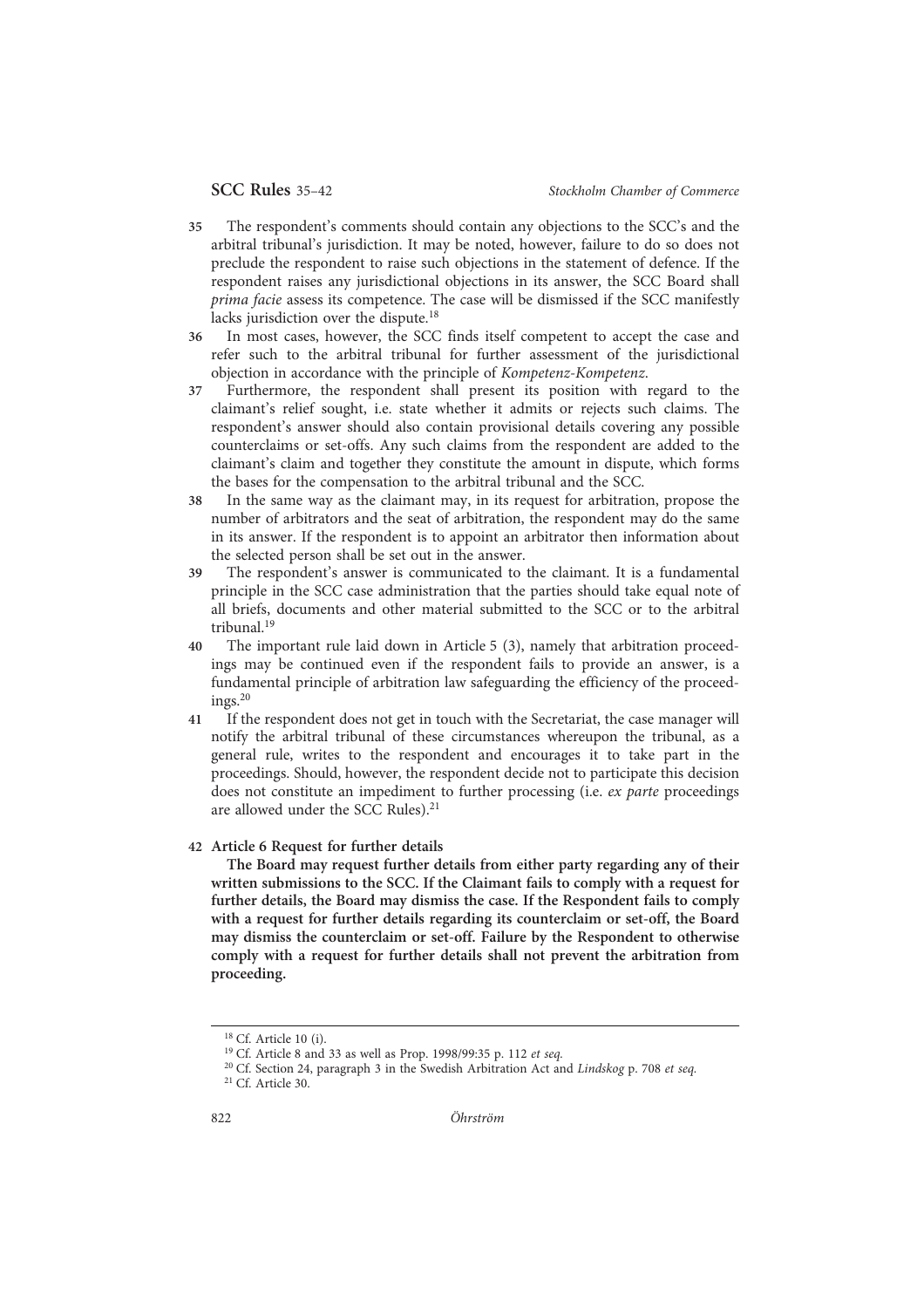# III. Commentary - Art 8 Notices 43-49 SCC Rules

If decisive information is missing in any of the parties' submissions, the 43 Secretariat may request further details. If no such is submitted and if the comments of the parties are so incomplete that the SCC considers that it is not in a position to process the proceedings, the request for arbitration shall be wholly or partially dismissed. This is, however, extraordinary rare. Should the registration fee, the arbitration agreement or – if applicable – details of the appointed arbitrator be missing, then the SCC serves the respondent with the request for arbitration first after receiving such completion.

#### Article 7 Time periods 44

The Board may, on application by either party or on its own motion, extend any time period which has been set for a party to comply with a particular direction.

The Secretariat normally sets short periods of time. Any party may, however, 45 apply for an extension and, if there are acceptable reasons for doing so, the SCC may grant such applications. If one party applies for an extension of more than a few days, the SCC seeks to obtain the opposing party's comments before approving or rejecting the application.

#### Article 8 Notices 46

(1) Any notice or other communication from the Secretariat or the Board shall be delivered to the last known address of the addressee.

(2) Any notice or other communication shall be delivered by courier or registered mail, facsimile transmission, e-mail or any other means of communication that provides a record of the sending thereof.

(3) A notice or communication sent in accordance with paragraph (2) shall be deemed to have been received by the addressee on the date it would normally have been received given the chosen means of communication.

Communications in SCC arbitration proceedings are normally conducted by e- 47 mail. The requirement concerning communications as laid down in Article 8 also applies to the arbitral tribunal's communications.<sup>22</sup>

From time to time respondents in SCC arbitrations tries to avoid service of the 48 request for arbitration. Excessively strict provisions concerning notices would, therefore, lead to the prevention for the claimant to have its case heard. In order to evade this, the SCC has established that service of documents shall be regarded as having taken place if satisfactory measures have been made by the SCC to reach the respondent (or the claimant for that matter).

Under Article 8 the sending of documents must be made in a way that can be 49 certified. This provision is inspired by the corresponding rule in the UNCITRAL Model Law23 The Secretariat, however, are more careful than set out in the above article and usually sends the request for arbitration to the respondent by registered mail (in the case of a Swedish respondent) or by courier (in the case of a non-

<sup>22</sup> Cf. Article 33.

<sup>23</sup> The UNCITRAL Model law has a similar provision in Article 3.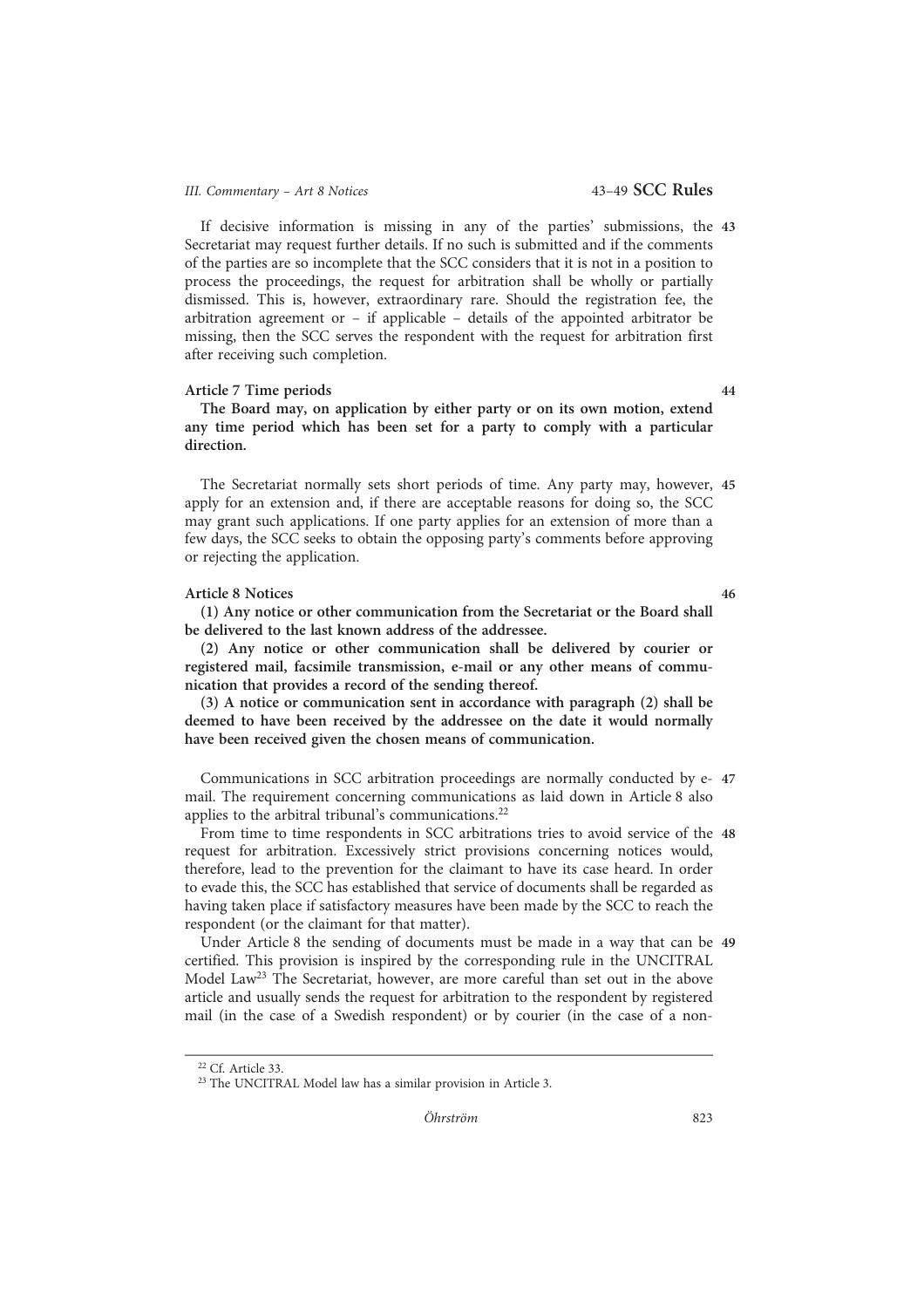Swedish respondent) – i.e. in a way that provides an acknowledgement of the receipt of the documents.24

50 Article 9 Decisions by the Board

When necessary the Board shall:

- (i) decide whether the SCC manifestly lacks jurisdiction over the dispute pursuant to Article 10 (i);
- (ii) decide whether to consolidate cases pursuant to Article 11;
- (iii) decide the number of arbitrators pursuant to Article 12;
- (iv) make any appointment of arbitrators pursuant to Article 13;
- (v) decide the seat of arbitration pursuant to Article 20; and
- (vi) determine the Advance on Costs pursuant to Article 45.
- 51 After the initial exchange of briefs as laid down in Article 2 and Article 5 is concluded the case is presented to the SCC Board.
- 52 The Board examines any jurisdictional objections on the basis of the documents submitted by the parties. No hearing on jurisdiction takes place before the Board. For the case to be dismissed at this stage it shall be established that the SCC manifestly lacks jurisdiction over the dispute.25 If the dispute is passed on to the arbitral tribunal, and the respondent maintains its objection, the tribunal makes an in-depth examination of its jurisdiction in line with the internationally accepted principle of Kompetenz-Kompetenz. Usually further submissions and evidentiary documents are provided to the tribunal. If necessary, separate hearings on the question of jurisdiction may take place.
- 53 The most important task of an arbitration institution is ensuring that an arbitral tribunal is set up so that the dispute can be resolved. The manner of constitution of the tribunal is decided by the parties. Should no such agreement exist, or should either party fail to comply with the agreement, the SCC assists the parties.<sup>26</sup>
- 54 The number of arbitrators is decided by the parties. In the absence of such decision the Board determines whether the arbitrators should be three or one. Three arbitrators is the general rule under the SCC Rules but a sole arbitrator may be appointed in minor and less complex cases.27
- 55 Should the arbitral tribunal consist of three arbitrators each of the parties appoints one arbitrator and the SCC Board appoints the third arbitrator, who acts as the tribunal's chairperson.28 Where the arbitral tribunal shall consist of a sole arbitrator the parties shall appoint such jointly. If they fail to do so the arbitrator is appointed by the Board.29

<sup>&</sup>lt;sup>24</sup> Dahlberg Kolga/Öhrström Proper Notification: A Crucial Element of Arbitral Proceedings, 27 Journal of International Arbitration 5, 2010.

 $^{25}$  For an overview of prima facie decisions by the SCC, see Magnusson SAR 2000:2 p. 171 et seq. and Magnusson/Larsson SIAR 2004:2 p. 47 et seq. and Ramsjö/Strömberg SIAR 2009:2, p. 55.

<sup>26</sup> Cf. Article 12 and Article 13 (1).

<sup>&</sup>lt;sup>27</sup> In this regard it may be noted that under the SCC Rules for Expedited Arbitration disputes are always decided by a sole arbitrator.

<sup>28</sup> Cf. Article 13 (3).

<sup>29</sup> Cf. Article 13 (2).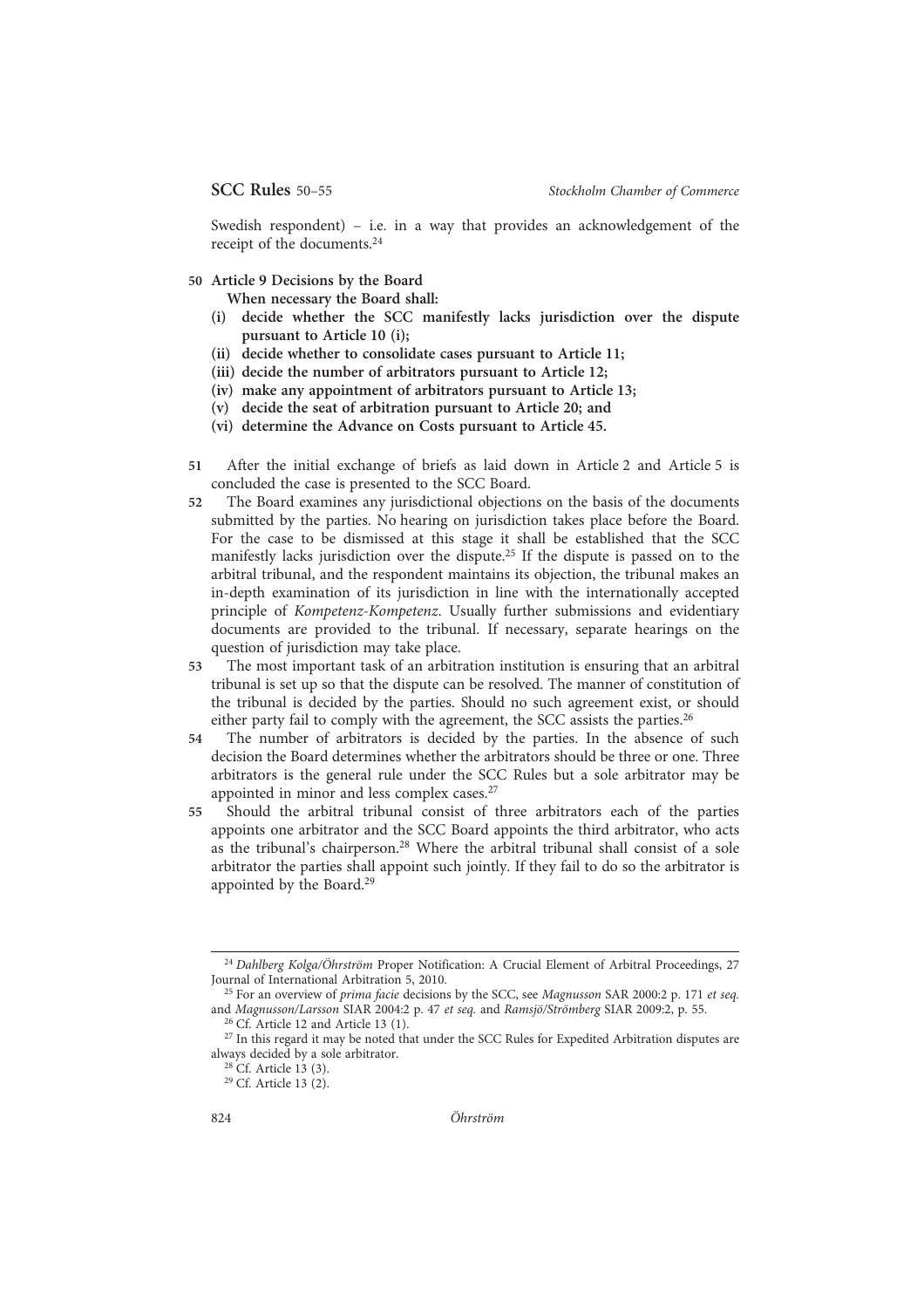If the parties have not stipulated or otherwise agreed on the seat of arbitration, 56 the Board determines such issue.<sup>30</sup> The parties are expressly encouraged to give their opinion on the seat in their correspondence with the SCC.<sup>31</sup> The seat for arbitration must not be confused with the place of hearings or deliberations. Under the SCC Rules it is allowed to conduct hearings at another location than the seat of arbitration.32

Another important task of the Board is establishing the advance on costs, i.e. an 57 amount intended to cover the final arbitration costs (the arbitral tribunal's fee, the SCC's fee and any expenses of the tribunal or the SCC) which are based on the amount in dispute.<sup>33</sup> The advance on costs shall be paid to the SCC in order for the case to be referred to the tribunal.34

#### Article 10 Dismissal 58

The Board shall dismiss a case, in whole or in part, if: (i) the SCC manifestly lacks jurisdiction over the dispute; or (ii) the Advance on Costs is not paid pursuant to Article 45.

The SCC dismisses a request for arbitration in exceptional cases only. The 59 grounds for dismissal are; (i) the advance on costs has not been paid, (ii) failure to comply with a request for further details under Article 6 or (iii) the SCC manifestly lacks jurisdiction.

The SCC undertakes only a summarized investigation on its jurisdiction over the 60 dispute. The SCC's assessment in this regard is of a *prima facie* character and no jurisdictional hearings take place. The decision on jurisdiction lies with the SCC Board. Only if it is obvious that the SCC does not possess the competence the request for arbitration, or a part of the case, is dismissed. It often suffices that the SCC is named in the clause and that the claimant asserts that the SCC has jurisdiction. It can be established from the SCC caseload that the threshold for allowing cases is low.35

Consequently, the SCC often refers the case to the appointed arbitral tribunal, 61 which subsequently carries out a more precise analysis of its competence if the party maintains its jurisdictional objection. And it is, of course, possible for the arbitral tribunal to come to another conclusion than the SCC.

It may be noted that under the Swedish Arbitration Act it is the state courts that 62 have the final saying when it comes to the tribunal's jurisdiction. A party may bring an action to a court requesting a declaratory judgment rejecting the tribunal's jurisdiction or a party may challenge the arbitral award on the ground that the tribunal lacked jurisdiction.36

<sup>&</sup>lt;sup>30</sup> There is more on this in the comments on Article 20 (1).

 $31$  Cf. Articles 2 (v) and 5 (1) (iv).

<sup>32</sup> Cf. Article 20 (2).

<sup>&</sup>lt;sup>33</sup> There is more on this in the comments on Article 45.

<sup>34</sup> Cf. Article 19.

<sup>&</sup>lt;sup>35</sup> For an overview of prima facie decisions by the SCC, see Magnusson SAR 2000:2 p. 171 et seq. and Magnusson/Larsson SIAR 2004:2 p. 47 et seq., Ramsjö/Strömberg SIAR 2009:2, p. 55. See comments on an SCC award covering the competence of Capper in SIAR 2007:2 p. 235 et seq. and comments on an objection to the competence in an SCC arbitration award, in the investment contract dispute (BIT), by Wilson in SIAR 2006:3 p. 89 et seq.

<sup>36</sup> Cf. Section 2 and 34 of the Swedish Arbitration Act.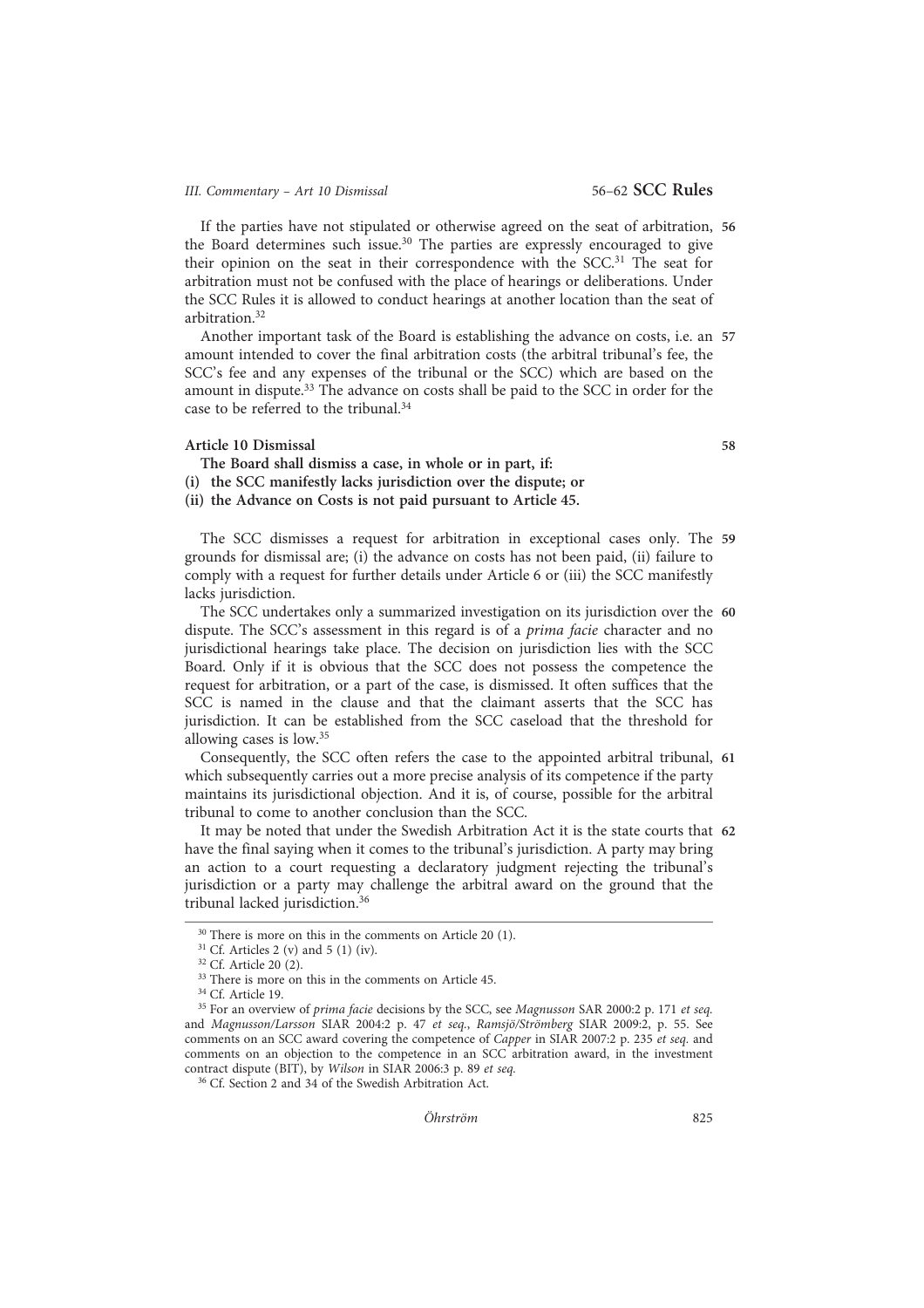- 63 Jurisdictional objections normally relate to the existence, validity or application of the arbitration agreement. Common objections in the SCC caseload are; the dispute does not fall within the scope of the arbitration agreement, the respondent (or the claimant) is not a party to the arbitration agreement, the signature on the contract has been falsified, one of the parties were unauthorized to sign the contract, lack of adequate settlement negotiations between the parties as set out in a two-tiered arbitration agreement or the dispute is the subject of res judicata or lis pendens.
- 64 The payment of the advance on costs is a prerequisite for the SCC to continue its case administration and refer the case to the arbitral tribunal. Sometimes the respondent (or claimant) omits to pay its portion of the advance amount. If so the claimant (or respondent) may choose to pay the opposing party's share of the advance on costs in order to keep the proceedings running. Then such party may request the arbitral tribunal to render a separate award on for reimbursement of the payment.37 This opportunity was introduced in the 2007 SCC Rules and has since proven to be a useful tool for the parties to SCC arbitration.38
- 65 Article 11 Consolidation

If arbitration is commenced concerning a legal relationship in respect of which an arbitration between the same parties is already pending under these Rules, the Board may, at the request of a party, decide to consolidate the new claims with the pending proceedings. Such decision may only be made after consulting the parties and the Arbitral Tribunal.

- 66 The chances to consolidate cases under the SCC Rules were improved in the 2007 SCC Rules. Before that the SCC could only consolidate arbitration cases if the parties consented hereto.
- 67 Consolidation against the will of one of the parties is, however, still fairly extraordinary in SCC proceedings. To consolidate cases they have to concern the same legal relationship, it has to be the same parties and the same set of arbitration rules shall apply. Further, the SCC will consult with the parties and the arbitral tribunal before making its decision.
- 68 So far it appears as if the SCC Board has been rather restrictive if one of the parties opposes to consolidation. When deciding whether or not to consolidate cases, attention should be paid to whether such action would cause inappropriate delay and costs and whether a consolidation might lead to problems in relation to the enforcement of the arbitral award.

# 3. Composition of the Arbitral Tribunal

# 69 Article 12 Number of arbitrators

The parties may agree on the number of arbitrators. Where the parties have not agreed on the number of arbitrators, the Arbitral Tribunal shall consist of three arbitrators, unless the Board, taking into account the complexity of the case,

<sup>37</sup> Cf. Article 45 (4).

<sup>&</sup>lt;sup>38</sup> More on separate awards on costs in Walters SCC Practice: Separate Awards for Advance on Costs 1 January 2007–31 December 2011, published on the SCC website in 2012.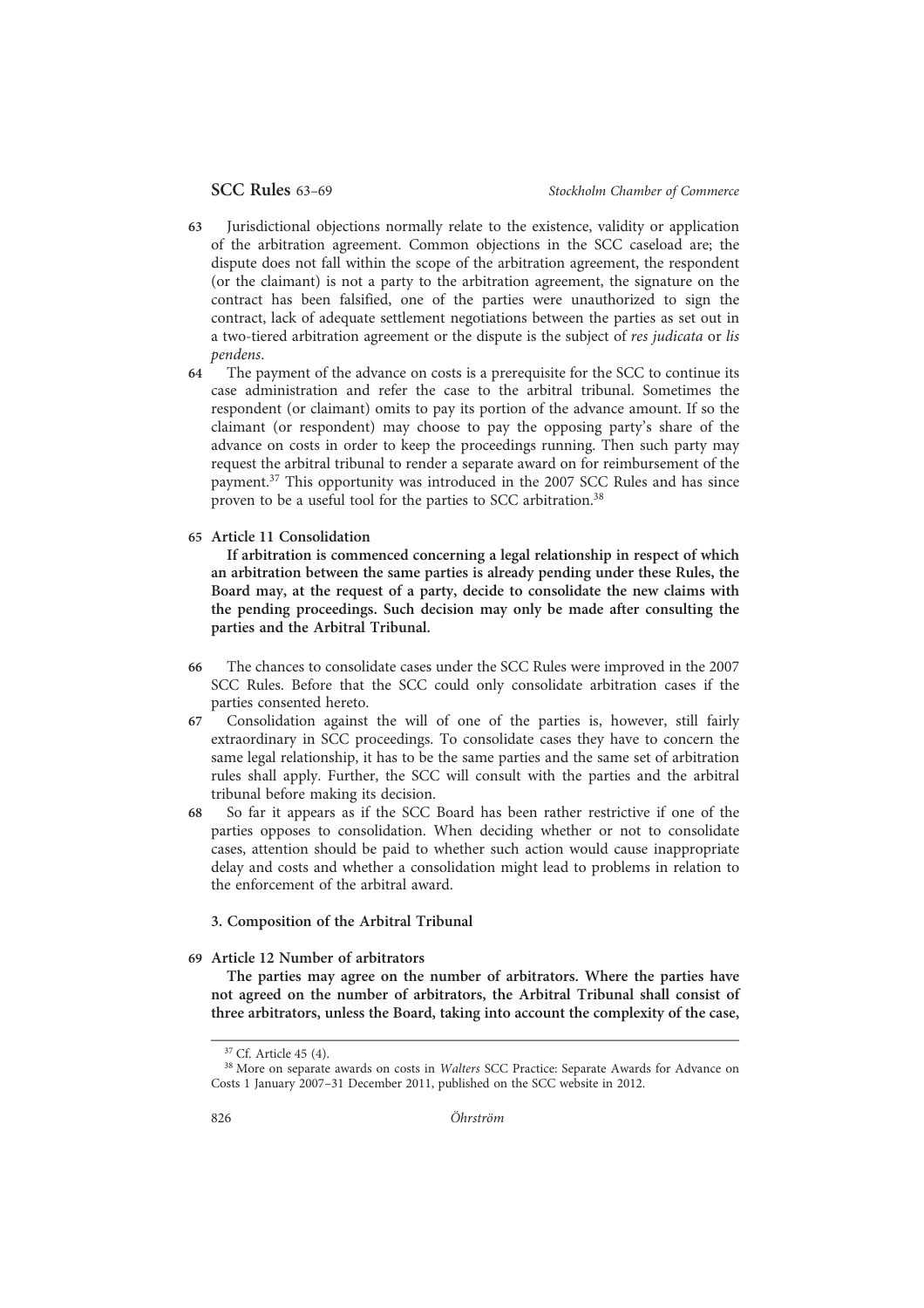the amount in dispute or other circumstances, decides that the dispute is to be decided by a sole arbitrator.

In SCC proceedings three arbitrators are usually appointed if the parties have not 70 decided otherwise.<sup>39</sup> The SCC Board may, however, if it deems it appropriate considering the circumstances of the dispute, appoint a sole arbitrator to decide the case. The Board may decide to appoint a sole arbitrator on its own motion but more frequently it does so after a request from one of the parties.<sup>40</sup>

When deciding on the number of arbitrators the SCC Board carries out an overall 71 assessment of the case, taking the degree of difficulty, the nature of the case and the amount in dispute into consideration. If the Board determines that a single arbitrator shall decide the dispute, then the parties have the opportunity to appoint such arbitrator jointly within 10 days.<sup>41</sup>

In addition it should be mentioned that according to the SCC Rules, more than 72 three arbitrators may be appointed should the parties so wish. However, this is extraordinary rare.

# Article 13 Appointment of arbitrators 73

(1) The parties may agree on a different procedure for appointment of the Arbitral Tribunal than as provided under this Article. In such cases, if the Arbitral Tribunal has not been appointed within the time period agreed by the parties or, where the parties have not agreed on a time period, within the time period set by the Board, the appointment shall be made pursuant to paragraphs (2)–(6)

(2) Where the Arbitral Tribunal is to consist of a sole arbitrator, the parties shall be given 10 days within which to jointly appoint the arbitrator. If the parties fail to make the appointment within this time period, the arbitrator shall be appointed by the Board.

(3) Where the Arbitral Tribunal is to consist of more than one arbitrator, each party shall appoint an equal number of arbitrators and the Chairperson shall be appointed by the Board. Where a party fails to appoint arbitrator(s) within the stipulated time period, the Board shall make the appointment.

(4) Where there are multiple Claimants or Respondents and the Arbitral Tribunal is to consist of more than one arbitrator, the multiple Claimants, jointly, and the multiple Respondents, jointly, shall appoint an equal number of arbitrators. If either side fails to make such joint appointment, the Board shall appoint the entire Arbitral Tribunal.

(5) If the parties are of different nationalities, the sole arbitrator or the Chairperson of the Arbitral Tribunal shall be of a different nationality than the parties, unless the parties have agreed otherwise or unless otherwise deemed appropriate by the Board.

(6) When appointing arbitrators, the Board shall consider the nature and circumstances of the dispute, the applicable law, the seat and language of the arbitration and the nationality of the parties.

<sup>&</sup>lt;sup>39</sup> The same applies under Article 10 of the UNCITRAL Model law.

<sup>&</sup>lt;sup>40</sup> Sometimes the Secretariat recommends the parties to agree on a sole arbitrator. This may occur, for instance, if the amount in dispute is rather low or if the case is of a less complex nature. <sup>41</sup> Cf. Article 13 (2).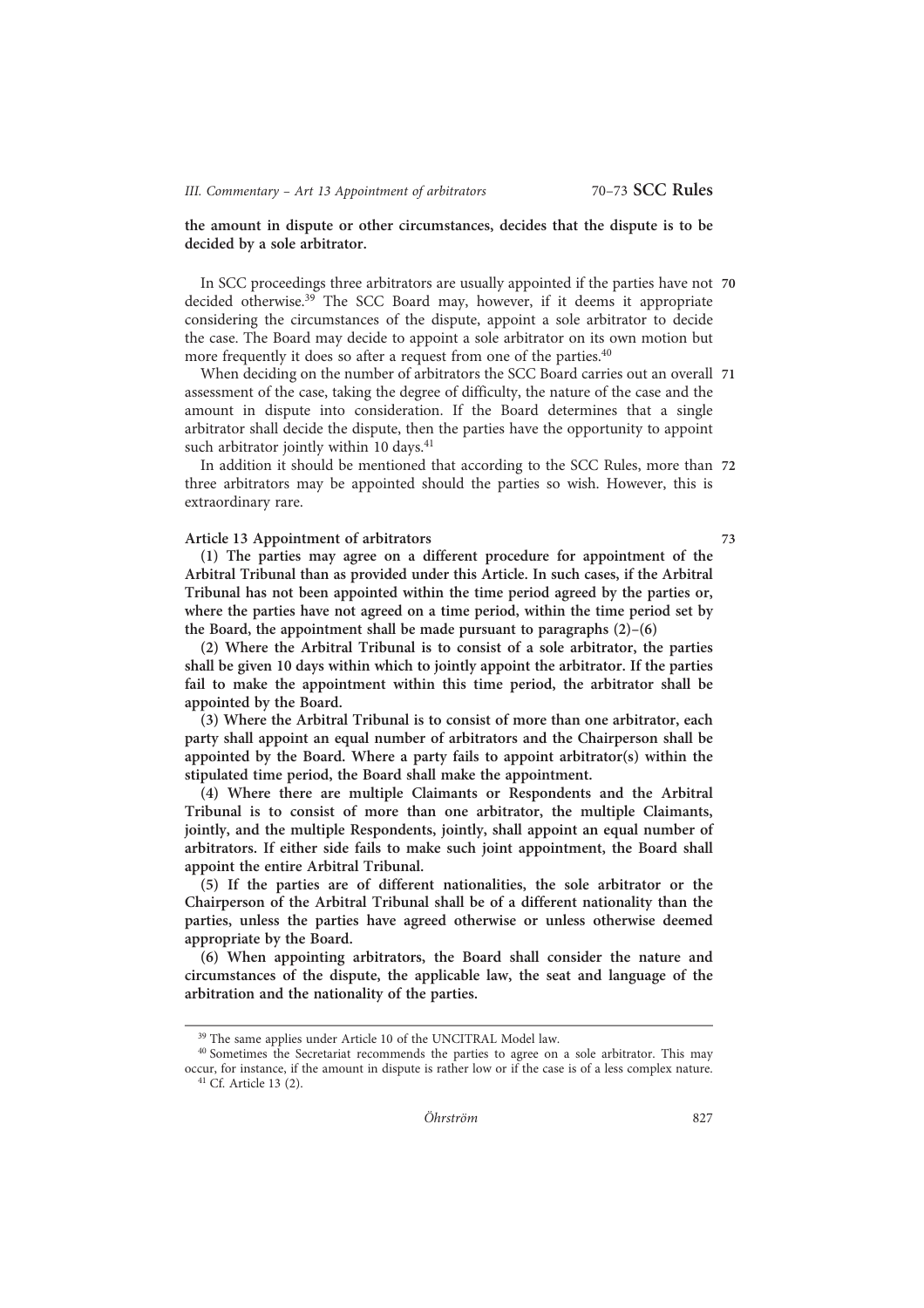- 74 As previously pointed out the parties have the opportunity to specify how the arbitrators are to be appointed. The party autonomy governs the appointment procedure – as well as many other features in the SCC Rules.42 A new feature of the 2007 SCC Rules is that the parties expressly may jointly appoint a sole arbitrator to decide their case. They shall jointly appoint him or her within 10 days, $43$  otherwise the SCC Board will appoint the arbitrator. The time period may be extended if the parties are in agreement that they require more time to appoint the arbitrator.
- 75 If the arbitral tribunal shall be a three member panel, each party appoints one arbitrator and the SCC Board appoints the third, who becomes the chair person of the tribunal. In the request for arbitration the claimant shall specify whom it has appointed as arbitrator<sup>44</sup> and in its answer the respondent shall state whom it appoints.45 The Secretariat will ask for additional information if such appointment statements are missing in the parties' briefs.46
- 76 Sometimes the respondent attempts to obstruct the proceedings. It may even be so that the respondent purposly fails to participate in the proceedings (ex parte) throughout the entire arbitral procedure. A counterparty, which hinders the proceedings, must not deprive the other party of the right to have its case hear. If the respondent does not appoint an arbitrator, despite being reminded by the Secretariat to do so, that does not constitute an impediment to further processing of the proceedings.47 The Board then appoints an arbitrator on behalf of the respondent.
- 77 When more than two parties are involved in a dispute (multi party) or the dispute emanates from more than one contract (multi contract) both consolidation issues, which have been dealt with above,<sup>48</sup> and issues as regards the constitution of the tribunal may arise. If the arbitral tribunal shall consist of a single arbitrator, then he or she is appointed in the normal way.49 If, however, the arbitral tribunal shall consist of three arbitrators, then the parties may either agree that the SCC appoints all of them or they may apply  $\S$  13 (4). Such provision states that in cases there are several parties on the claimant or on the defendant sides, these shall jointly appoint an equal number of arbitrators. If the parties on one of the sides cannot agree or fail to jointly appoint their arbitrator, the Board appoints the entire tribunal (i.e. including the counterparty's arbitrator) in order to keep the balance and equal treatment as between the parties.<sup>50</sup>
- 78 If the parties are from different countries, then the chairperson or the sole arbitrator shall be from a third country (i.e. not from any of the parties' home

<sup>&</sup>lt;sup>42</sup> There are, however, limitations to the parties' freedom. Arbitration clauses containing stipulations that the arbitral tribunal should be appointed in a way that is very disadvantaged to one of the parties may be regarded as invalid. Cf. NJA 1974 p.573.

<sup>&</sup>lt;sup>43</sup> In the 2007 SCC Rules the time period for the joint appointment was 30 days but in 2010 such was reduced to 10 days in order to speed up the procedure.

 $44$  Cf. Article 2 (vi).

<sup>45</sup> Cf. Article 5 (1) (v).

<sup>46</sup> Cf. Article 6.

<sup>47</sup> Cf. Article 5 (3) and Article 30.

<sup>48</sup> Cf. Article 11.

<sup>49</sup> Cf. Article 13 (2).

 $50$  The provision has its origin in the French Dutco decision (Siemens v. Dutco from the Cour de Cassation, 1992) establishing that the fundamental principle of equal treatment must also apply to the appointment of arbitrators in multi-party proceedings.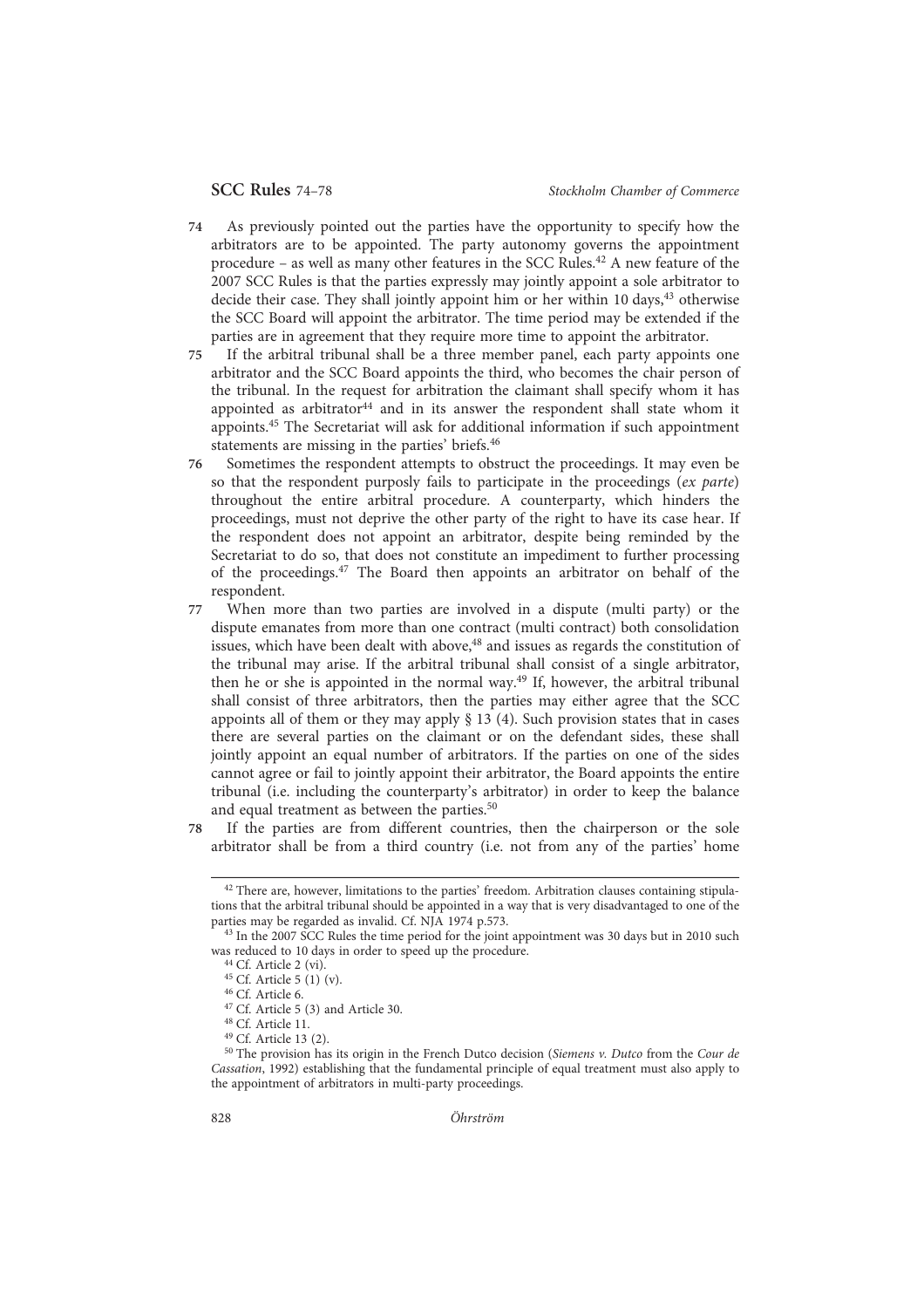jurisdictions). All arbitrators must be impartial and independent. Nonetheless, as the presiding arbitrator plays a leading part in the arbitration proceedings, it is of the utmost importance that he or she is completely neutral in relation to the parties and their positions.

The SCC Board may, however, deviate from this third country principle if there 79 are particular reasons for doing so. In such cases the Secretariat normally gets in touch with the parties and asks them whether they are in agreement with the chairperson (or the sole arbitrator) being from the same country as one of the parties. If one of the parties objects then the Board follows the main rule and appoints an individual from a third country.

The SCC appoints arbitrators of Swedish or foreign nationality. Needless to say, 80 the arbitrators must have far-reaching understanding of business, trade and commerce. Beyond that, their appropriateness is judged against the circumstances of the individual case. The following conditions, among others, are taken into account:

- The subject matter and type of dispute
- The applicable law
- The nationality of the parties and any co-arbitrators
- The seat of arbitration
- The language to be used in the proceedings
- Any party-agreed competence requirements
- Whether the arbitral tribunal is intended to consist of one arbitrator sitting alone
- Possible prejudicial situations, and
- The business or industry in which the parties operate
- Whether one of the parties is a country or a public entity

Article 14 Impartiality and independence 81

(1) Every arbitrator must be impartial and independent.

(2) Before being appointed as arbitrator, a person shall disclose any circumstances that may give rise to justifiable doubts as to his/her impartiality or independence. If the person is appointed as arbitrator, he/she shall submit to the Secretariat a signed statement of impartiality and independence disclosing any circumstances which may give rise to justifiable doubts as to that person's impartiality or independence. The Secretariat shall send a copy of the statement of impartiality and independence to the parties and the other arbitrators.

(3) An arbitrator shall immediately inform the parties and the other arbitrators in writing where any circumstances referred to in paragraph (2) arise during the course of the arbitration.

All arbitrators must be neutral. Hence, the requirements for impartiality and 82 independence apply equally in relation to the chairperson (or the sole arbitrator) and in relation to the arbitrators appointed by the parties. Moreover, the arbitration agreement may also contain provisions requiring the arbitrator to have specific qualifications (such as a specific training or specific language knowledge). Failure to meet these demands leads to the removal.

In addition to impartiality and independence, the SCC does not set any special 83 requirements for arbitrators. Hence, Swedish and foreign citizens may be arbitrators under the SCC Rules. The SCC has no list or panel of arbitrators that the parties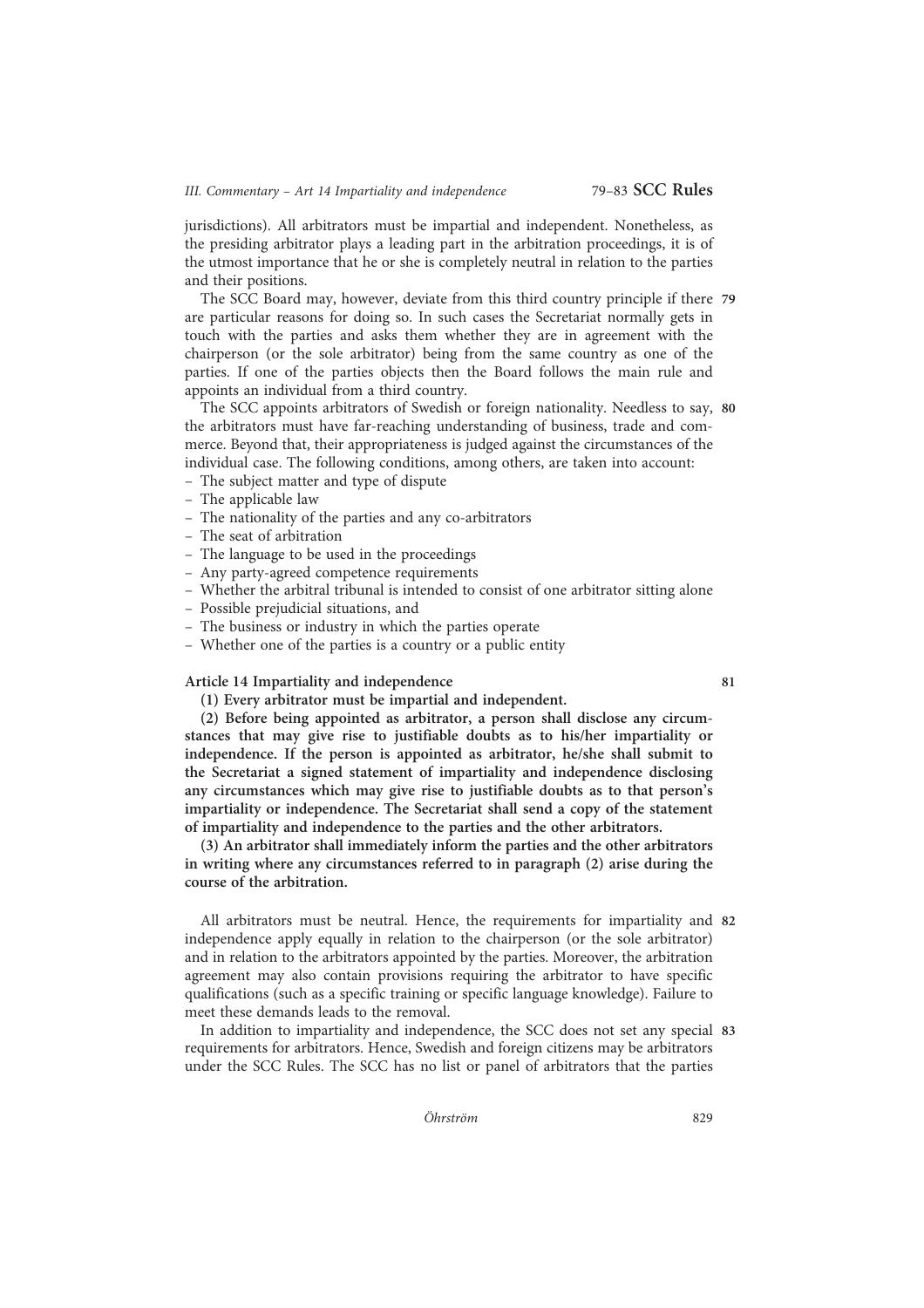have to select their arbitrator from. This gives the parties – and the SCC Board – full freedom to appoint the arbitrator they find appropriate given the circumstances of the case.

- 84 Naturally, the SCC considers conflicts of interest to be most undesirable and acts with the utmost strictness in the appointment process.<sup>51</sup> It is an internationally acknowledged principle that arbitrators must be completely impartial and independent in relation to the parties.<sup>52</sup>
- 85 There must therefore exist no circumstances giving rise to question of confidence in the impartiality or independence of the arbitrator, i.e. there must not exist an external matter of fact of any kind as a result of which an arbitrator's capacity or will to be objective is brought into doubt. If any such circumstance does exist then it has a disqualifying effect and the arbitrator is prejudiced. That the arbitrator adopts de facto an impartial manner is thus of no consequence.<sup>53</sup> The assessment is purely objective.
- 86 Arbitrators have a far-reaching obligation to disclose information. This obligation applies throughout the entire proceedings.<sup>54</sup> When a party informs the SCC Secretariat that an arbitrator has been nominated, a confirmation form is then sent to him or her. The same applies for arbitrators nominated by the SCC. On the form the arbitrator shall certify that he or she is impartial and independent and disclose any circumstances that might be capable of diminishing confidence in his or her impartiality and independence. The arbitrator must sign the form and deliver it to the Secretariat, which sends a copy to the parties and to the other arbitrators.
- 87 No direct sanction has been provided for against arbitrators who fail to supply the necessary information.55 But if it is doubtful whether a particular circumstance constitutes a lack of impartiality or independence, then the fact that the arbitrator has kept silent about it may be the factor leading to it being affirmed that it does just that.<sup>56</sup>

#### 88 Article 15 Challenge to arbitrators

(1) A party may challenge any arbitrator if circumstances exist which give rise to justifiable doubts as to the arbitrator's impartiality or independence or if he/ she does not possess qualifications agreed by the parties. A party may challenge an arbitrator whom it has appointed or in whose appointment it has participated, only for reasons of which it becomes aware after the appointment was made.

<sup>&</sup>lt;sup>51</sup> Cf. Öhrström SAR 2002:1 Page 35 et seq., Magnusson/Larsson SIAR 2004:2 p.47 et seq. and Jung SIAR 2008:1 p.1 et seq.

 $\frac{52}{2}$  Cf. Section 8 in the Swedish Arbitration Act, Prop. 1998/99:35 p.82 et seq., Lindskog p. 451 et seq., IBA Guidelines on Conflicts of Interest, Article 10.1 of the UNCITRAL rules and the article by Dougier on the neutrality of arbitrators in SIAR 2004:2 p. 1 et seq.

<sup>&</sup>lt;sup>53</sup> Cf. Lindskog p. 447 et seq.

<sup>&</sup>lt;sup>54</sup> Cf. Section 9 in the Swedish Arbitration Act, Prop. 1998/99:35 p. 85 et seq. and Madsen p. 126 et seq. Requirements covering the duty to disclose information are to be found in Article 12 (1) of the UNCITRAL Model law and in Article 9 of the UNCITRAL rules.

<sup>55</sup> In this connection it must, however, be noted that under Article 47 it is incumbent on arbitrators to act in the spirit of the provisions and to take whatever measures are appropriate to ensure that the awards handed down are enforceable.

<sup>56</sup> Further comment on the importance of information omitted is to be found in SOU 1994:81 p. 266 and Prop. 1998/99:35 Page 219, Heuman p. 232 and Lindskog p. 471et seq.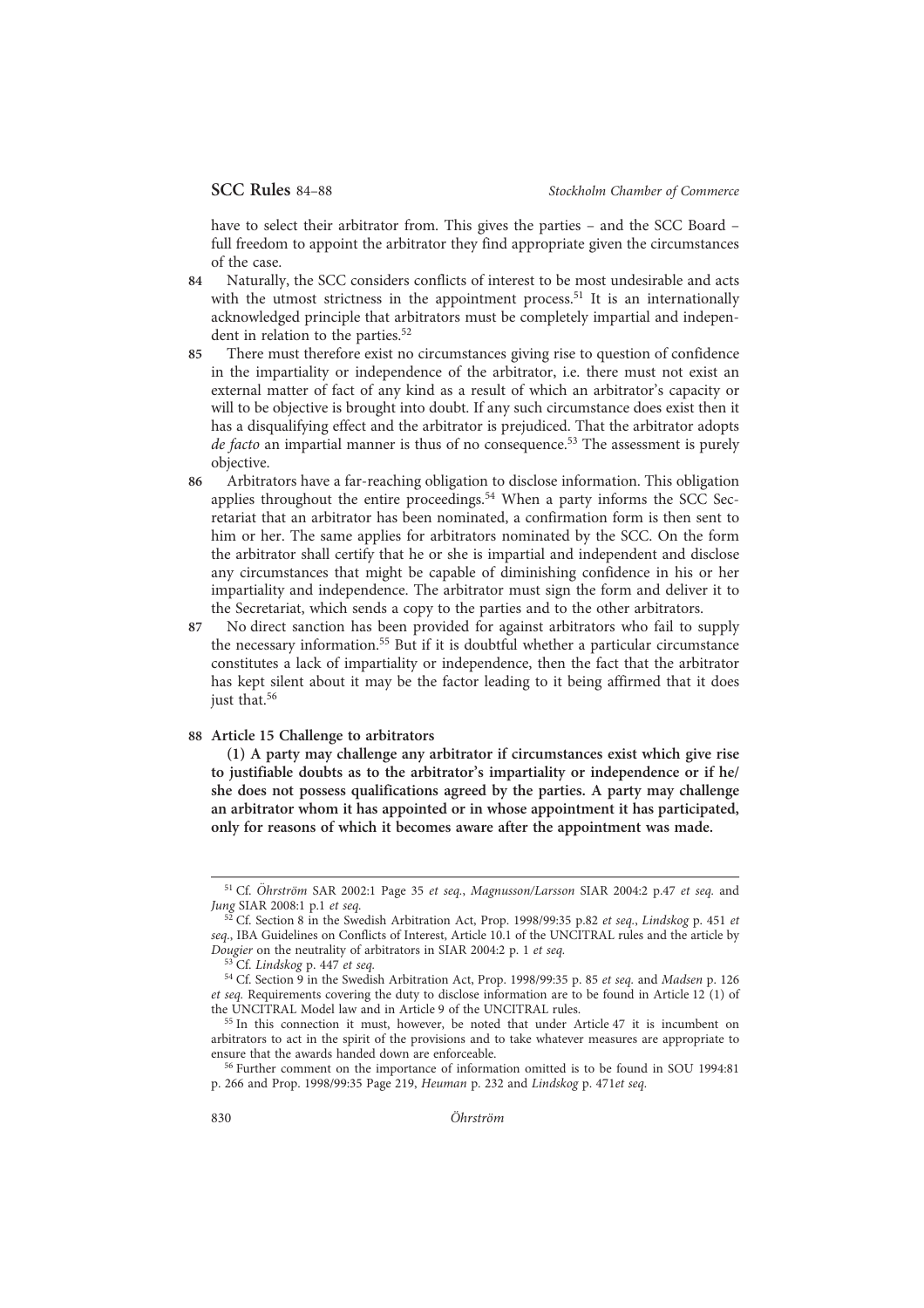# III. Commentary - Art 16 Release from appointment 89-94 SCC Rules

(2) A challenge to an arbitrator shall be made by submitting a written statement to the Secretariat setting forth the reasons for the challenge within 15 days from when the circumstances giving rise to the challenge became known to the party. Failure by a party to challenge an arbitrator within the stipulated time period constitutes a waiver of the right to make the challenge.

(3) The Secretariat shall notify the parties and the arbitrators of the challenge and give them an opportunity to submit comments on the challenge.

(4) If the other party agrees to the challenge, the arbitrator shall resign. In all other cases, the Board shall make the final decision on the challenge.

A challenge to an arbitrator usually relates to circumstances that are capable of 89 unsettling confidence in an arbitrator's impartiality or independence. A challenge may, however, also relate to the fact of the arbitrator is not in dispose of the qualifications on which the parties have agreed. Examples of such qualifications that the parties have agreed would be that the arbitrator must be fluent in a specific language or must possess particular specialist knowledge.

Any party that considers an arbitrator to be biased must bring a challenge within 90 15 days, calculated from the day on which the party learnt of the circumstance that it regards as the reason for the lack of impartiality or independence. The opportunity to have an arbitrator removed is lost if the challenge is not brought in the time allowed.<sup>57</sup> A challenge to an arbitrator must be expressed in writing and shall set forth the reasons for the challenge. It shall be directed to the Secretariat.

When a challenge to an arbitrator comes into the Secretariat, such is passed on to 91 the opposing party and the arbitrators. All have a chance to submit comments on the challenge within a week. Sometimes further correspondence takes place as between the parties, the arbitrators and the Secretariat.

The SCC Board decides on challenges to arbitrators. Such decisions are final. 92 Assessment is made on the basis of the written statements made by the parties and arbitrators, if any. No oral hearing takes place. Apart from considering the SCC Rules and practice the Board is also guided by lex arbitri, (i.e. the applicable Arbitration Act), by the IBA Guidelines on Conflicts of Interest, by international best practice and doctrine.<sup>58</sup> The SCC Board, as a general rule, does not provide reasons for its decision.

The arbitral tribunal may continue the proceedings irrespective of a pending 93 challenge to an arbitrator.<sup>59</sup> If a party learns of some circumstance that gives rise to justifiable doubts as to an arbitrator's impartiality and independence only after the arbitral award has been rendered, then the award may be set aside in subsequent challenge proceedings in the state courts.<sup>60</sup>

# Article 16 Release from appointment 94

(i) the Board accepts the resignation of an arbitrator;

(1) The Board shall release an arbitrator from appointment where:

<sup>57</sup> The same period of time applies under Article 11.1 of the UNCITRAL rules.

<sup>58</sup> Cf. Öhrström SAR 2002:1 p. 35 et seq., Magnusson/Larsson SIAR 2004:2 p. 47 et seq. and Jung SIAR 2008:1 p.1 et seq.

 $59$  Cf. Section 10, paragraph 3 in the Swedish Arbitration Act.

<sup>60</sup> Cf. Section 34, item 5 in the Swedish Arbitration Act.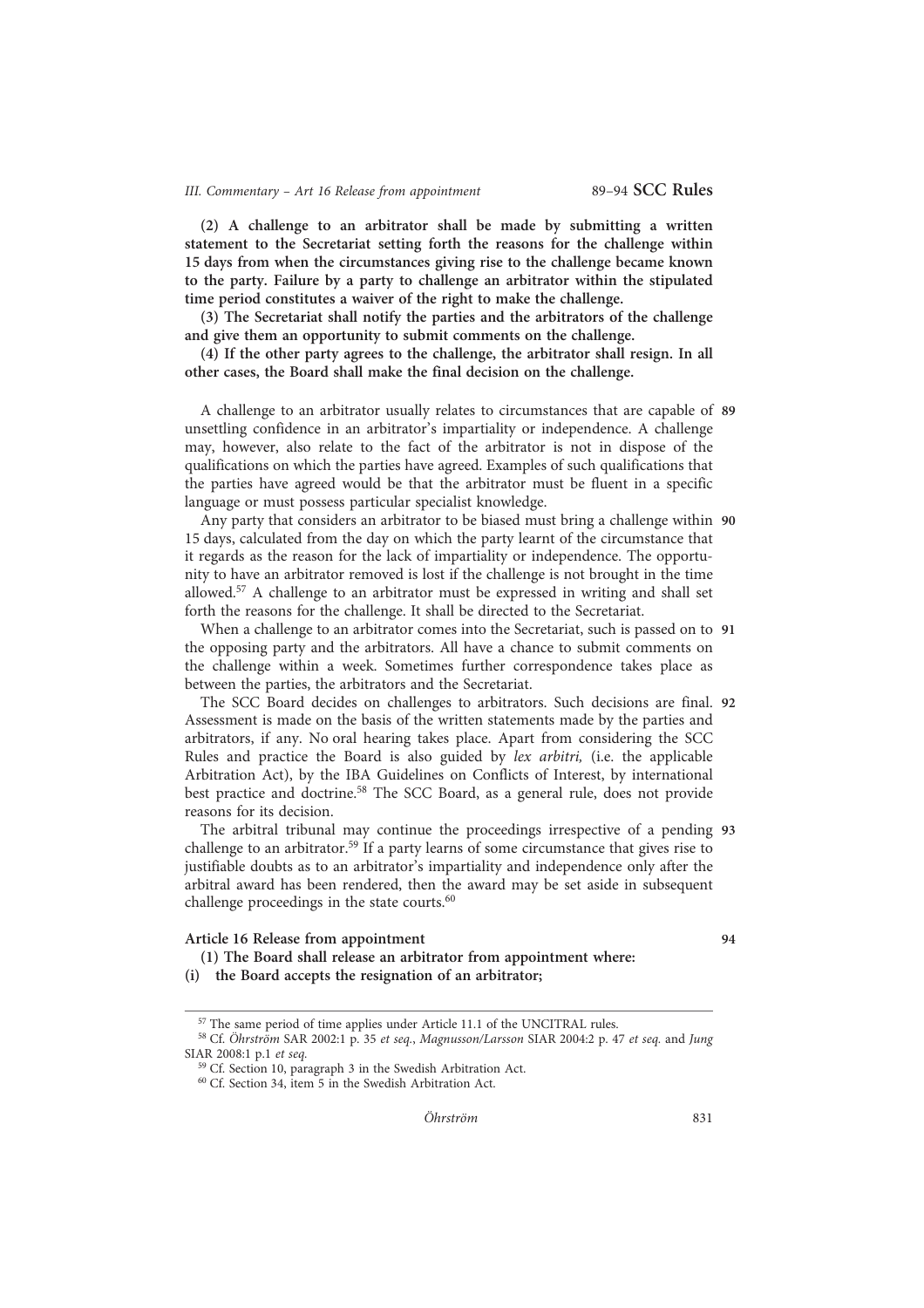- (ii) a challenge to the arbitrator under Article 15 is sustained; or
- (iii) the arbitrator is otherwise prevented from fulfilling his/her duties or fails to perform his/her functions in an adequate manner.

(2) Before the Board releases an arbitrator, the Secretariat may give the parties and the arbitrators an opportunity to submit comments.

- 95 Whether an arbitrator in any SCC proceedings has to be released from his or her appointment, is determined the SCC Board. The above provision encompasses all cases in which the SCC decides on the removal of arbitrators. The most frequent reason for arbitrators being released is that the Board confirms a party's challenge to an arbitrator. If the arbitrator released was originally appointed by the Board the Board appoints a new arbitrator. If, however, the arbitrator was appointed by one of the parties then that party usually nominates a new arbitrator. The same applies if the arbitrator himself or herself chooses to withdraw due to the challenge action.<sup>61</sup>
- 96 If an arbitrator is unable or unwilling to carry out his or her task, then the Board can displace him or her. The purpose of this provision is to guarantee efficient and fair arbitral proceedings and to hinder obstruction.

# 97 Article 17 Replacement of arbitrators

(1) The Board shall appoint a new arbitrator where an arbitrator has been released from his/her appointment pursuant to Article 16, or where an arbitrator has died. If the arbitrator being replaced was appointed by a party, that party shall appoint the new arbitrator, unless otherwise deemed appropriate by the Board.

(2) Where the Arbitral Tribunal consists of three or more arbitrators, the Board may decide that the remaining arbitrators shall proceed with the arbitration. In making its decision, the Board shall take into account the stage of the arbitration and other relevant circumstances. Before making such decision, the parties and the arbitrators shall be given an opportunity to submit comment.

(3) Where an arbitrator has been replaced, the newly composed Arbitral Tribunal shall decide whether and to what extent the proceedings are to be repeated.

- 98 If an arbitrator has been released from his or her appointment or has died then a new one is usually appointed. The arbitral tribunal decides whether, and if so how, the proceedings have to be repeated. If the arbitrator was nominated by the SCC then the Board appoints the new one. If an arbitrator appointed by a party has to be replaced then the party that appointed the original arbitrator normally appoints the new one. The Board only intervenes if there are reasons against the party itself taking part in the nomination. That might be the case, for instance, if the party had originally appointed an arbitrator, who clearly was biased and if there is reason to assume that the party would again nominate an arbitrator who is not impartial and independent.
- 99 It may be noted, that there is the opportunity for the remaining arbitrators to continue the proceedings alone in what is known as a truncated tribunal.<sup>62</sup> This

832 **O**hrström

<sup>61</sup> Cf. Article 17 (1).

 $62$  Cf. SIAR 2007:2 p. 211 et seq., where there are comments by Giovannini on a Swedish arbitration award that was announced by a truncated tribunal.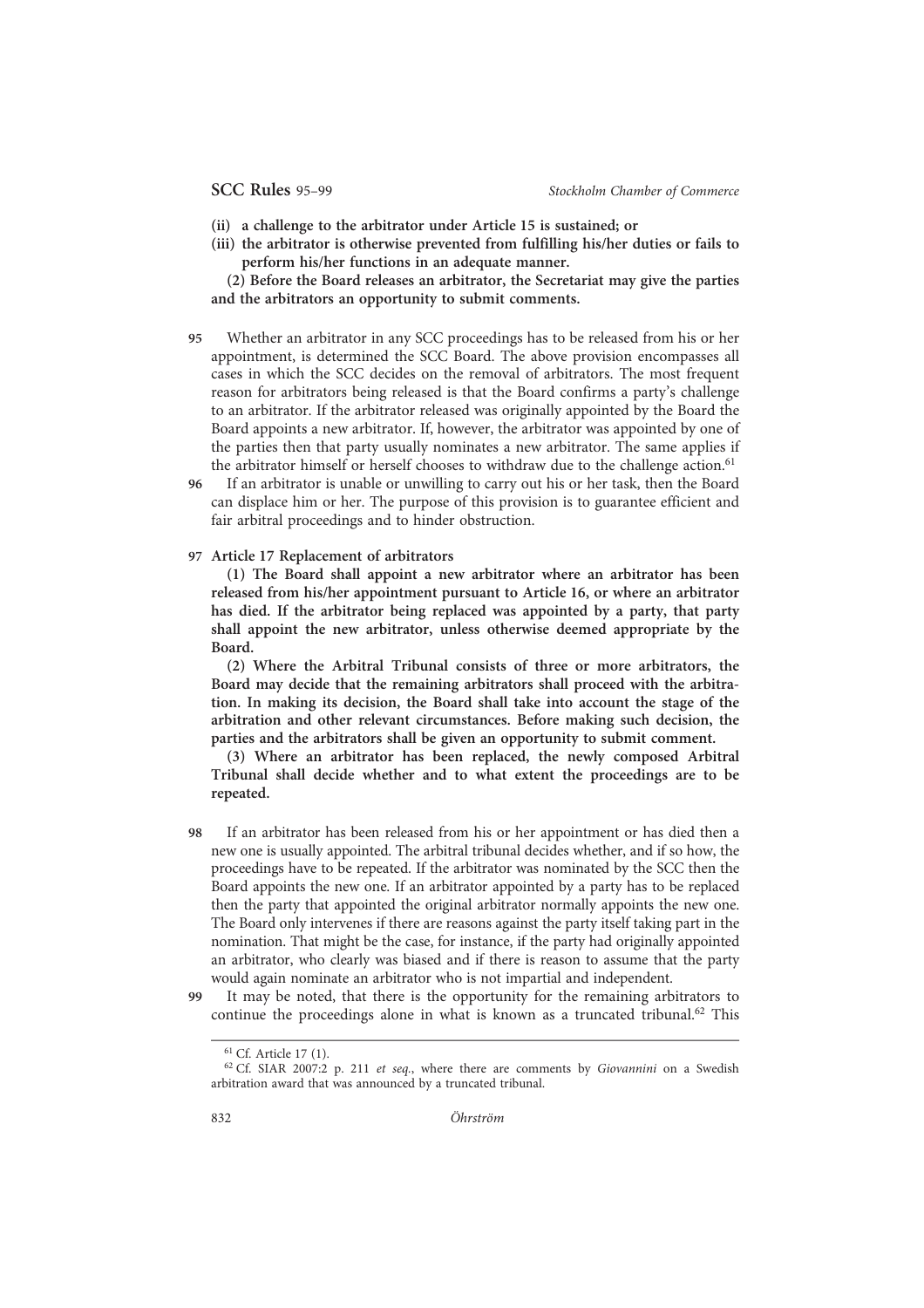avoids that additional time and costs are spent on repeating the process due to a new member of the tribunal. Truncated tribunals are, though, very rare but may appear if the arbitral award is to be rendered in short time. The Board decides whether the two arbitrators shall proceed with the arbitration after consultation with the arbitrators and the parties.

#### 4. The Proceedings Before the Arbitral Tribunal

# Article 18 Referral to the Arbitral Tribunal 100 When the Arbitral Tribunal has been appointed and the Advance on Costs has been paid, the Secretariat shall refer the case to the Arbitral Tribunal.

When the arbitral tribunal is appointed and the advance on costs has been paid, 101 the case is referred by the Secretariat to the tribunal which thereafter, in principle, takes over the management of the case.<sup>63</sup> Specific decisions, however, continue to be the responsibility of the SCC (e.g. extension of time for rendering the award). The arbitral tribunal is also called upon to get in touch with the Secretariat if the amount of the advance on costs should be increased (or decreased) due to the parties adjustments of their claims.

The timing of the referral is important as the time allowed for rendering the 102 arbitral award begins with the referral day.64 The arbitral tribunal shall render the award within six months from the referral of the case.

In connection with the referral, the Secretariat sends the arbitrators all docu- 103 ments relating to the case – i.e. submissions from the parties as well as any attachments and further correspondence as between the Secretariat and the parties. Also the letter including the SCC Board's decisions is provided to the tribunal.

# Article 19 Conduct of the arbitration 104

(1) Subject to these Rules and any agreement between the parties, the Arbitral Tribunal may conduct the arbitration in such manner as it considers appropriate.

(2) In all cases, the Arbitral Tribunal shall conduct the arbitration in an impartial, practical and expeditious manner, giving each party an equal and reasonable opportunity to present its case.

The SCC Rules offer a framework for the contentious proceedings. The above 105 article contains overriding guidelines for the tribunal's conduct of the case<sup>65</sup>, but detailed provisions as regards the filing of submission, evidence procedure, hearings etc are agreed upon by the tribunal and the parties.

The arbitral tribunal must at all times respect the agreements as set out in the 106 parties' arbitration agreement or at a later stage – this accord with the fundamental principle of party autonomy. The arbitral award may otherwise be set aside due to excess of mandate or procedural error on behalf of the tribunal.<sup>66</sup> The tribunal must, of course, also take the requirements of the SCC Rules and the applicable

<sup>63</sup> SCC has nothing equivalent to the ICCs Terms of Reference.

<sup>64</sup> Cf. Article 37.

<sup>65</sup> See Article 19 for the corresponding provision in the UNCITRAL Model law.

<sup>66</sup> Cf. Section 34 in the Swedish Arbitration Act.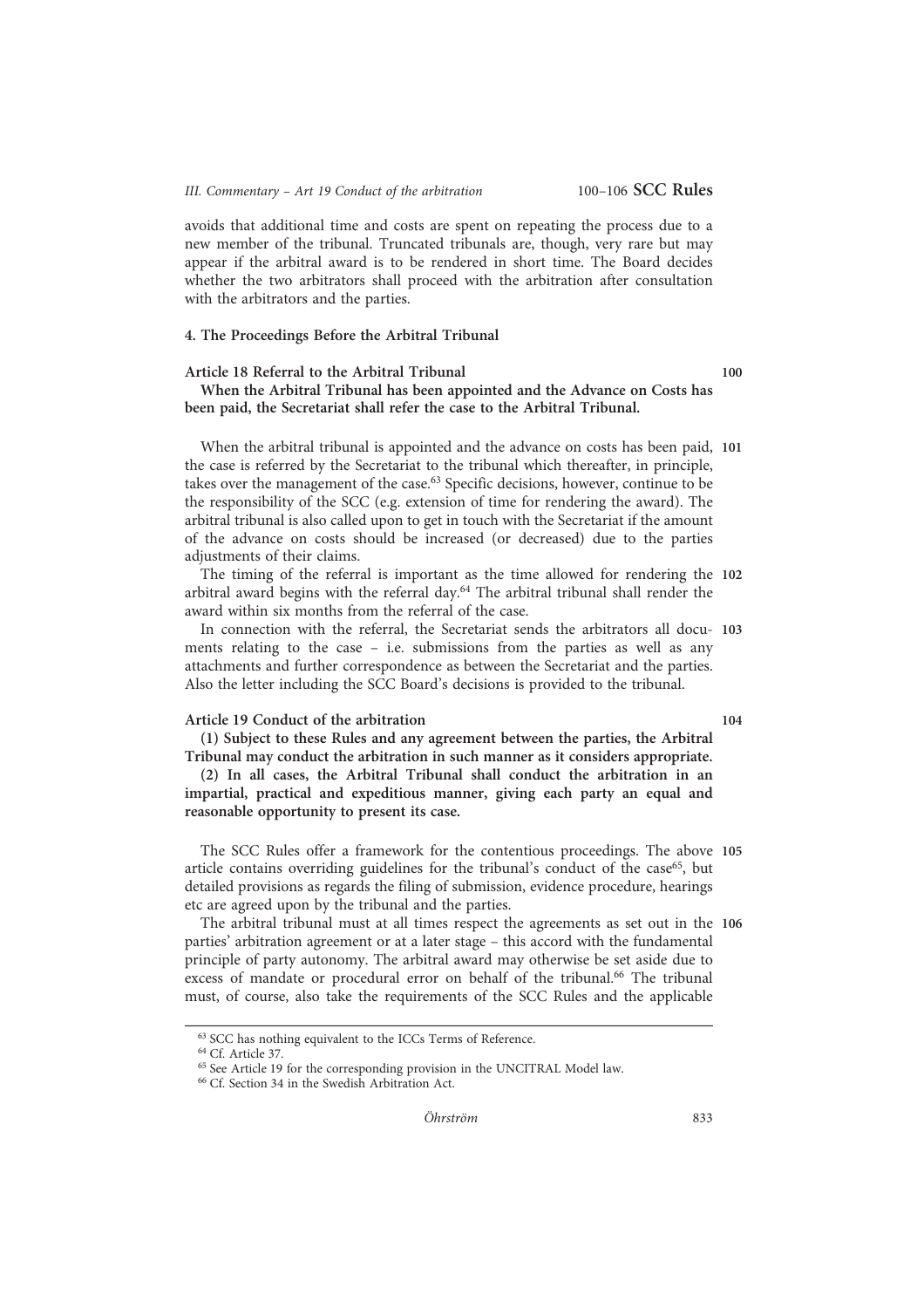arbitration act (lex arbitri) into consideration. Moreover, the tribunal has a duty to take all appropriate measures to ensure the recognition and enforceability of the arbitral award.<sup>67</sup> There is a separate provision covering the arbitrators' confidentiality.68

- 107 The SCC Rules set forth that the arbitral tribunal shall make sure that the dispute is dealt with impartially, expediently and swiftly. The tribunal shall conduct the proceedings appropriately and cost-effectively. To promote the expediency of the proceedings an arbitral tribunal consisting of several arbitrators shall have a chairperson $^{69}$ , who initiates the drafting of a time schedule for the proceedings, leads the hearings and the tribunal's meetings. The chairperson may also take specific decisions regarding the procedure alone.<sup>70</sup>
- 108 It is important that the arbitral tribunal does everything in its power to advance the proceedings and that the schedule is maintained without jeopardizing the quality and legal certainty. How rapidly a dispute can be processed of course depends on the type of dispute and its degree of difficulty and scope; the starting point, however, is that the proceedings shall be concluded within six months.<sup>71</sup>
- 109 The arbitral tribunal must not treat any of the parties preferentially. This is an imperative of the fundamental principle of due process. Both parties shall have the same opportunities to present their cases and shall have the same right to be heard. The party-appointed arbitrator must in no way act as representatives of the party that has appointed him or her.72
- 110 Article 20 Seat of arbitration

(1) Unless agreed upon by the parties, the Board shall decide the seat of arbitration.

(2) The Arbitral Tribunal may, after consultation with the parties, conduct hearings at any place which it considers appropriate. The Arbitral Tribunal may meet and deliberate at any place which it considers appropriate. If any hearing, meeting, or deliberation is held elsewhere than at the seat of arbitration, the arbitration shall be deemed to have taken place at the seat of arbitration.

(3) The award shall be deemed to have been made at the seat of arbitration.

- 111 The arbitral award shall contain details of the seat of the arbitration.<sup>73</sup> The seat is of legal importance and does not have to correspond to the geographical venue at which the hearing or the deliberations of the arbitral tribunal took place. Neither is it of any legal importance where the arbitral award is signed. Instead the seat determines:
	- the nationality of the arbitral award,

<sup>67</sup> Cf. General clause in Article 47.

<sup>68</sup> Cf. Article 46.

<sup>69</sup> Cf. Article 13 (3) and Prop. 1998/99:35 Page 111.

<sup>70</sup> Cf. Article 35 (2).

<sup>71</sup> Cf. Article 37.

<sup>72</sup> Cf. SOU 1994:81 Pages 116 and 217, Prop. 1998/99:35 Pages 83 and 217, Lindskog Page 394 et seq. and Page 643, Schöldström SvJT 2000 Page 865 et seq.

 $3^3$  Cf. Article 36 (2). The same applies under Section 31 of the Swedish Arbitration Act.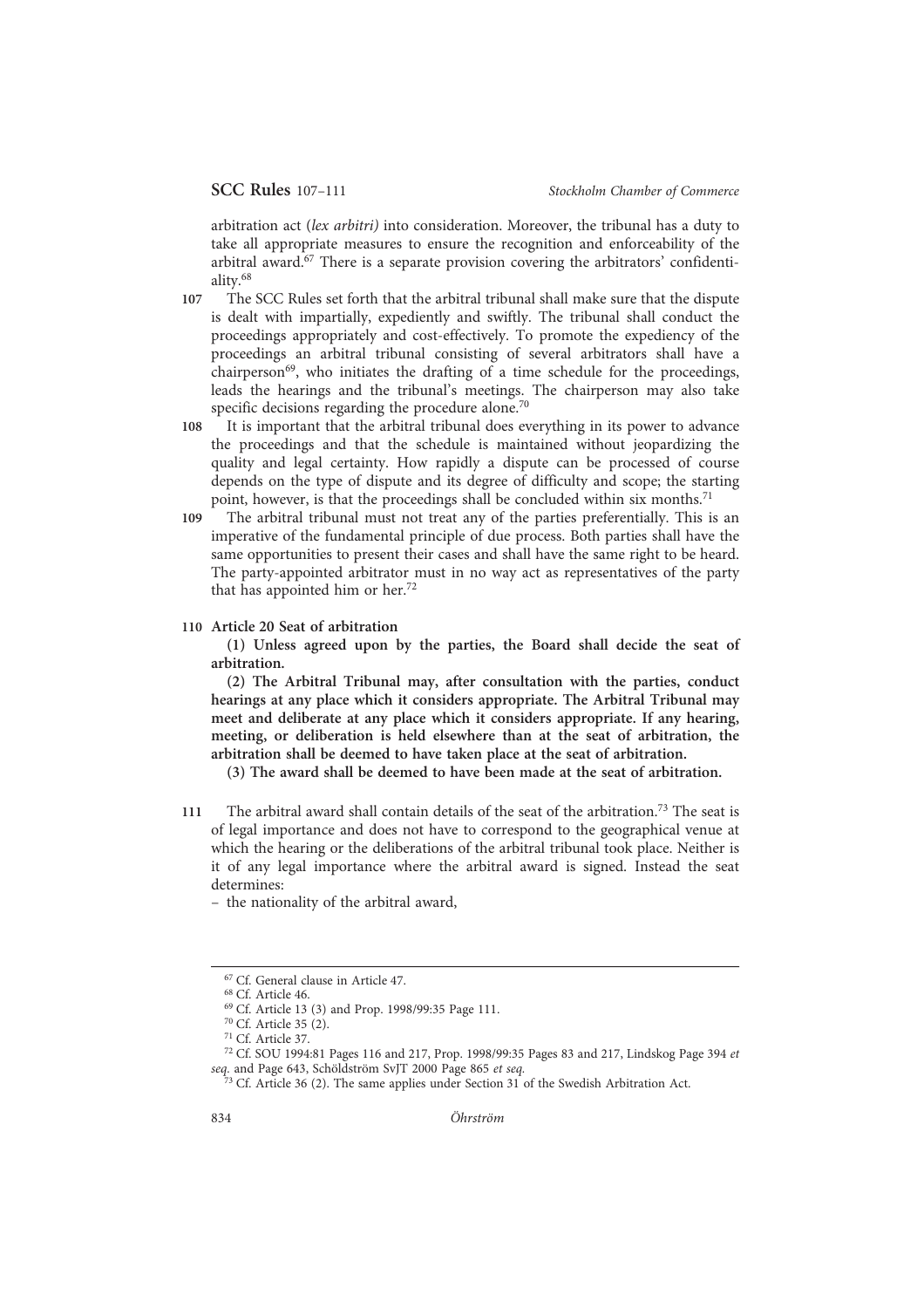III. Commentary - Art 22 Applicable law 112-118 SCC Rules

- the law to be applied to the arbitration agreement and to the arbitral proceed- $\text{ings}^{74}$ ,
- the competence of national courts in case of a subsequent challenge of the arbitral award, and
- the competence of national courts for the support in taking of evidence.

First and foremost the parties stipulate the seat of the arbitration. The parties 112 may agree on the seat in the arbitration agreement or at some later stage (for instance, in their correspondence via the Secretariat). If the parties cannot agree then the SCC Board determines the seat of arbitration under § 9 (iv) of the SCC Rules.

When making such decision the Board, among other things, takes into con- 113 sideration the residence(s) of the parties, the residence(s) of the arbitrators, practical aspects, cost-effectiveness and legitimate expectations of the parties when drafting the arbitration agreement. One may often assume that the parties in international proceedings, by choosing the SCC Rules, intended that the dispute should be decided in Stockholm.

As mentioned above, it is possible to conduct oral hearings, to have meetings or 114 deliberations at some place other than the seat of arbitration.<sup>75</sup> This may sometimes be preferred for practical reasons and cost-effectiveness. It may be noted, that consultation with the parties must take place prior to the arbitrators deciding to conduct any hearing at some other location than the seat of arbitration.

# Article 21 Language 115

(1) Unless agreed upon by the parties, the Arbitral Tribunal shall determine the language(s) of the arbitration. In so determining, the Arbitral Tribunal shall have due regard to all relevant circumstances and shall give the parties an opportunity to submit comments.

(2) The Arbitral Tribunal may request that any documents submitted in languages other than the language(s) of the arbitration be accompanied by a translation into the language(s) of the arbitration.

If the parties are not in agreement, then the arbitral tribunal (i.e. not the SCC) 116 decides on the language of the arbitral proceedings on the basis of the language used as between the parties throughout their business co-operation, the nationalities of the parties, the language of the contract and the arbitration clause etc.<sup>76</sup>

The SCC Secretariat's case management is only carried out in either Swedish, 117 English, French, German or Russian. So it may happen that the Secretariat handles proceedings in one language but that the arbitral tribunal later decides on the use of some other language for the continuing proceedings after the referral.

# Article 22 Applicable law 118

(1) The Arbitral Tribunal shall decide the merits of the dispute on the basis of the law(s) or rules of law agreed upon by the parties. In the absence of such

<sup>&</sup>lt;sup>74</sup> Which should not be confused with the substantive law applicable to the real dispute under Article 22.

<sup>75</sup> See NJA 2010 p. 508.

<sup>76</sup> Cf. Article 22 in the UNCITRAL Model law and Article 17 of the UNCITRAL rules.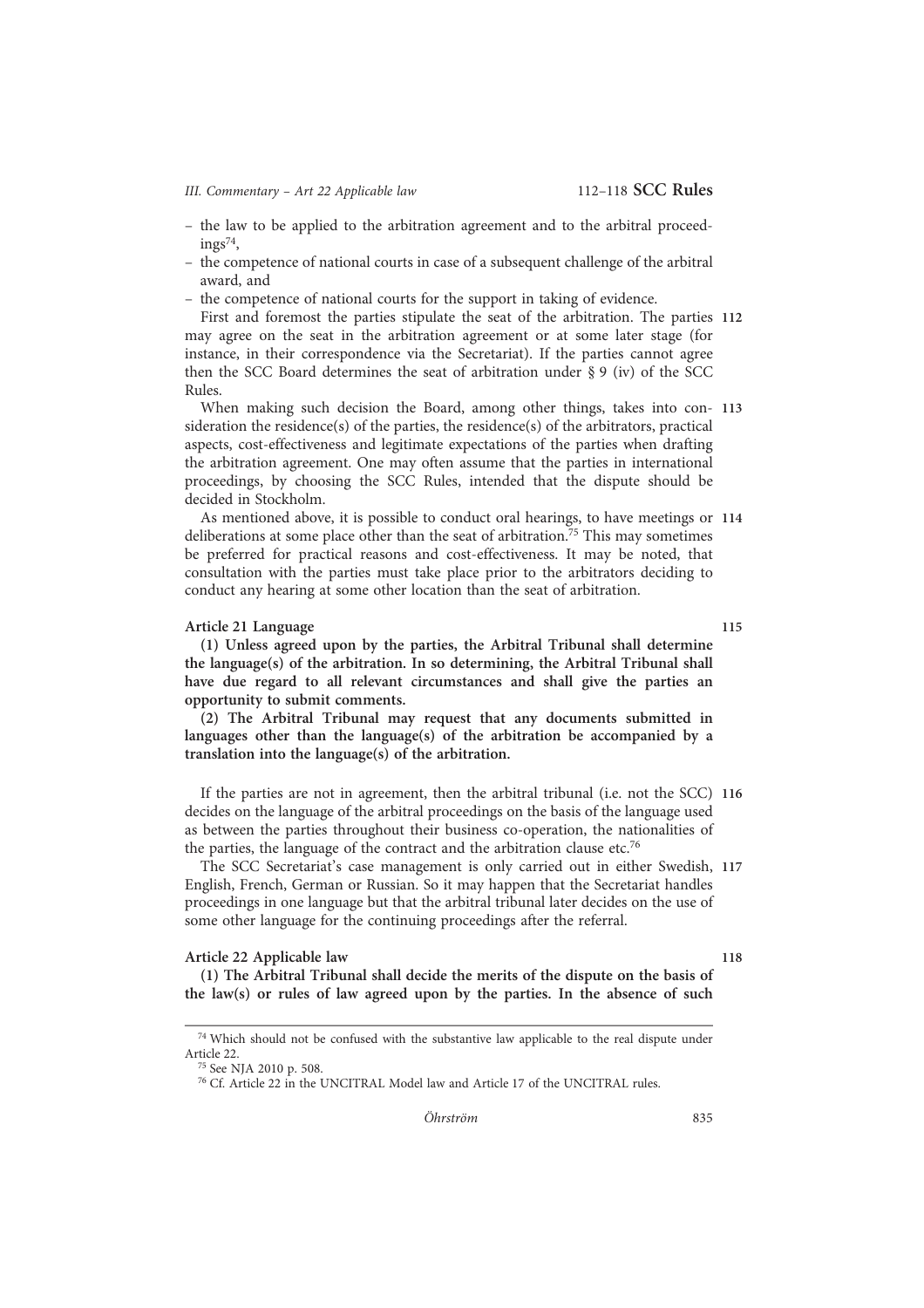agreement, the Arbitral Tribunal shall apply the law or rules of law, whichever it considers to be most appropriate.

(2) Any designation made by the parties of the law of a given state shall be deemed to refer to the substantive law of that state and not to its conflict of laws rules.

(3) The Arbitral Tribunal shall decide the dispute ex aequo et bono or as amiable compositeur only if the parties have expressly authorized it to do so.

- 119 When discussing the applicable law, one must distinguish between the following: (i) the law to be applied to the merits of the case,
	- (ii) the law to be applied to the arbitration agreement<sup>77</sup>, and
	- (iii) the law to be applied to the arbitral proceedings (lex arbitri).
- 120 Article 22 of the SCC Rules relates only to point (i) above, i.e. which national legislation shall be applied by the arbitral tribunal when deciding the subject
- matter.78 121 It is customary internationally that cross-border business contracts stipulate the
- law to be applied.79 If arbitrators, contrary to the agreement between the parties, have applied the laws of some other country, the arbitral award may be set aside in subsequent challenge proceedings before the state courts due to excess of mandate.<sup>80</sup>
- 122 If the parties are unable to agree on the applicable law then the arbitral tribunal decides on the law or the rules of law that it considers the most suitable. The tribunal should endeavor to find the legal provisions that are most closely connected to the dispute.<sup>81</sup> Several different circumstances are taken into account here, including the residence(s) of the parties, the place and content of the contract and the seat of arbitration.
- 123 The arbitral tribunal may only judge according to fairness if the parties have granted the arbitral tribunal the authority to do that.<sup>82</sup> This is rarely the case.

124 Article 23 Provisional timetable

After the referral of the case to the Arbitral Tribunal, the Arbitral Tribunal shall promptly consult with the parties with a view to establishing a provisional timetable for the conduct of the arbitration. The Arbitral Tribunal shall send a copy of the provisional timetable to the parties and to the Secretariat.

125 The arbitral proceedings must be planned in order to ensure the process is effectively executed. The chairperson of the arbitral tribunal has a duty to take particular responsibility for this. As soon as the case has been referred to the

<sup>77</sup> Cf. Section 48 in the Swedish Arbitration Act.

<sup>78</sup> There are corresponding provisions in Article 33.1 of the UNCITRAL rules.

<sup>79</sup> Cf. Article 28.1 of the UNCITRAL Model law.

<sup>80</sup> Cf. Section 34 §, item 2 in the Swedish Arbitration Act. Cf. Article on when the arbitral tribunal may deviate from the agreement of the parties on the law to be applied, Cordero Moss SIAR 2005:1 p. et seq.

<sup>&</sup>lt;sup>81</sup> Cf. The Convention of Rome, Article 4, Prop. 1998/99:35 pp. 122et seq. and 194 et seq., Heuman p. 692 et seq., Lindskog p. 1184 et seq., Hobér Yearbook of the Arbitration Institute of the Stockholm Chamber of Commerce, 1994, p. 7 et seq. and Möller SAR 1999:1 p. 57 et seq. Cf. also comments on SCC arbitration awards covering the the law to be applied by Schöldström in SIAR 2007:1 p. 155 et seq. and Capper in SIAR 2007:2 p. 235 et seq.

<sup>82</sup> Cf. SOU 1994:81 Page 153, Prop. 1998/99:35 p. 123 and Heuman p. 495.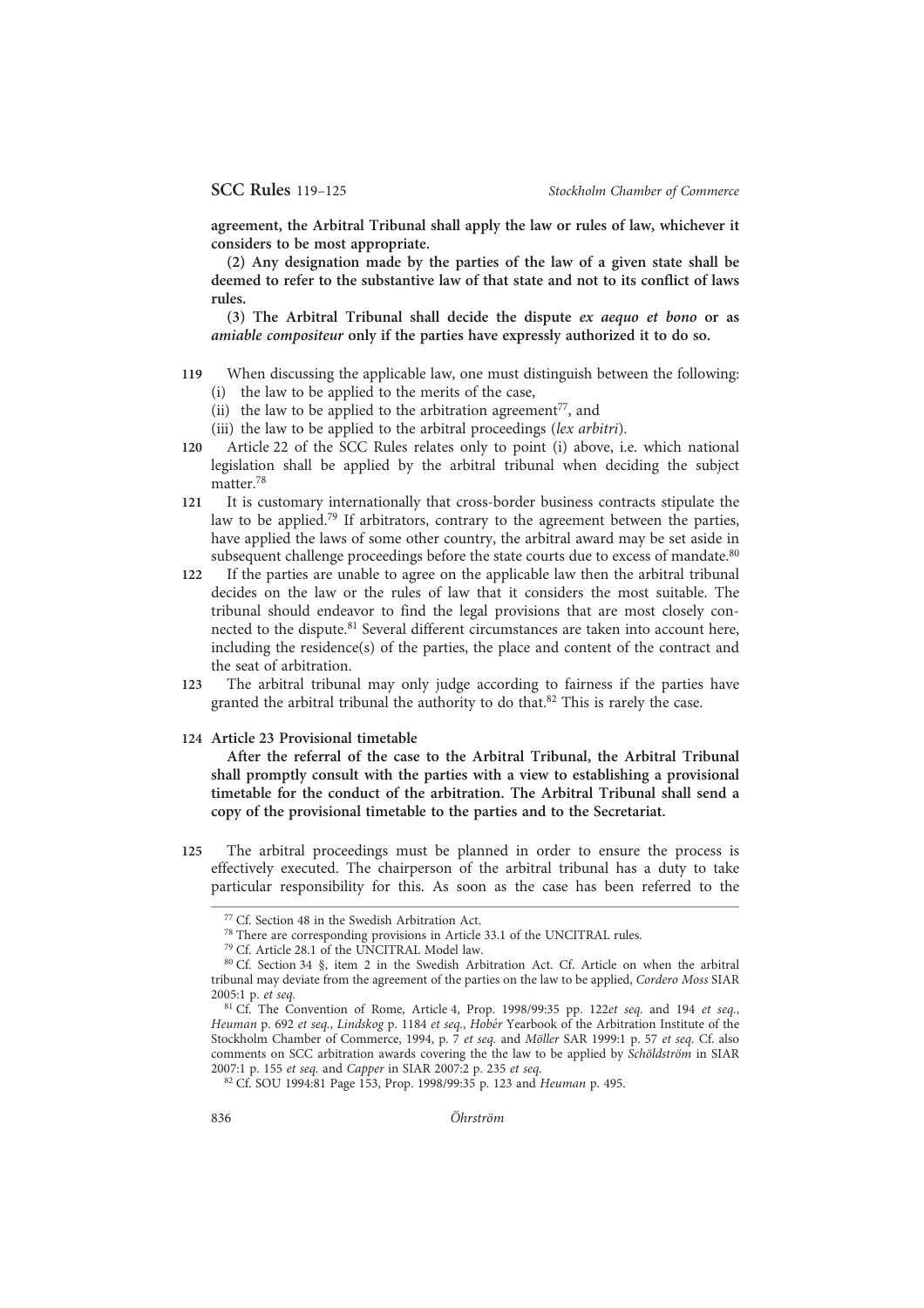tribunal, a provisional timetable shall be drawn up in consultation with the parties. The Secretariat shall receive a copy hereof. The timetable shall, inter alia, contain the following information:

- Dates for submitting briefs (statement of claim, statement of defence and further correspondence)<sup>83</sup>
- Day(s) for the hearing <sup>84</sup> and
- Day for rendering the arbitral award.85

#### Article 24 Written submissions 126

(1) The Claimant shall, within the period of time determined by the Arbitral Tribunal, submit a Statement of Claim which shall include, unless previously submitted:

(i) the specific relief sought;

(ii) the material circumstances on which the Claimant relies; and

(iii) the documents on which the Claimant relies.

(2) The Respondent shall, within the period of time determined by the Arbitral Tribunal, submit a Statement of Defence which shall include, unless previously submitted:

- (i) any objections concerning the existence, validity or applicability of the arbitration agreement;
- (ii) a statement whether, and to what extent, the Respondent admits or denies the relief sought by the Claimant;
- (iii) the material circumstances on which the Respondent relies;
- (iv) any counterclaim or set-off and the grounds on which it is based; and
- (v) the documents on which the Respondent relies.

(3) The Arbitral Tribunal may order the parties to submit additional written submissions.

In consultation with the parties the arbitral tribunal determines the date on 127 which the statement of claim has to be submitted. In the request for arbitration a preliminary request for relief was sufficient but in the statement of claim the request for relief must be specifically set forth.

The claims may, on certain conditions, be changed in the course of the proceed- 128 ings.86 Then the SCC will recalculate the advance on costs based on the new claims and, if increased amount on dispute, may request the parties to pay additional advance.

The facts of the matter being asserted by the claimant in support of its claim shall 129 be included in the statement of claim and any written evidence shall be attached to the statement of claim.

In the same way, the arbitral tribunal decides when the statement of defence shall 130 be submitted. The respondent shall comment on the claimant's statement of claim (i.e. whether it rejects or admits the claimant's claim). Furthermore, any counterclaim, set-off or jurisdictional objection shall be put forth in the statement of

<sup>83</sup> Cf. Article 24.

<sup>84</sup> Cf. Article 27.

<sup>85</sup> Cf. Articles 36 and 37.

<sup>&</sup>lt;sup>86</sup> Cf. Article 25 with reference to change in the statement of claim.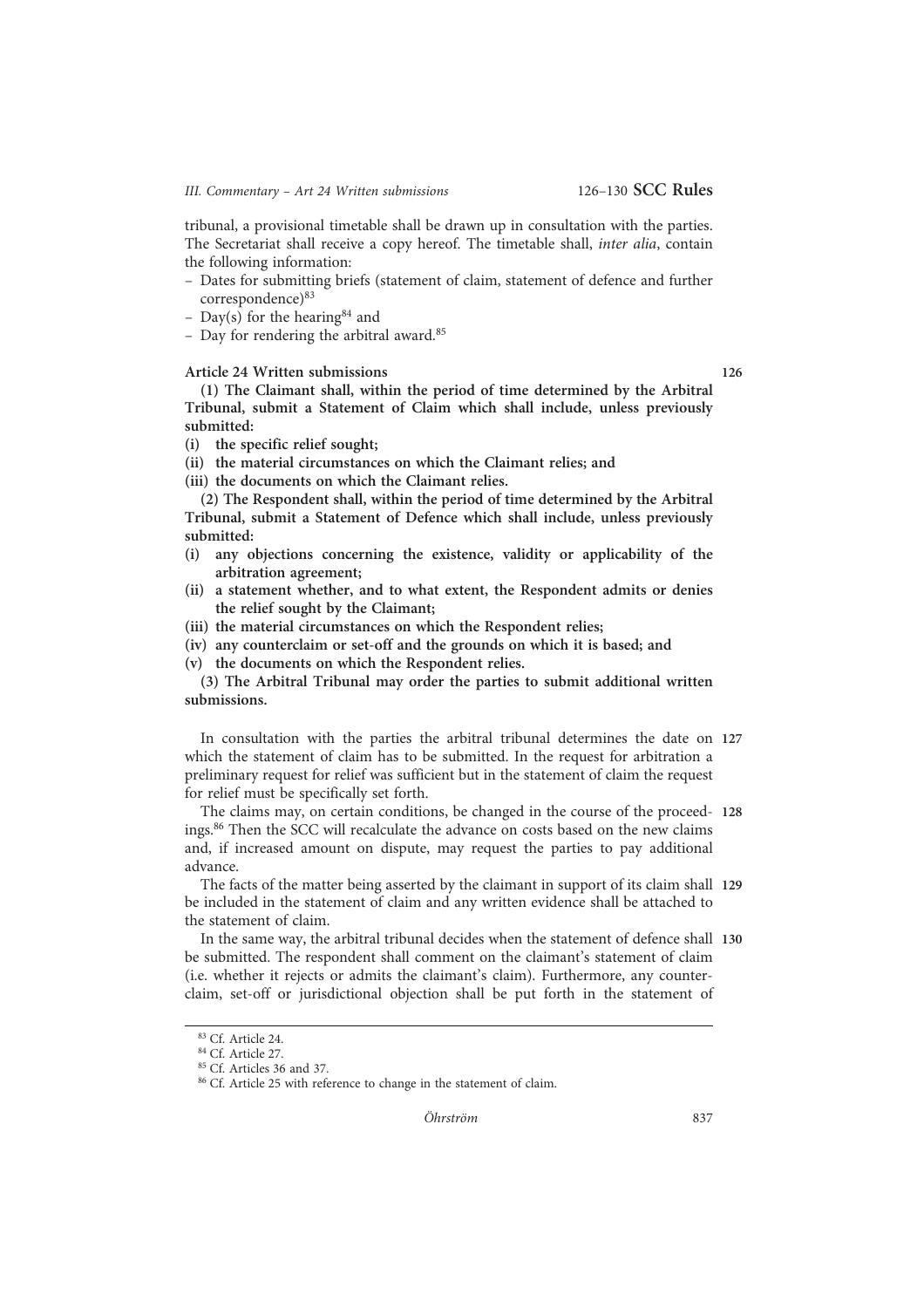defence.87 If the arbitral tribunal considers it necessary it may call upon the parties to submit further written statements.

- 131 In the letter accompanying the referral of the case to the arbitral tribunal, the tribunal is called upon to send copies of the statement of claim and statement of defence to the SCC Secretariat.
- 132 Article 25 Amendments

At any time prior to the close of proceedings pursuant to Article 34, a party may amend or supplement its claim, counterclaim, defence or set-off provided its case, as amended or supplemented, is still comprised by the arbitration agreement, unless the Arbitral Tribunal considers it inappropriate to allow such amendment or supplement having regard to the delay in making it, the prejudice to the other party or any other circumstances.

- 133 The claimant and the respondent have the opportunity to amend their claim, defence, counterclaim or set off in the course of the proceedings.<sup>88</sup> The opportunity to bring forward new claims, to change existing ones and to assert new legal grounds refer to minor adjustment to a claim already presented as well as to enlargement of the dispute by a further claim. A party is also entitled to amend its claim by withdrawal or reduction.
- 134 As already mentioned, the SCC has nothing equivalent to the ICC's "Terms of Reference".<sup>89</sup> But anyhow there is a limit in this respect of when it is too late, or inappropriate for any other reason, for amendments. If the arbitral proceedings have already been declared closed in accordance with Article 34 then amendments are normally no longer allowed. The proceedings are declared closed by the arbitral tribunal when the parties have had the opportunity to present their arguments to an appropriate extent.90
- 135 An absolute requirement for amendments is that the claim, counterclaim etc still is subject to the arbitration agreement after the amendment. Furthermore, the arbitral tribunal should not consider the amendment to be inappropriate. In doing such assessment the tribunal shall consider the timing of the amendment as well as any delay and additional costs caused by the amendment.<sup>91</sup>
- 136 The respondent must, of course, have a reasonable opportunity to react to the amendment – i.e. defend itself against any new assertions and claims. If a party is disadvantaged by an amendment brought relatively late in the proceedings the arbitral tribunal may take this into consideration in its cost allocation decision.<sup>92</sup>

# 137 Article 26 Evidence

(1) The admissibility, relevance, materiality and weight of evidence shall be for the Arbitral Tribunal to determine.

<sup>87</sup> Cf. Article 5 (1) (i) and Article 31.

<sup>88</sup> Cf. SOU 1994:81 pp. 140 and 277, Prop. 1998/99:35 pp. 108 and 227, Heuman p. 424, Lindskog p. 684 and Olsson/Kvart p. 105.

<sup>89</sup> Cf. Article 19 of the ICC rules. See also Articles 18 and 20 of the UNCITRAL rules. <sup>90</sup> Cf. Article 19 (2).

<sup>&</sup>lt;sup>91</sup> Cf. UNCITRAL Model law Article 23 (2).

<sup>92</sup> Cf. Article 43 (5) and Prop. 1998/99:35 p.108.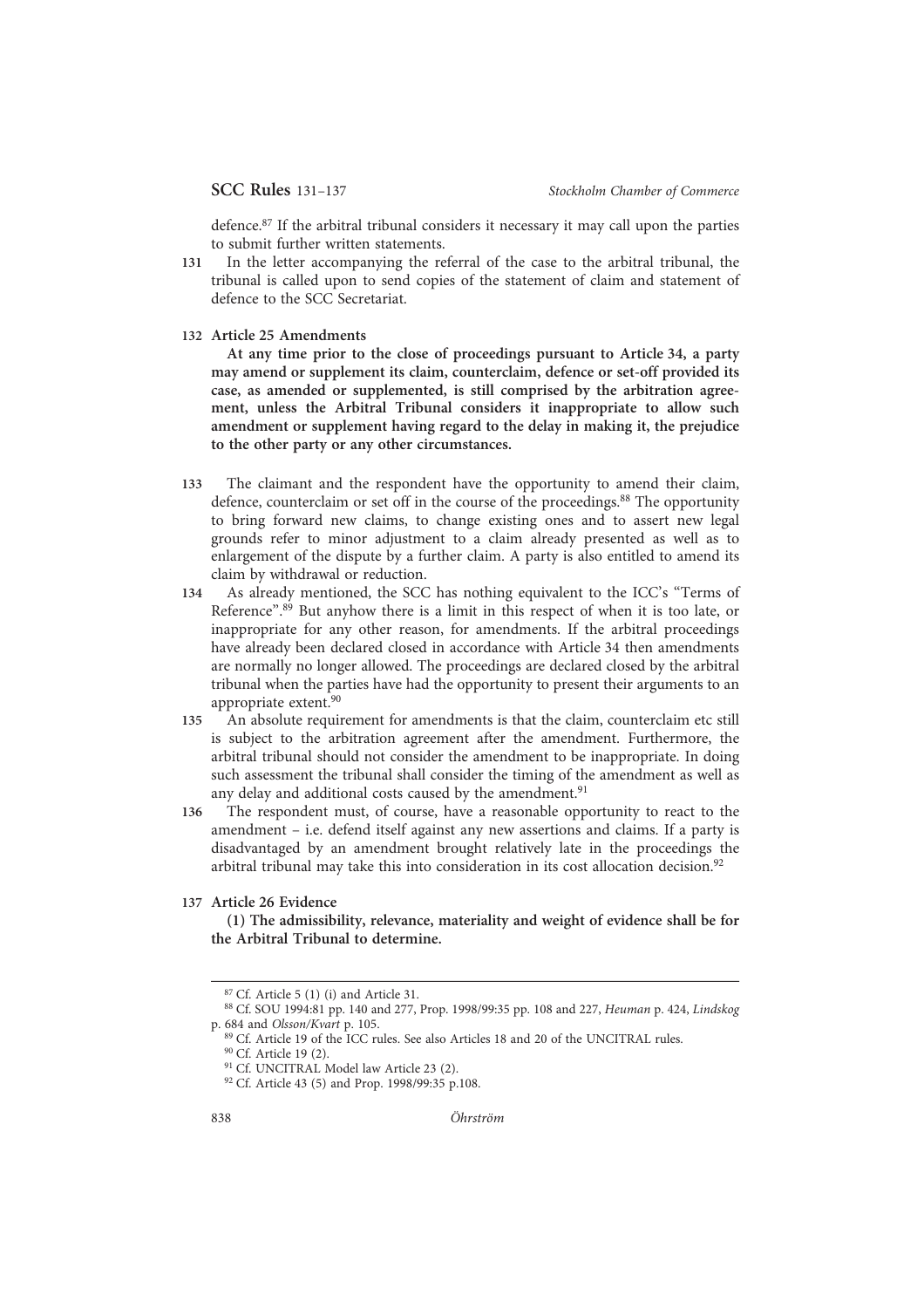(2) The Arbitral Tribunal may order a party to identify the documentary evidence it intends to rely on and specify the circumstances intended to be proved by such evidence.

(3) At the request of a party, the Arbitral Tribunal may order a party to produce any documents or other evidence which may be relevant to the outcome of the case.

It is up to the arbitral tribunal to examine the value of the evidence presented by 138 the parties and to weigh the pieces of evidence against each other. In cross-border cases involving parties from various legal cultures, it can be beneficial to apply the IBA Rules on the Taking of Evidence.

The parties stipulate the evidence procedure. This right of the parties is, however, 139 restricted by the arbitral tribunal's right to dismiss evidence that has been presented to it. $93$  Dismissal is an option, for instance, if the piece of evidence is of no significance to the dispute or if a dismissal is justified by the point in time at which the evidence it is presented.<sup>94</sup> If the arbitral tribunal has unjustifiably dismissed a piece of evidence then the arbitral award may be set aside in subsequent challenge proceedings.95

The arbitral tribunal may not accept any oath or assurance of truth. Neither may 140 it impose any fines or apply other coercive measures to procure an item of evidence sought.<sup>96</sup> On the request of a party, the arbitral tribunal may therefore allow that the hearing of evidence be undertaken before a state court.<sup>97</sup>

The third paragraph deals with the presentation. The arbitral tribunal may call 141 upon a party to present a document or some other evidence that it regards as relevant to the case. The tribunal does not, however, have the opportunity to obtain the presentation of such evidence by compulsion. If a party refuses to present a document voluntarily, the party that has demanded its presentation may, after asking the tribunal for permission, apply to a court for a decision to present it.<sup>98</sup> Swedish law has a relatively restrictive attitude to requests for production of documents as compared to the Common Law approach.<sup>99</sup>

# Article 27 Hearings 142

(1) A hearing shall be held if requested by a party, or if deemed appropriate by the Arbitral Tribunal.

(2) The Arbitral Tribunal shall, in consultation with the parties, determine the date, time and location of any hearing and shall provide the parties with reasonable notice thereof.

99 There is more on discovery in Alvarez and Mills International Arbitration Court Decisions, p. 23 et seq.

<sup>93</sup> Cf. Heuman p. 439 et seq. and Madsen p. 219 et seq.

<sup>&</sup>lt;sup>94</sup> Cf. Comments by Ramberg and Ping on the SCC arbitration award covering new evidence in the hearing in SIAR 2004:2 p. 191 et seq.

<sup>&</sup>lt;sup>95</sup> Cf. Section 34, paragraph 1, item 6 in the Swedish Arbitration Act.

<sup>96</sup> Cf. Section 25, paragraph 3 in the Swedish Arbitration Act, Prop. 1998/99:35 p. 116 et seq., Heuman p. 468 et seq. and Madsen p. 222 et seq.

<sup>&</sup>lt;sup>97</sup> Cf. Section 26 in the Swedish Arbitration Act and *Madsen* p. 229 et seq. For more on the acceptance of evidence in international arbitration proceedings, see Alvarez and Mills International Arbitration Court Decisions, p. 23 et seq.

<sup>&</sup>lt;sup>8</sup> Cf. Section 44, paragraph 2, in the Swedish Arbitration Act.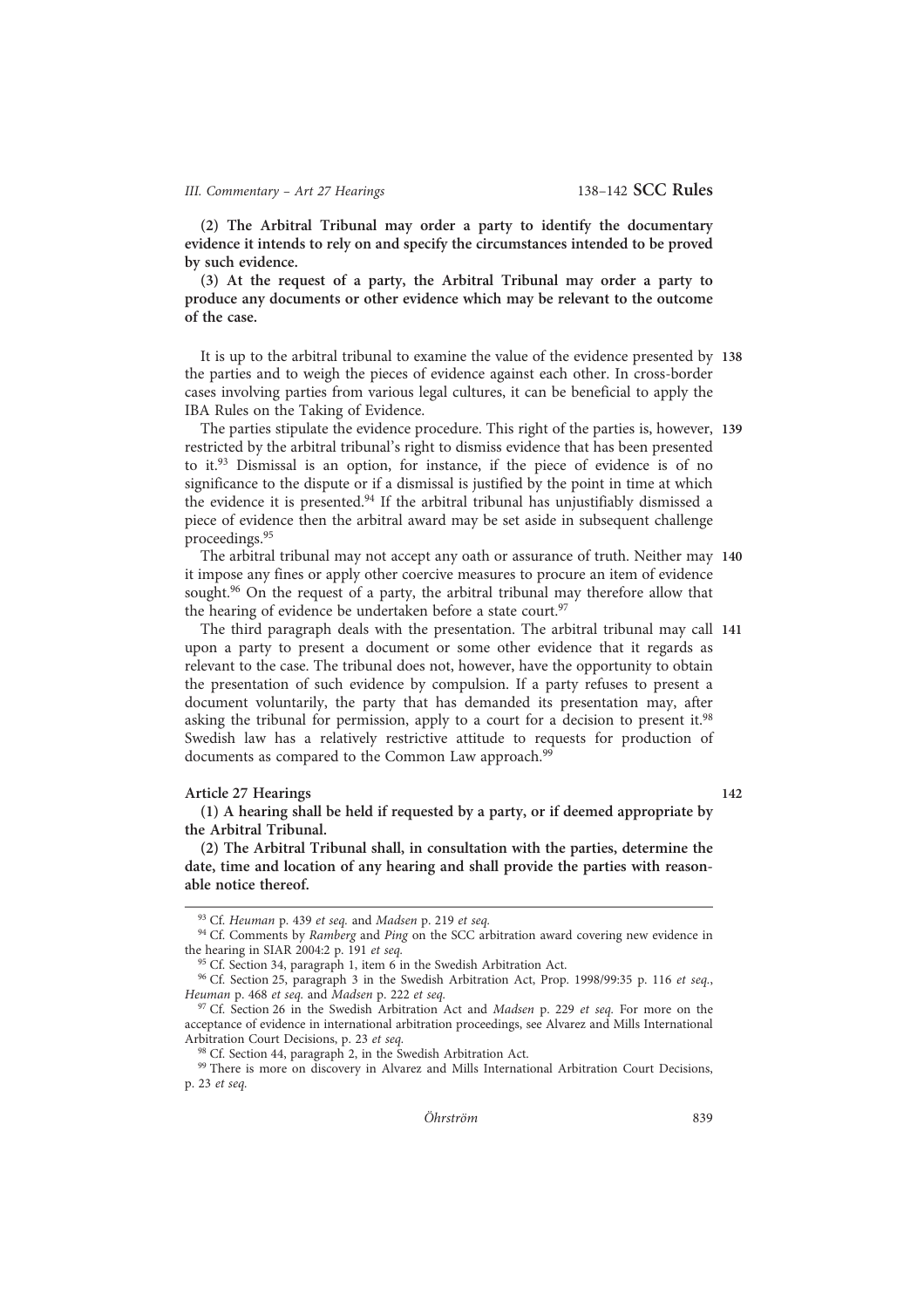(3) Unless otherwise agreed by the parties, hearings will be held in private.

- 143 In large and complex arbitrations it may save time and cost to hold a "casemanagement conference" at an early stage of the proceedings. At such conference a hearing schedule can be planned and agreed upon.
- 144 The provisional timetable, as laid down in Article 23 of the SCC Rules, usually contains the date for the hearing.
- 145 The hearing is generally initiated by the presentation of the claims and the reasons hereof. Then the parties have an opportunity to present factual statements and written evidence. After this, possible examinations of parties, witnesses and experts take place. The hearing ends with final pleading from both parties. In major cases the hearings may last several days or even weeks.<sup>100</sup>
- 146 It is important that all parties have the same opportunities to present their arguments at the hearing. This rule rests on the fundamental principles of due process, impartiality and fair treatment.101 If the parties are treated unequally the arbitral award may be set aside in subsequent challenge proceedings.102
- 147 As mentioned in the comments to Article § 20 (2), the place where the hearing takes place does not have to be the same as the seat of the arbitration. The arbitral tribunal may therefore choose the location deemed most practical due to the domicile of the parties, arbitrators, counsel and witnesses.<sup>103</sup>
- 148 Article 28 Witnesses

(1) In advance of any hearing, the Arbitral Tribunal may order the parties to identify each witness or expert they intend to call and specify the circumstances intended to be proved by each testimony.

(2) The testimony of witnesses or party-appointed experts may be submitted in the form of signed statements.

(3) Any witness or expert, on whose testimony a party seeks to rely, shall attend a hearing for examination, unless otherwise agreed by the parties.

149 The arbitral tribunal must not administer any oaths or demand assurances of truth,104 neither may the tribunal impose any fines or apply other coercive measures to procure an item of evidence sought. A party may, however, demand the acceptance of evidence before a state court.<sup>105</sup> If a party wishes to have at item of evidence accepted before a court it must, in the first place, turn to the arbitral tribunal to request its approval for this action. Any such request should be granted if the measure applied for is justified with respect to the investigation of the subject matter.<sup>106</sup>

<sup>100</sup> Costs of the hearing (such as meeting room, travel, hotel accommodation and meals, "technical equipment", interpreters) are considered as expenditure of the arbitral tribunal under Article 43  $(1)$  (iii) and are included in the costs of the arbitration proceedings.

<sup>&</sup>lt;sup>101</sup> Cf. Article 19 (2).

<sup>102</sup> Cf. Section 34, item 6 of the Swedish Arbitration Act.

<sup>103</sup> See NJA 2010 p. 508.

<sup>104</sup> Cf. Article 26.

<sup>105</sup> Cf. Section 26 in the Swedish Arbitration Act and Article 27 of the UNCITRAL Model law.

<sup>106</sup> Under Section 44, paragraph 2 in the Swedish Arbitration Act, the arbitrators decide at which district court the application has to be lodged.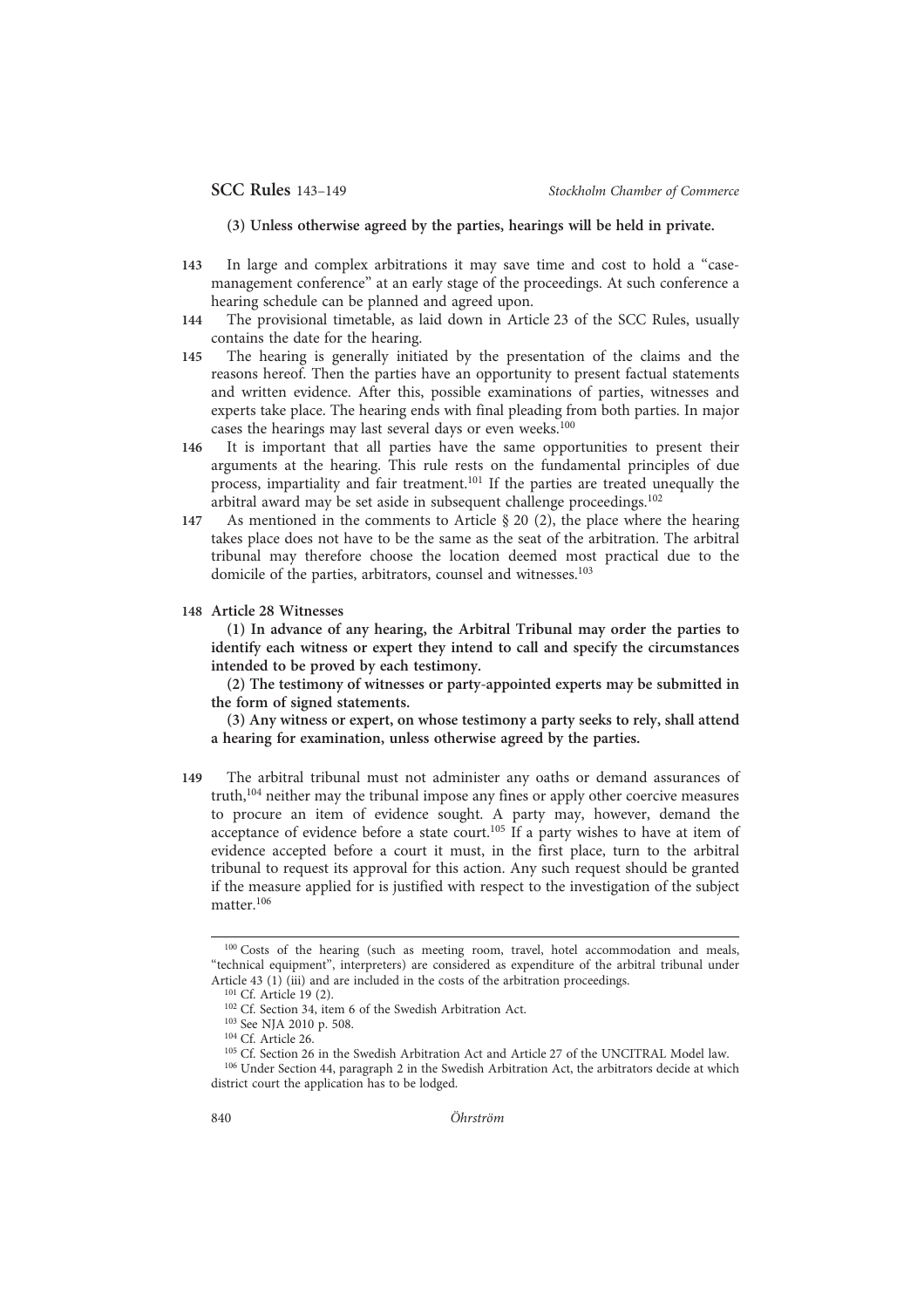The arbitral tribunal may request the parties to state their witnesses and the 150 factual matters that they intend to be proved by the witness statements. The same applies to expert witnesses appointed by the parties.<sup>107</sup> The parties are allowed to submit witness or party-appointed expert statements.<sup>108</sup> These must be signed but no official authentication is required. Written witness statements occur more frequently in international arbitration than in purely Swedish disputes.

All witnesses and experts are heard at the hearing, unless the parties have agreed 151 otherwise. If there are no written witness statements the witness usually first of all make a context-setting presentation, after which both parties have the opportunity to put questions. The arbitrators may also put questions.

#### Article 29 Experts appointed by the Arbitral Tribunal 152

(1) After consultation with the parties, the Arbitral Tribunal may appoint one or more experts to report to it on specific issues set out by the Arbitral Tribunal in writing.

(2) Upon receipt of a report from an expert appointed by the Arbitral Tribunal, the Arbitral Tribunal shall send a copy of the report to the parties and shall give the parties an opportunity to submit written comments on the report.

(3) Upon the request of a party, the parties shall be given an opportunity to examine any expert appointed by the Arbitral Tribunal at a hearing.

It is not only the parties who may appoint experts.<sup>109</sup> The arbitral tribunal may 153 also find need for the assistance from experts in order to better understand the case and prepare its decision in the best possible way. If so the tribunal must set down in writing the questions to which it seeks the experts provide answers.

The parties are afforded the opportunity to submit comments on the fact that the 154 arbitral tribunal wishes to appoint an expert, on whom the tribunal wishes to appoint and on the question(s) to be dealt with. Furthermore, the expert report shall be served on the parties so that they have the opportunity of commenting on it and, at the time of the hearing, the parties may interrogate the tribunal-appointed expert(s).

If the arbitral tribunal appoints an expert then a clear framework for his or her 155 compensation shall be established. The expert's fee and any disbursements are regarded as part of the costs of the arbitral tribunal and, thus, shall be included in the arbitral award.<sup>110</sup>

#### Article 30 Default 156

(1) If the Claimant, without showing good cause, fails to submit a Statement of Claim in accordance with Article 24, the Arbitral Tribunal shall terminate the proceedings provided the Respondent has not filed a counterclaim.

(2) If a party, without showing good cause, fails to submit a Statement of Defence or other written statement in accordance with Article 24, or fails to appear at a hearing, or otherwise fails to avail itself of the opportunity to present

<sup>109</sup> Cf. Article 28.

<sup>&</sup>lt;sup>107</sup> Cf. notes on an expert nominated by a party in *Heuman* p. 457.

<sup>&</sup>lt;sup>108</sup> Cf. Comments on the English arbitration award covering experts in the arbitration proceedings, Bishop/Deutsch International Arbitration Court Decisions, p. 373 et seq.

<sup>110</sup> Cf. Article 43 (1) (iii) and § 3 in Attachment II to the SCC Rules.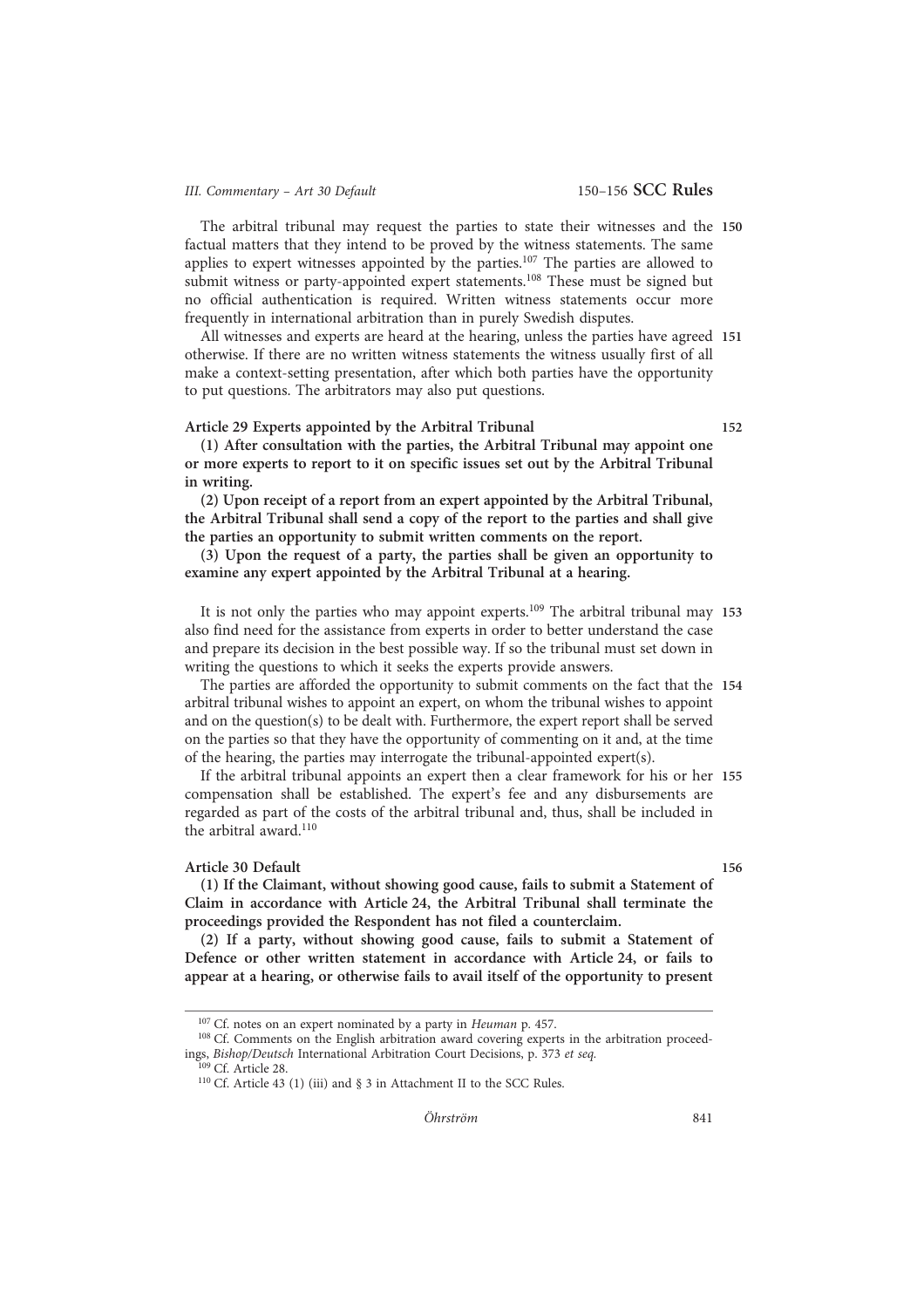its case, the Arbitral Tribunal may proceed with the arbitration and make an award.

(3) If a party without good cause fails to comply with any provision of, or requirement under, these Rules or any procedural order given by the Arbitral Tribunal, the Arbitral Tribunal may draw such inferences as it considers appropriate.

- 157 The consequences of the acts of a negligent party, as laid down in Article 30, are fundamental and internationally accepted. Their objective is to minimize damage as a result of obstruction on behalf of one of the parties to a dispute. Failure to participate in the proceedings may, however, be remedied if an acceptable reasons for the passivity can be demonstrated – e.g. if the party was not properly notified and, thus, had no knowledge of the arbitration proceedings.<sup>111</sup>
- 158 If the claimant does not submit a statement of claim, the arbitral proceedings are normally ended.<sup>112</sup> Obstruction on the part of the claimant is, for natural reasons, exceptionally rare. If the respondent does not submit a statement of defence, the proceedings are nonetheless continued.113 The same applies if the claimant or the respondent fails to submit any further documentation, to appear at the hearing, or to participate in some other way.
- 159 In arbitral proceedings in which just one party participates (so-called ex parte proceedings), the arbitral tribunal must even so undertake a material examination of the merits of the case and the documents submitted.<sup>114</sup> The absence of one party thus does not imply that the arbitrators accept what the participating party has presented.
- 160 The arbitral tribunal has the power to penalize the negligence of a party in various ways. When assessing the evidence, it may construe the improper attitude to the conduct of the proceedings to such party's disadvantage.115 That means that the tribunal may, for instance, interpret the refusal by a party to present a document as though it is in possession of it and that the information in it is disadvantageous to that party.116 The provision on negative inference are set out in Article 30 (3) of the SCC Rules. As previously mentioned, the costs of the arbitral proceedings may also be imposed on a willful party.<sup>117</sup>

#### 161 Article 31 Waiver

A party, who during the arbitration fails to object without delay to any failure to comply with the arbitration agreement, these Rules or other rules applicable to

<sup>&</sup>lt;sup>111</sup> Dahlberg Kolga/Öhrström Proper Notification: A Crucial Element of Arbitral Proceedings, 27 Journal of International Arbitration 5, 2010.

<sup>112</sup> Cf. also Article 28.1 of the UNCITRAL rules.

<sup>&</sup>lt;sup>113</sup> If the SCC has not heard from the respondent during the introductory correspondence, then the Secretariat informs the arbitral tribunal accordingly in connection with the referral of the case. Then the tribunal itself shall attempt to get in touch with the respondent in order to motivate it to participate. Cf. Article 5 (3).

<sup>114</sup> Cf. Section 24, paragraph 3 of the Swedish Arbitration Act, SOU 1994:81 pp. 151 and 279, Prop. 1998/99:35 pp. 112, 121 and 228, Cars p. 115, Heuman p. 412 et seq. and 534 and Lindskog p. 711 et seq.

<sup>115</sup> Cf. Heuman p. 420 et seq.

<sup>&</sup>lt;sup>116</sup> See Article  $26(3)$  on waiver.

<sup>117</sup> Cf. Articles 43 (5) and 44.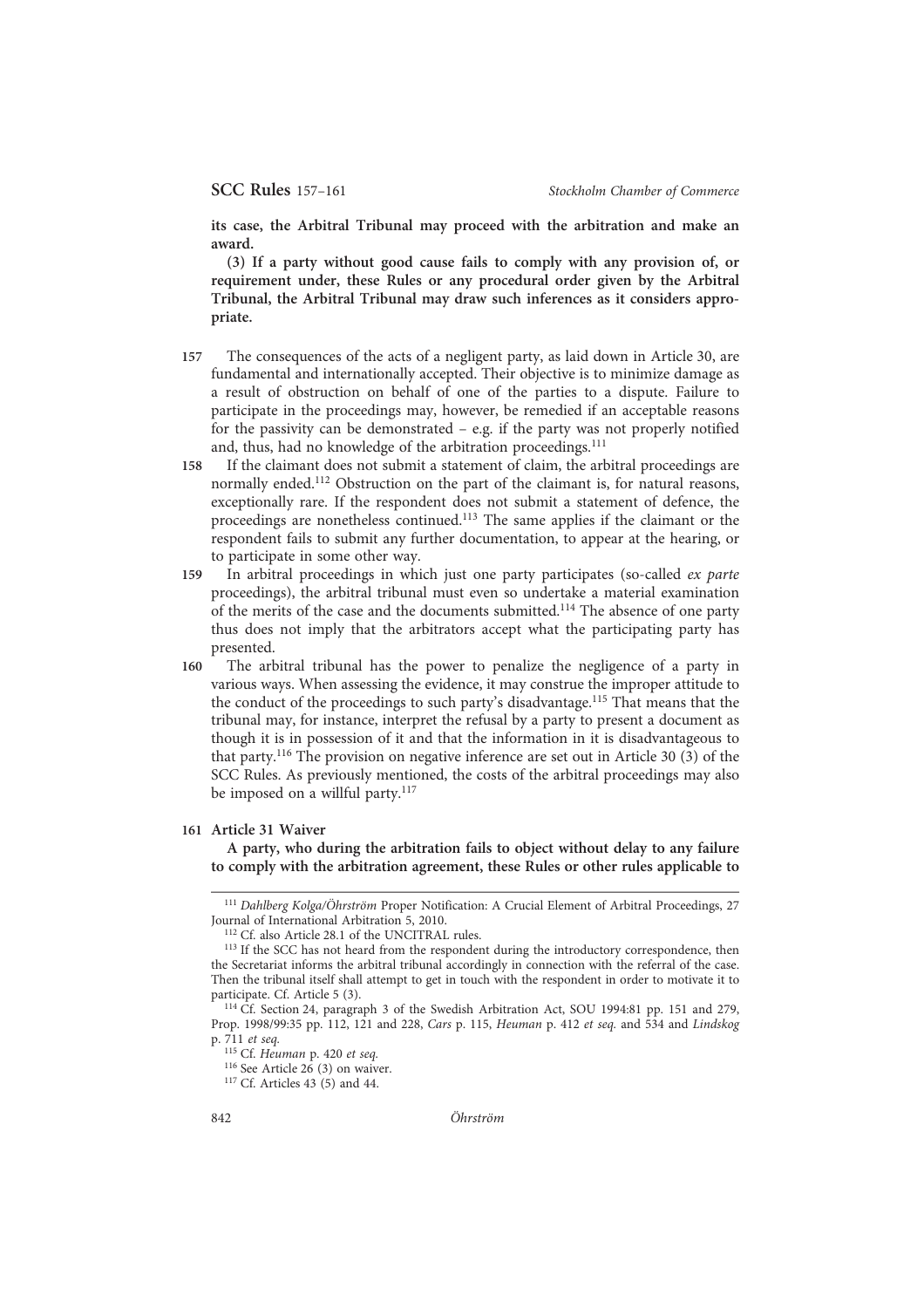the proceedings, shall be deemed to have waived the right to object to such failure.

A party that is of the opinion that an irregularity of any kind has appeared during 162 the arbitral proceedings shall object hereto immediately. Otherwise the right to raise an objection is forfeited. Consequently, it is not allowed that a party behave passively during the arbitral proceedings and react first once the arbitral award has been rendered – i.e. bringing challenge action requesting the award to be set aside due to such irregularity.<sup>118</sup>

A party that participates in the arbitral proceedings without raising proper 163 objections may generally be regarded as having accepted that a valid arbitration agreement exists. It must not, however, be assumed that a party has accepted the authority of the arbitral tribunal just because the party has appointed an arbitrator.<sup>119</sup>

If a party has objected to the jurisdiction of the arbitral tribunal but the tribunal 164 finds itself vested with jurisdiction, the objecting party shall clearly protest against the tribunal's affirmative decision on jurisdiction and state that it maintains its right to subsequently challenge the award due to lack of jurisdiction. If not, the party will be deemed to have waived its right in this regard.

#### Article 32 Interim measures 165

(1) The Arbitral Tribunal may, at the request of a party, grant any interim measures it deems appropriate.

(2) The Arbitral Tribunal may order the party requesting an interim measure to provide appropriate security in connection with the measure.

(3) An interim measure shall take the form of an order or an award.

(4) Provisions with respect to interim measures requested before arbitration has been commenced or a case has been referred to an Arbitral Tribunal are set out in Appendix II.

(5) A request for interim measures made by a party to a judicial authority is not incompatible with the arbitration agreement or with these Rules.

Sometimes a party may have a justified suspicion that the opposing party will 166 sabotage future enforcement of the arbitral award or take other actions that might be damaging to the other party. For this reason a court or an arbitral tribunal may decide on interim measures in the course of the proceedings.

An arbitral tribunal may determine on interim measures unless the parties have 167 agreed otherwise.<sup>120</sup> The provision in Article 32 (1) refers to all kinds of safeguarding measures (to maintain or restore the status quo, to take action or refrain from taking action and to preserve evidence pending determination of the dispute), which the tribunal finds appropriate.

<sup>118</sup> Cf. corresponding provisions in Article 30 of the UNCITRAL rules. Cf. also SOU 1994:81 pp. 180 and 255 et seq. and Prop. 1998/99:35 pp. 148 and 156.

<sup>&</sup>lt;sup>119</sup> Cf. Section 34, paragraph 2 in the Swedish Arbitration Act and Article 16 in the UNCITRAL Model law.

<sup>120</sup> Cf. Section 25, paragraph 4 of the Swedish Arbitration Act, Prop. 1998/99:35 p. 72 et seq. and 185 et seq. and Madsen p. 225 et seq. Also the UNCITRAL Model law contains thorough provisions covering the arbitral tribunal's authority to resolve on temporary safeguarding measures (see Article 17).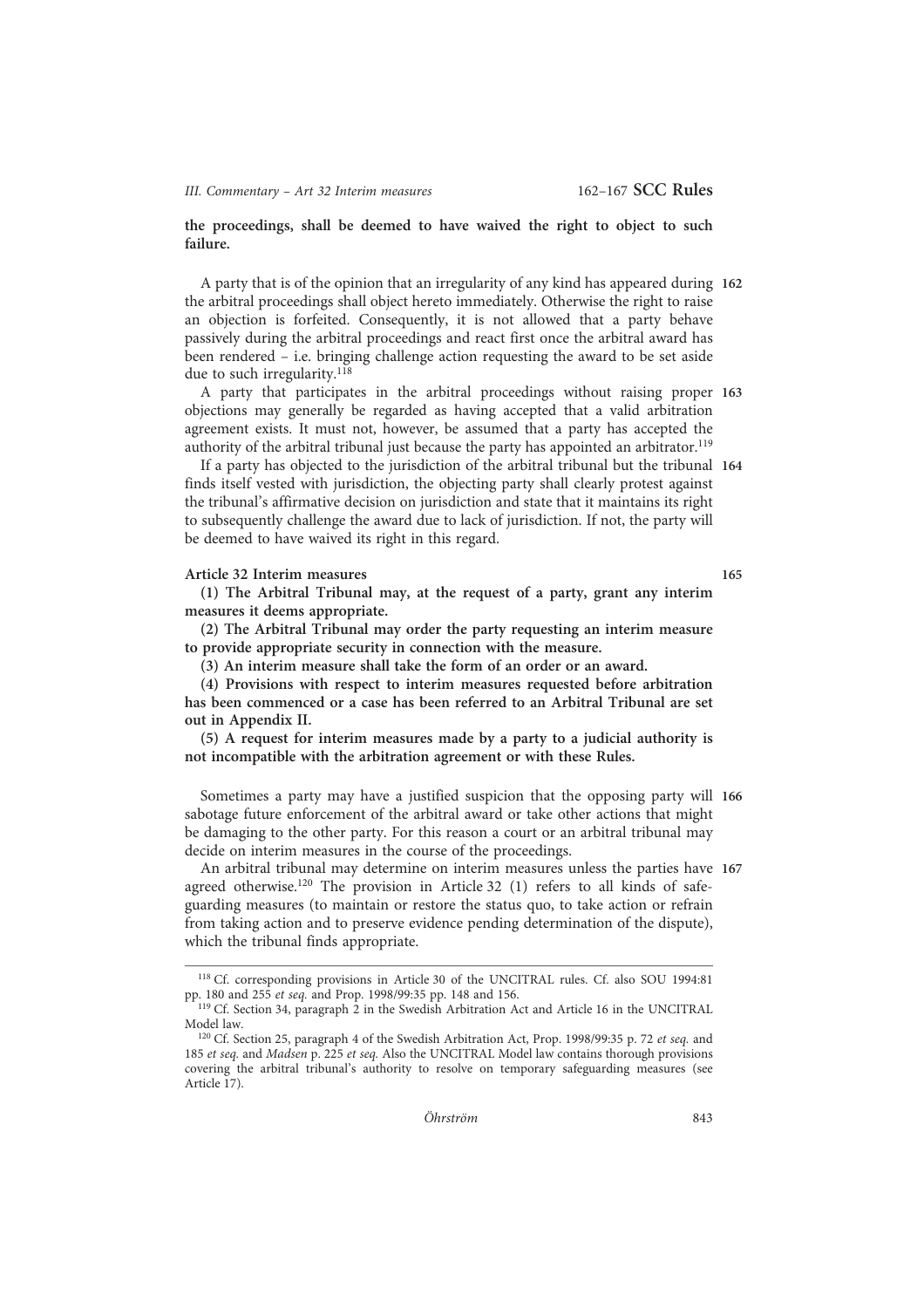- 168 The arbitral tribunal may demand that the party, which requests the interim measure, makes an appropriate security available to cover any loss that might arise for the opposing party due to the measure.
- 169 The decision on an interim measure may take the form of an order or in the form of a separate arbitral award. The latter form may improve the chances for the requesting party to be able to enforce the interim measures decision if it is not voluntarily complied with by the opposing party. In Sweden, as in many other jurisdictions, however, arbitral tribunals' decisions on interim measures are not enforceable – irrespective of the labeling hereof.
- 170 Since 1 January 2010, the SCC may appoint an emergency arbitrator, i.e. an arbitrator who solely decides on interim measures. A party may apply for the appointment of an emergency arbitrator before the case has been referred to the arbitral tribunal or even before arbitration has been commenced. This purpose of this fairly new feature was to assists the parties in providing a tool for swift and efficient interim measures. The SCC Board seeks to appoint an emergency arbitrator within 24 hours from receiving the application. And the emergency arbitrator shall make its decision on interim measures within five days. Detailed provisions on the emergency arbitrator procedure and the costs for such services are set out in Appendix II of the SCC Rules.121
- 171 The SCC Rules does not prevent a party to, prior to or in the course of the arbitral proceedings, apply for interim measures with a state court, for example in the opposing party's home country or in a country where the opposing party has assets.122 It is, however, not always an attractive option for a party to bring such an action in a foreign court system.
- 172 Article 33 Communications from the Arbitral Tribunal Article 8 shall apply to communications from the Arbitral Tribunal.
- 173 The parties shall have the opportunity to inspect all briefs, documents and other material concerning the dispute, which are submitted to the SCC or the arbitral tribunal by the opposing party or from a third party. This rule is very elementary and ensures a fair and transparent procedure.<sup>123</sup> The same requirements for the sending of documents apply regardless of whether it is the SCC or the arbitral tribunal that is the sender. More information is found in the commentary to Article 8 above.
- 174 Article 34 Close of proceedings

The Arbitral Tribunal shall declare the proceedings closed when it is satisfied that the parties have had a reasonable opportunity to present their cases. In exceptional circumstances, prior to the making of the final award, the Arbitral Tribunal may reopen the proceedings on its own motion, or upon the application of a party.

<sup>122</sup> Cf. Article 9 of the UNCITRAL Model law and Article 26.3 of the UNCITRAL rules.

<sup>&</sup>lt;sup>121</sup> Lundstedt SCC Practice: Emergency Arbitrator, published on the SCC website in 2011.

<sup>&</sup>lt;sup>123</sup> Cf. Section 24, paragraph 2 of the Swedish Arbitration Act and Prop. 1998/99:35 p. 112 et seq. The principle is also contained in the UNCITRAL Model law, Article 24 (3).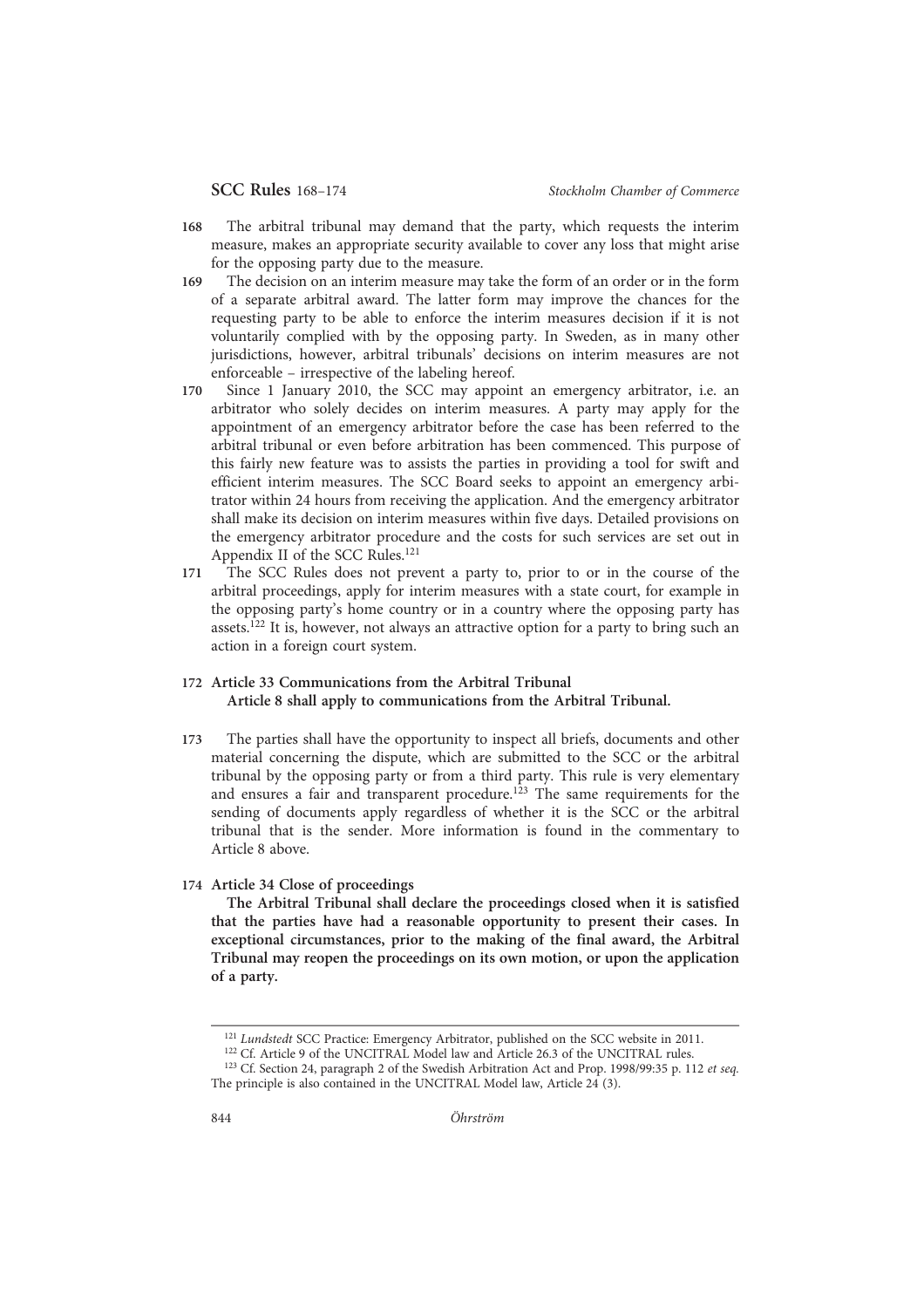# III. Commentary - Art 35 Awards and decisions 175-180 SCC Rules

The arbitral tribunal shall declare the proceedings closed when the parties have 175 presented their arguments to a proper extent. It is important that the tribunal makes it its task to ensure that the arbitral award is rendered within the time stipulated<sup>124</sup> and that the tribunal prevent obstructive measures by any of the parties.

To close the arbitral proceedings is normally uncomplicated. The parties and the 176 tribunal are, in most cases, in agreement when the time is appropriate for closure. Normally this occurs when the main hearing has taken place (if no post-hearing briefs have been agreed upon). After closure no further briefs may be submitted.<sup>125</sup> In exceptional circumstances, the tribunal may resume the proceedings, for instance if a late but justified amendment or supplement of a claim is put forth.<sup>126</sup>

# 5. Awards and Decisions

#### Article 35 Awards and decisions 177

(1) When the Arbitral Tribunal consists of more than one arbitrator, any award or other decision of the Arbitral Tribunal shall be made by a majority of the arbitrators or, failing a majority, by the Chairperson.

(2) The Arbitral Tribunal may decide that the Chairperson alone may make procedural rulings.

A decision on a subject matter that has been referred to arbitrators is called an 178 arbitral award. This definition encompasses both decisions as regards the entire dispute or decisions as regards parts of the dispute  $-$  i.e. a separate award.<sup>127</sup> Any other decisions that close the proceedings (e.g. dismissal due to lack of jurisdictions or due to the fact that the parties have reached a settlement agreement) are also arbitral awards. Arbitral awards are final and legally binding.

Decisions that do not fall within the definition of an arbitral award, as stated 179 above, are called orders. Such are not final and have no legal force. Thus, the arbitral tribunal may, if it deems appropriate, change its orders in the course of the proceedings.128 Under the Swedish Arbitration Act an arbitral tribunal's decisions on its jurisdiction shall take the form of an order, if affirmative, and the form of an arbitral award if the tribunal dismisses the request for arbitration due to lack of jurisdiction over the dispute.<sup>129</sup>

The opinion supported by the majority of the votes of the arbitral tribunal 180 prevails.130 Sometimes, though, there is no majority, in which case the chairperson's opinion prevails.131 If, for example, all three arbitrators wish to award different

<sup>124</sup> Cf. Article 37.

<sup>&</sup>lt;sup>125</sup> Cf. Article 29 of the UNCITRAL rules.

<sup>126</sup> Cf. Article 25.

<sup>127</sup> Cf. Article 38.

<sup>&</sup>lt;sup>128</sup> Cf. SOU 1994:81 p. 155, Prop. 1998/99:35 p. 124, Heuman p. 538 et seq. and Möller SAR 1999:1 p. 57 et seq.

<sup>&</sup>lt;sup>129</sup> Cf. Section 27 in the Swedish Arbitration Act.

<sup>&</sup>lt;sup>130</sup> Cf. Madsen's and Eriksson's article in SIAR 2006:2 p.1 et seq. on the arbitral tribunal's deliberations and reasoned arbitral awards.

<sup>&</sup>lt;sup>131</sup> There are corresponding rules on voting in Article 31 of the UNCITRAL rules and in § 30 of the Swedish law on arbitration proceedings. The UNCITRAL Model law, however, contains no provisions on casting vote of the chairperson.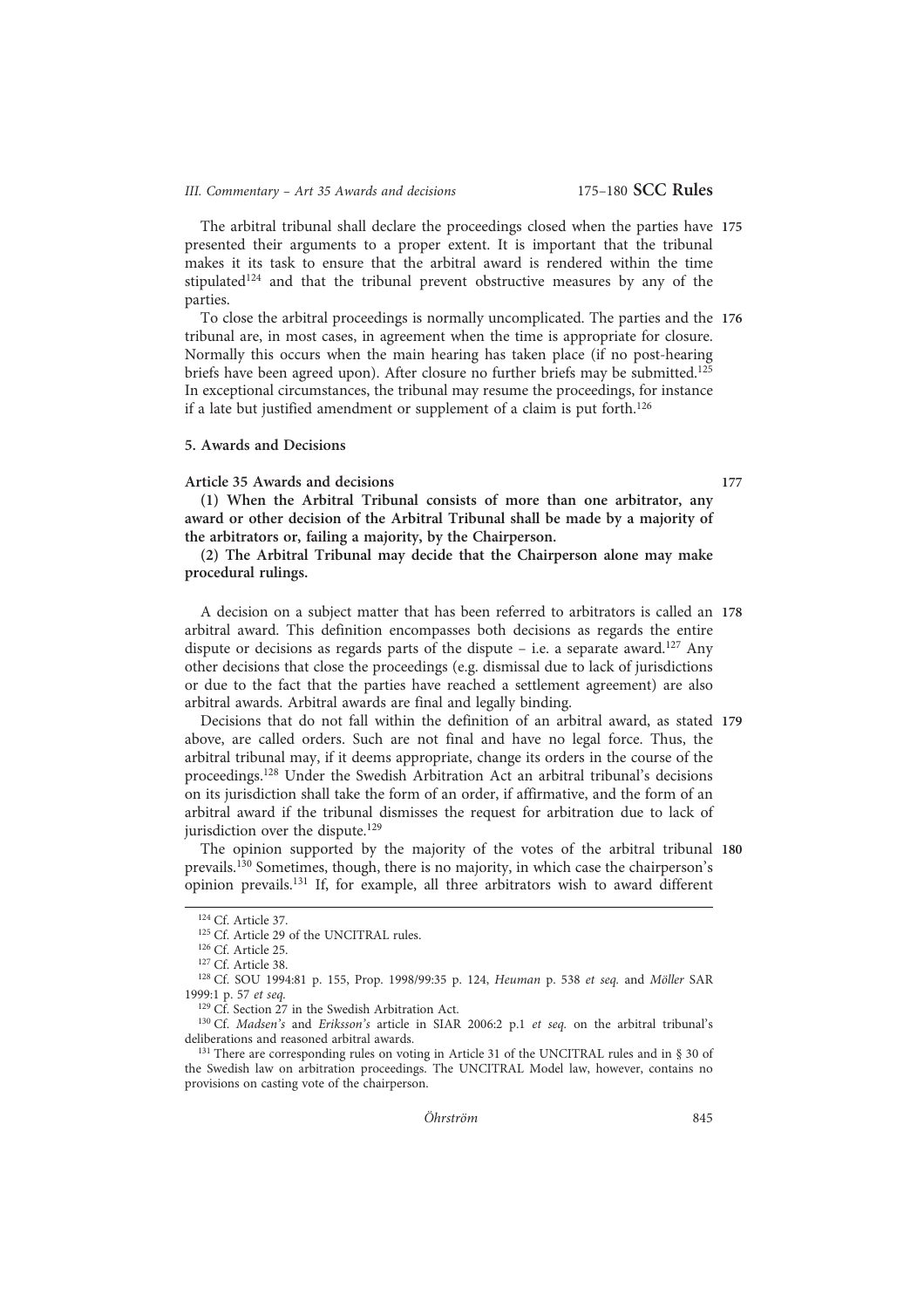amounts in damages; chairperson A: EUR 30,000, co-arbitrator B: EUR 40,000 and co-arbitrator C: EUR 50,000 then EUR 30,000 would be awarded. In practice, however, arbitrators would normally seek to find a common solution.<sup>132</sup>

- 181 It is intended that the conduct of the proceedings is effectively and expediently arranged through a chairperson.133 The arbitral tribunal therefore often decides that the chairperson alone should be able to make decisions covering the planning and procedure.
- 182 Article 36 Making of awards

(1) The Arbitral Tribunal shall make its award in writing, and, unless otherwise agreed by the parties, shall state the reasons upon which the award is based.

(2) An award shall include the date of the award and the seat of arbitration in accordance with Article 20.

(3) An award shall be signed by the arbitrators. If an arbitrator fails to sign an award, the signatures of the majority of the arbitrators or, failing a majority, of the Chairperson shall be sufficient, provided that the reason for the omission of the signature is stated in the award.

(4) The Arbitral Tribunal shall deliver a copy of the award to each of the parties and to the SCC without delay.

(5) If any arbitrator fails without valid cause to participate in the deliberations of the Arbitral Tribunal on an issue, such failure will not preclude a decision being made by the other arbitrators.

- 183 Arbitral proceedings are, as mentioned above, finalized by an arbitral award.134 The arbitral award must be issued in writing, it shall be signed by the arbitrators and include the date and seat of arbitration.<sup>135</sup> The award is invalid unless these requirements are not fulfilled.136 The SCC has issued a model award included in its Arbitrator's Guidelines.137
- 184 Arbitral awards that closes the proceedings without decision on the merits of the case (e.g. as a consequence of a withdrawal of the request for arbitration or dismissal of a case due to lack of jurisdiction) can, under the Swedish Arbitration Act, be appealed to a state court. Therefore, such awards shall include instructions of rights of appeal.138 In addition, the Swedish Arbitration Act provides that the arbitrators' compensation may be appealed.139 For this reason, an award shall include instructions also to this point.
- 185 Arbitral awards shall state the reasons upon which it is based, unless the parties have agreed otherwise.

<sup>132</sup> Prop. 1998/99:35 pp. 128 and 231, Lindskog p. 845 f and Öhrström p. 213.

 $133 \text{ Cf.}$  Comments on Articles 13(3) and 19 (2).

<sup>134</sup> Cf. Section 27 of the Swedish Arbitration Act and Article 32 (3) of the UNCITRAL Model law. <sup>135</sup> Cf. Section 31 of the Swedish Arbitration Act. The provisions of the UNCITRAL Model law on the form of the arbitration award are included in Article 31.

<sup>136</sup> Cf. Section 33, item 3 of the Swedish Arbitration Act.

<sup>&</sup>lt;sup>137</sup> These Guidelines are found on the SCC website www.sccinstitute.com.

<sup>138</sup> Cf. Section 36 of the Swedish Arbitration Act.

<sup>&</sup>lt;sup>139</sup> Cf. Section 41 of the Swedish Arbitration Act, NJA 2008 p. 1118 and Franke/Öhrström JT 2008–09 p. 677 et seq. and Schöldström/Öhrström, SIAR 2008:3.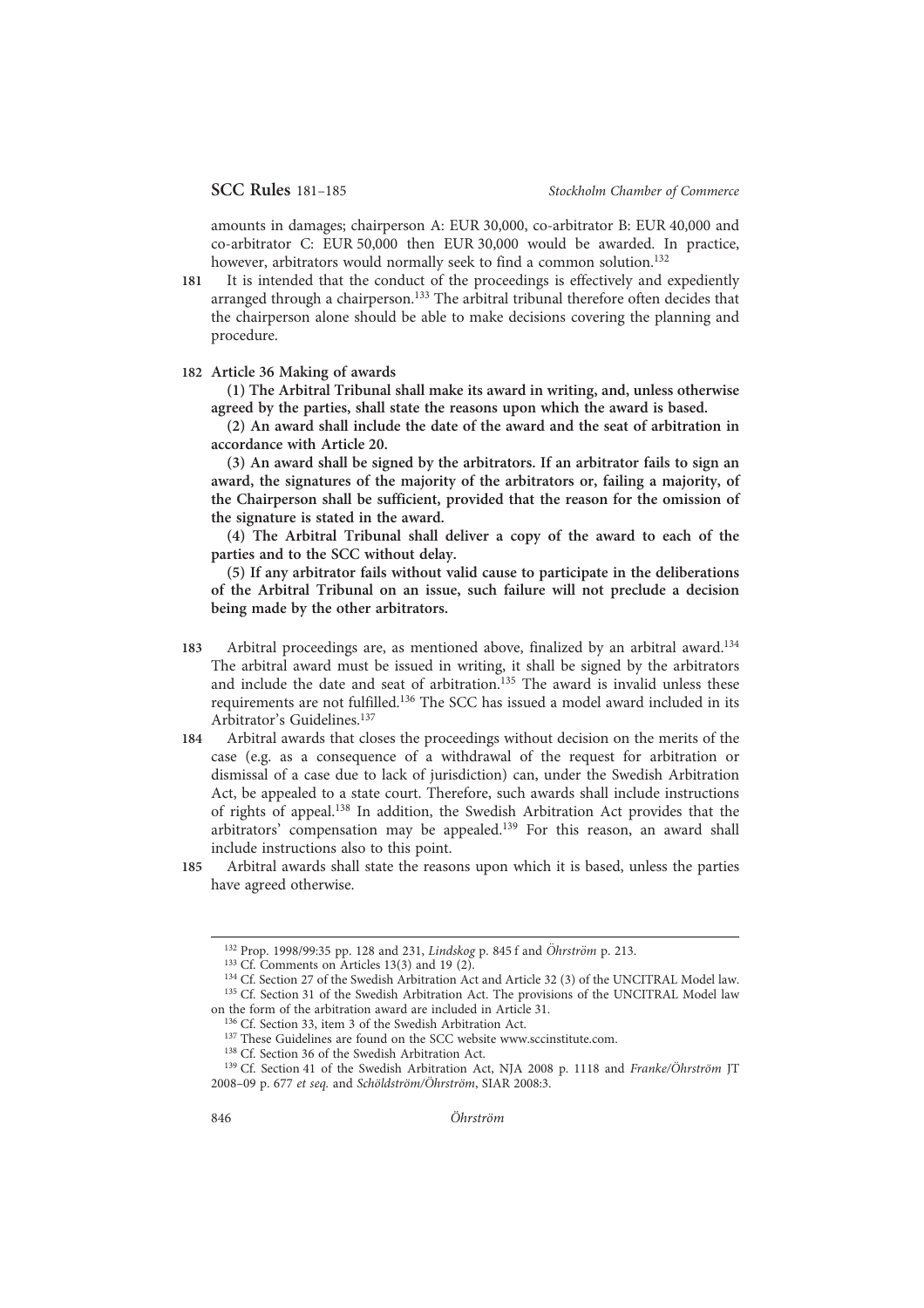# III. Commentary - Art 37 Time limit for final award 186-191 SCC Rules

The arbitral award shall state the seat of arbitration. If the parties have not 186 determined the seat such decision it taken by the SCC Board.140

An arbitral award without the arbitrators' signatures is normally invalid.<sup>141</sup> It 187 does, however, occur that an arbitrator is prevented from signing the award (e.g. because of illness or death). In such cases it is sufficient that that the other arbitrators sign the award. The same applies if one arbitrator simply refuses to sign the arbitral award.<sup>142</sup> The chairperson may also, if needed, sign the arbitration award alone. If not all arbitrators have signed the arbitral award the reason for this shall be included in the award. It is also permissible for a dissenting opinion to be attached to the arbitral award.143

The arbitral tribunal must serve the award to the parties and the SCC Secretariat 188 immediately after it has been rendered. Article 8 and 33 of the SCC Rules apply in this regard, however, it is recommended the tribunal ensures that the parties confirm the receipt of the award. Pursuant to the Swedish Arbitration Act, various periods of time for brining actions in the Swedish courts start to run from the day on which a party receives the award.144

The SCC does not have any service equivalent to the ICCs "scrutiny of award"<sup>145</sup> 189 but if the SCC Secretariat identifies any obvious miscalculations or similar it usually notifies the tribunal. When the Secretariat receives the final award an invoice is drawn up on the basis of the division of the arbitration costs as between the parties as established in the award.<sup>146</sup> Fees and reimbursement of any expenses are paid directly to the arbitrators. The same applies to the SCC's charges and costs. The payments are drawn from the advance on costs provided to the SCC at the outset of the proceedings.147

If all the arbitrators have had the opportunity to participate in the deliberations 190 but one of them has, without valid reasons, nonetheless chosen not taken part, then the other arbitrators may continue the proceedings alone as a so-called truncated tribunal.148 An alternative may be for a party to request that the absent arbitrator be formally released from his or her assignment by the SCC.<sup>149</sup>

# Article 37 Time limit for final award 191

The final award shall be made not later than six months from the date upon which the arbitration was referred to the Arbitral Tribunal pursuant to Article 18. The Board may extend this time limit upon a reasoned request from the Arbitral Tribunal or if otherwise deemed necessary.

<sup>140</sup> Cf. Articles 9 (iv) and 20 (1).

<sup>141</sup> Cf. Section 33, item 3 of the Swedish Arbitration Act.

<sup>&</sup>lt;sup>142</sup> Cf. Article 36 (5) of the SCC Rules.

 $143$  Heuman p. 512 and Öhrström p. 216.

<sup>144</sup> Cf. Sections 34, 41 and 42 of the Swedish Arbitration Act.

<sup>145</sup> Cf. Article 27 of the ICC rules.

<sup>146</sup> Cf. Article 43 (5).

<sup>147</sup> Cf. Article 45.

<sup>&</sup>lt;sup>148</sup> Cf. Article 17 (2). Acceptable reasons for absence may, for instance, be illness or some other external circumstance on which the arbitrator has no influence. The provision has no equivalence in the UNCITRAL rules.

<sup>&</sup>lt;sup>149</sup> Cf. Articles 16 (1) (iii) and 17 (2).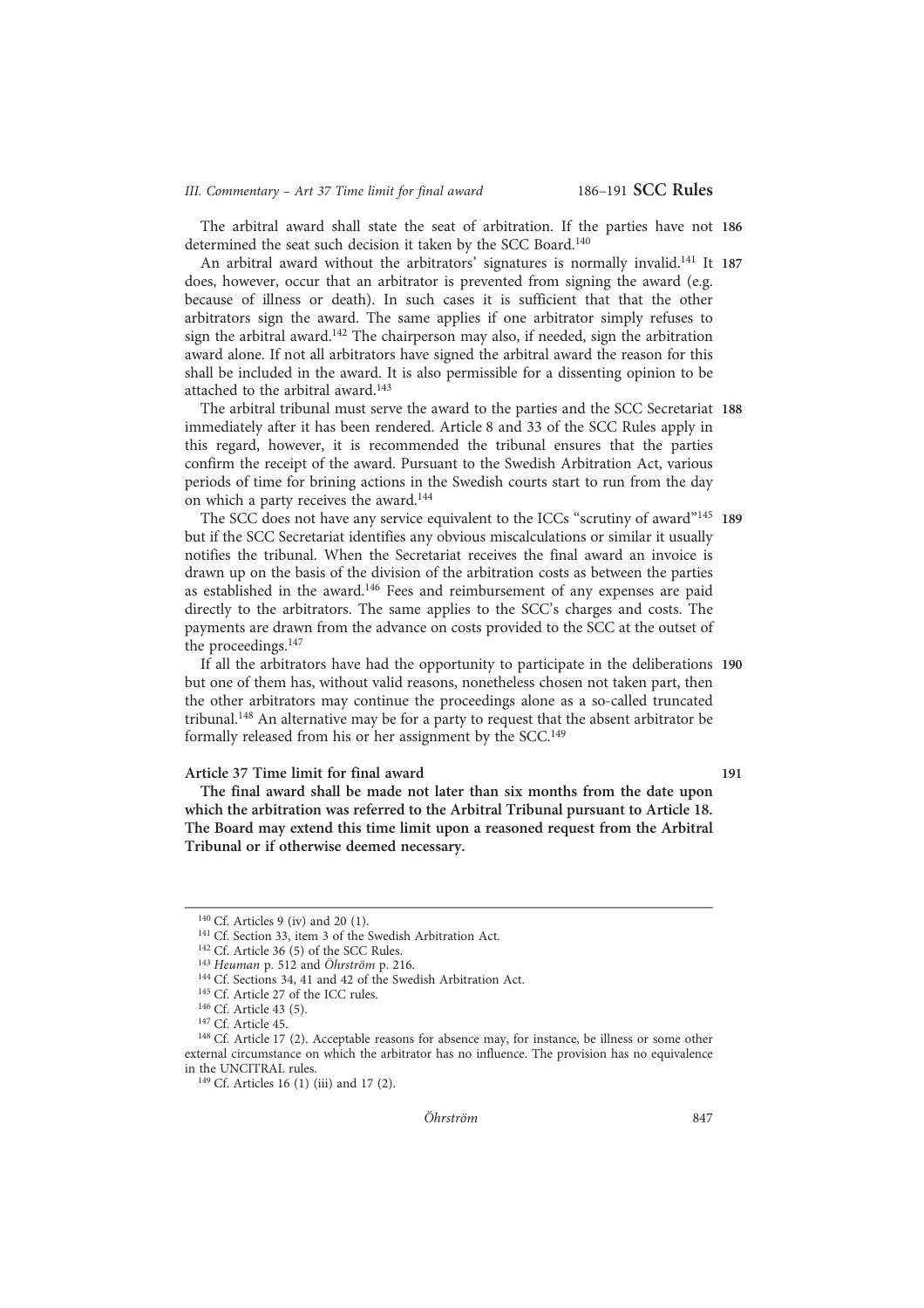- 192 The arbitral tribunal has a period of six months in which it shall render the final arbitral award. Under the SCC Rules for Expedited Arbitration, the period of time is three months.
- 193 The period of time starts to run at the time of the referral of the case to the arbitral tribunal, which takes place once the tribunal is constituted and the parties have paid the advance on costs.<sup>150</sup> One month before the award shall be rendered, the SCC Secretariat sends the arbitral tribunal a letter reminding it of the day for the making of the award.
- 194 Sometimes, however, the conduct of the case requires more time, in such case the tribunal may apply for an extension of the time allowed for making the arbitration award. Such an application must be substantiated and is to be directed to the SCC, which seeks comments from the parties prior to its decision.
- 195 If the award is not issued in time, the arbitration agreement is deemed to have expired, which is a ground for setting aside an arbitral award under the Swedish Arbitration Act.151

# 196 Article 38 Separate award

# The Arbitral Tribunal may decide a separate issue or part of the dispute in a separate award.

- 197 Any decision on the subject matter that has been referred to the arbitral tribunal is designated as an arbitration award. This applies irrespective of whether it concerns the entire dispute or parts of it. The tribunal may, thus, render partial arbitral awards covering a specific issue of the dispute.152
- 198 A typical example of when a partial arbitral award may be practical is if the arbitral tribunal deals with the liability issue as a first step and renders an award to that effect. And, thereafter, renders an award concerning any amount of damages to be paid. In international disputes it does occur that the tribunal makes a separate award on the law to be applied.153
- 199 Moreover, a tribunal in SCC proceedings may, on application by a party, make a separate award on the payment of the advance on costs.<sup>154</sup>
- 200 Article 39 Settlement or other grounds for termination of the arbitration
	- (1) If the parties reach a settlement before the final award is made, the Arbitral Tribunal may, upon the request of both parties, record the settlement in the form of a consent award.

(2) If the arbitration for any other reason is terminated before the final award is made, the Arbitral Tribunal shall issue an award recording the termination.

201 This Article refers to settlement or other reasons for the arbitration proceedings ending prematurely, i.e. before the arbitral tribunal has decided the subject matter.

<sup>150</sup> Cf. Article 18.

<sup>&</sup>lt;sup>151</sup> Cf. Section 34, item 2, of the Swedish Arbitration Act, *Lindskog p.* 151*et seq.*, *Heuman p.* 137 and Öhrström p. 223.

<sup>&</sup>lt;sup>152</sup> Cf. Section 27 of the Swedish Arbitration Act, Prop. 1998/99:35 p. 123et seq. and Lindskog p. 826 et seq. There is a corresponding provision in Article 32 of the UNCITRAL rules.

<sup>153</sup> Cf. Article 22.

<sup>&</sup>lt;sup>154</sup> Cf. Article 45 (4).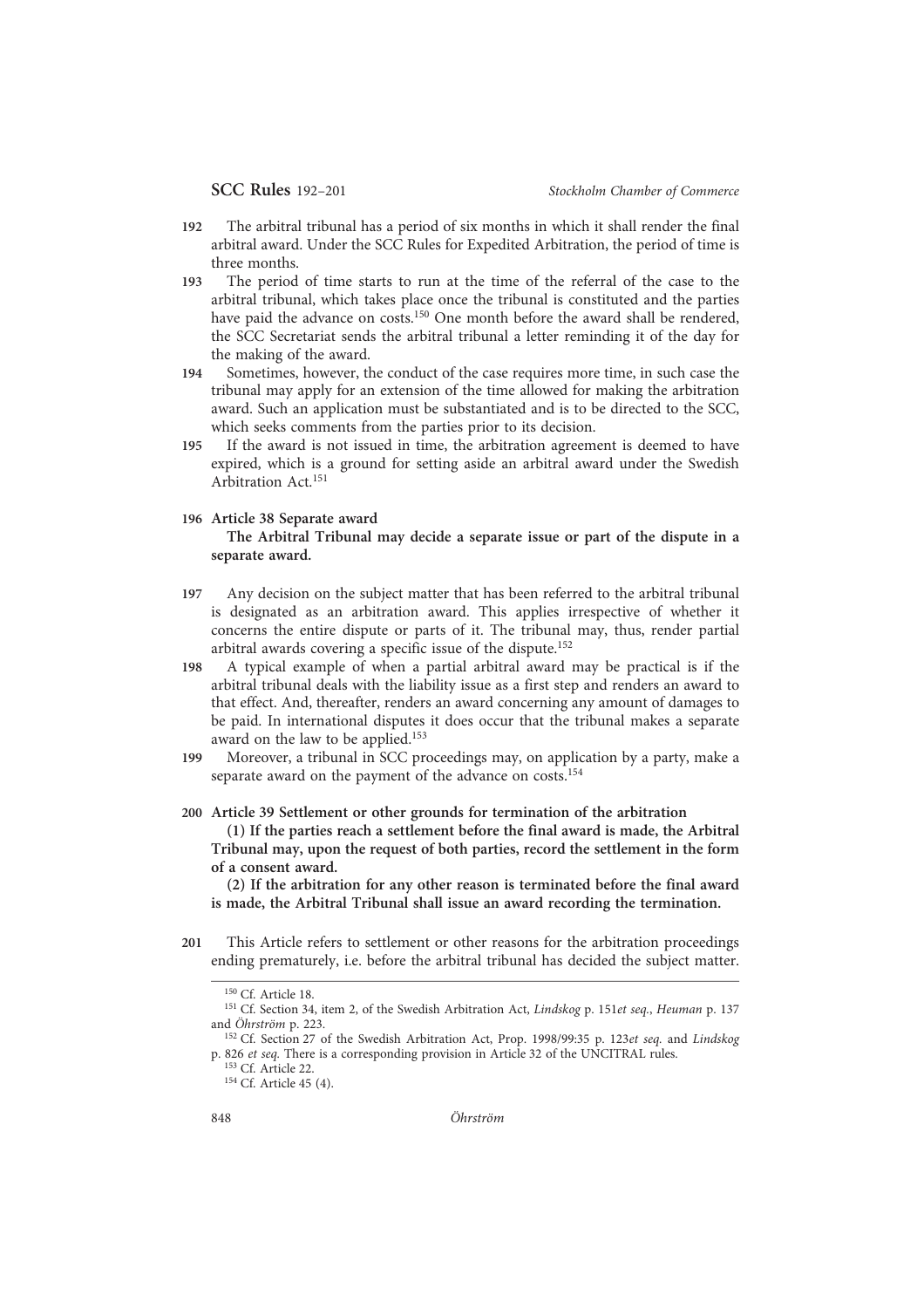#### III. Commentary – Art 41 Correction and interpretation of an award 202–209  $SCC$  Rules

Even if the case is terminated before a final award on the merits is made the arbitral proceedings must be terminated in the form of an award.155

Under the Swedish Arbitration Act, arbitral awards ending the proceedings 202 without the subject matter being decided can be reviewed by the state courts.<sup>156</sup> Such an action must be brought within three months from when the party received the award.<sup>157</sup> The award must include instructions on how to appeal the award.

If the parties have reached a settlement agreement such may be recorded in the 203 arbitral award, enabling a party to apply for enforcement if the opposing party does not comply with the agreed terms of the settlement.

Other reasons for arbitration proceedings ending prematurely without a decision 204 on the merits of the case might be that the tribunal dismisses the request for arbitration due to lack of jurisdiction or if the claimant withdraws its request for arbitration.

The fee of the arbitral tribunal is reduced if the proceedings end prematurely. The 205 SCC decides what fees are appropriate considering the work performed by the tribunal compared to a full procedure ending with an award on the merits of the case.

# Article 40 Effect of an award 206

An award shall be final and binding on the parties when rendered. By agreeing to arbitration under these Rules, the parties undertake to carry out any award without delay.

An arbitral award is final and binding on the parties and no appeal on the merits 207 of the case is permitted. Consequently, the award may not be attacked with the assertion that the arbitral tribunal made mistakes in their assessment of the evidence or when applying the law on the factual circumstances. An award may, however, be attacked in a challenge procedure whereby a party requests the award to be set aside.158

The parties have undertaken an obligation to act in accordance with the arbitral 208 award. This is stipulated in the second sentence of Article 40 of the SCC Rules.

# Article 41 Correction and interpretation of an award 209

(1) Within 30 days of receiving an award, a party may, upon notice to the other party, request that the Arbitral Tribunal correct any clerical, typographical or computational errors in the award, or provide an interpretation of a specific point or part of the award. If the Arbitral Tribunal considers the request justified, it shall make the correction or provide the interpretation within 30 days of receiving the request.

(2) The Arbitral Tribunal may correct any error of the type referred to in paragraph (1) above on its own motion within 30 days of the date of an award.

<sup>155</sup> Cf. Section 27 in the Swedish Arbitration Act and Article 30 of the UNCITRAL Model law.

<sup>156</sup> Cf. Section 36 of the Swedish Arbitration Act.

<sup>&</sup>lt;sup>157</sup> Cf. Section 43 of the Swedish Arbitration Act and Prop. 1998/99:35 p. 171 et seq.

<sup>158</sup> Cf. Section 34 of the Swedish Arbitration Act. An award may also be invalid under Section 33 of the Act.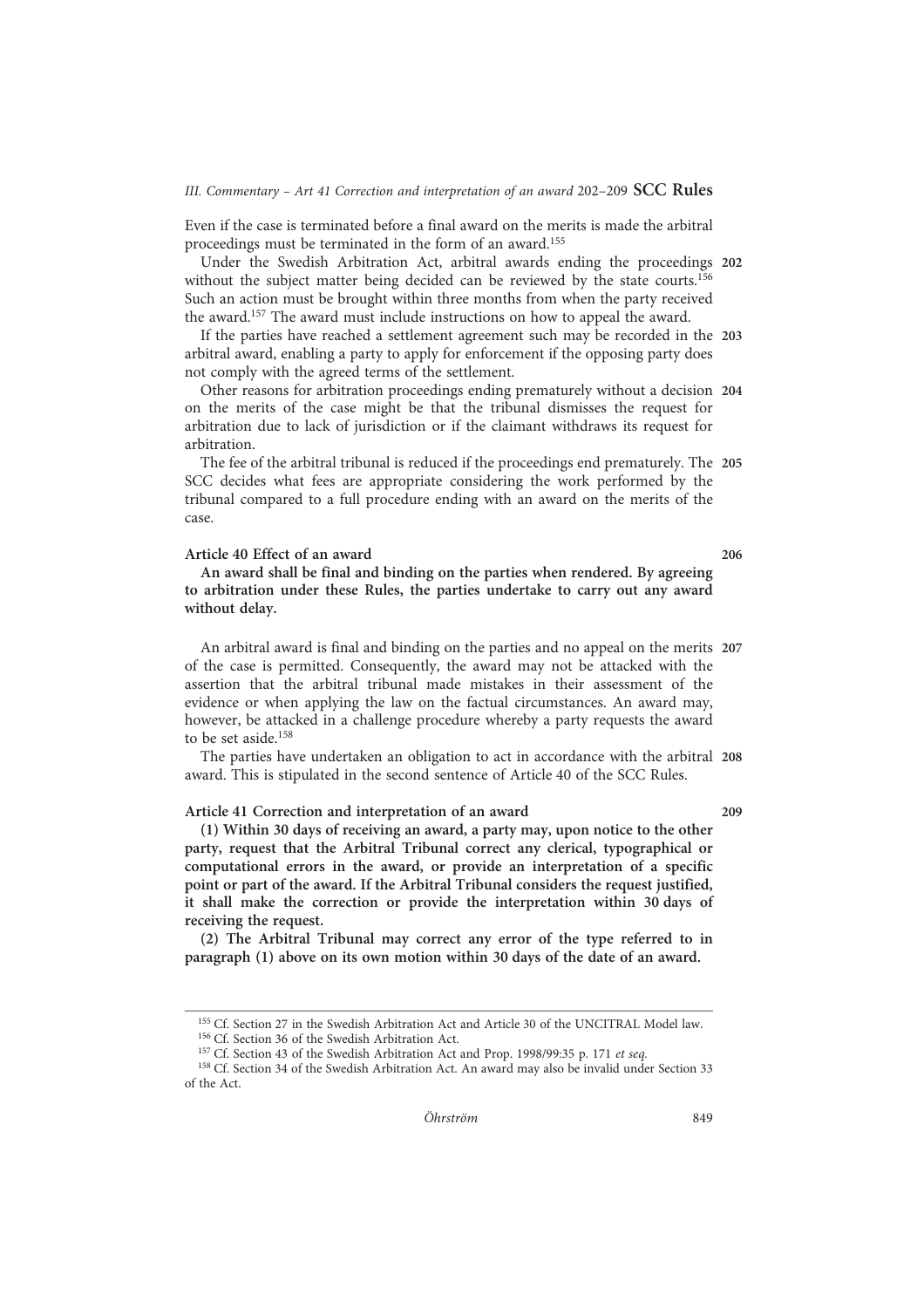(3) Any correction or interpretation of an award shall be in writing and shall comply with the requirements of Article 36.

- 210 When the arbitral tribunal has rendered a final award, its task is considered concluded and they no longer have to concern themselves with the dispute.<sup>159</sup> An explicit exception to this rule, however, is the possibilities relating to any corrections to and interpretation of the arbitral award and to the making of a supplementary arbitration award.160
- 211 As mentioned in the comments to Article 36, the SCC, unlike for instance the ICC, does not examine the arbitral tribunal's draft award.<sup>161</sup> If, however, the Secretariat, finds an obvious typing mistake or something similar in the award that should be corrected, then it informs the tribunal's chairperson hereof. It may be noted that the opportunity to correct an award is restricted to errors that have the unambiguous character of "slips". 162
- 212 The arbitral tribunal may also explain a specific point or part of the arbitration award. An interpretation, unlike a correction, does not constitute any medication of the award but is solely a clarification.
- 213 A party must apply for a correction or an interpretation of the award within 30 days from when the party received the award. The opposing party shall be informed of the request for such measures and will normally be given an opportunity to provide comments before the tribunal takes its decision. If the tribunal considers the request to be justified, it has a period of 30 days in which to correct or explain the award.
- 214 If the arbitral tribunal itself discovers an error of the kind mentioned above it may correct the arbitration award on its own initiative. The correction must in that case take place within 30 days from the date the award was rendered.163 The tribunal should, however, not explain the award if no party so has requested.
- 215 The correction or interpretation must comply with the usual requirements for an arbitral award. Thus, such shall be given in writing, be dated, state the seat and be signed by the arbitrators.<sup>164</sup> Though it is possible for the chairperson only to sign.<sup>165</sup>
- 216 Article 42 Additional award

Within 30 days of receiving an award, a party may, upon notice to the other party, request the Arbitral Tribunal to make an additional award on claims presented in the arbitration but not determined in the award. If the Arbitral Tribunal considers the request justified, it shall make the additional award within 60 days of receipt of the request. When deemed necessary, the Board may extend this 60 day time limit.

<sup>159</sup> Cf. Article 37.

<sup>160</sup> Cf. Section 32 of the Swedish Arbitration Act, which was formulated with the UNCITRAL Model law as its example (Cf. Article 33).

<sup>161</sup> Cf. ICC's Scrutiny of Award (see Article 27 of the ICC rules).

<sup>&</sup>lt;sup>162</sup> Cf. SOU 1994:81 p. 167, Prop. 1998/99:35 p. 136 and Heuman p. 556.

<sup>163</sup> Cf. Article 36 (2). Cf. Lindskog p. 877.

<sup>&</sup>lt;sup>164</sup> Cf. Article 36 of the SCC Rules and Section 31 of the Swedish Arbitration Act.

<sup>165</sup> Cf. Article 36 (3).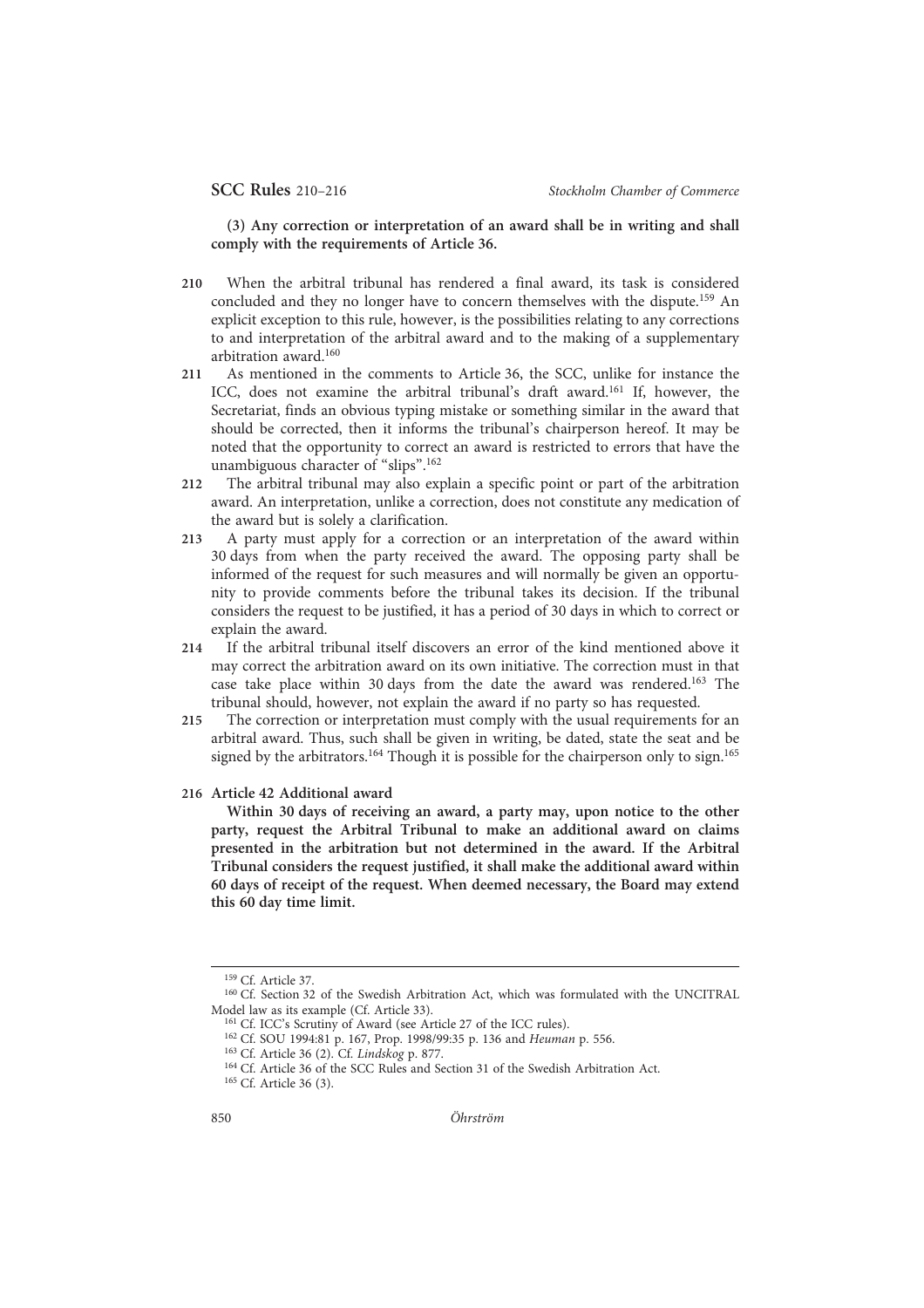# III. Commentary - Art 43 Costs of the Arbitration 217-221 SCC Rules

Additional awards are allowed for if the arbitral tribunal has unintentionally not 217 assessed a claim that was brought to it. A party must request the additional award within 30 days, calculated from when the party received the originally award. The opposing party shall be informed of the request and normally be given an opportunity to comment before the arbitral tribunal makes its decision.

In line with the requirements relating to correction and interpretation, the 218 provision is formulated as a possibility and not as an obligation, for the tribunal to make an additional award. If the tribunal is of the opinion that the request is justified, it has a period of 60 days in which to render an additional award. The SCC Board may extend the time allowed if it considers it necessary.

The additional award shall comply with the usual requirements for an arbitral 219 awards.166 It must thus be given in writing, be dated, detail the arbitral tribunal's domicile, be signed, and be served on the parties immediately.

#### 6. Costs of the arbitration

Article 43 Costs of the Arbitration 220

(1) The Costs of the Arbitration consist of:

- (i) the Fees of the Arbitral Tribunal;
- (ii) the Administrative Fee; and
- (iii) the expenses of the Arbitral Tribunal and the SCC.

(2) Before making the final award, the Arbitral Tribunal shall request the Board to finally determine the Costs of the Arbitration. The Board shall finally determine the Costs of the Arbitration in accordance with the Schedule of Costs (Appendix III) in force on the date of commencement of the arbitration pursuant to Article 4.

(3) If the arbitration is terminated before the final award is made pursuant to Article 39, the Board shall finally determine the Costs of the Arbitration having regard to when the arbitration terminates, the work performed by the Arbitral Tribunal and other relevant circumstances.

(4) The Arbitral Tribunal shall include in the final award the Costs of the Arbitration as finally determined by the Board and specify the individual fees and expenses of each member of the Arbitral Tribunal and the SCC.

(5) Unless otherwise agreed by the parties, the Arbitral Tribunal shall, at the request of a party, apportion the Costs of the Arbitration between the parties, having regard to the outcome of the case and other relevant circumstances.

(6) The parties are jointly and severally liable to the arbitrator(s) and to the SCC for the Costs of the Arbitration.

The SCC Board determines the arbitration costs.<sup>167</sup> The costs are determined 221 according to the tables laid down in the Schedule of Costs in Appendix III of the SCC Rules. The basis for the costs is the amount in dispute.<sup>168</sup>

<sup>166</sup> Cf. Articles 31 and 36 of the Swedish Arbitration Act.

<sup>&</sup>lt;sup>167</sup> Cf. Sections 37-42 of the Swedish Arbitration Act, which deal with the arbitrators' right to reasonable compensation.

<sup>&</sup>lt;sup>168</sup> The amount in dispute consists of the claim, counterclaim and set-off. There is more on this in the comments on Article 45 and in Articles 1 and 2 in Attachment II to the SCC Rules.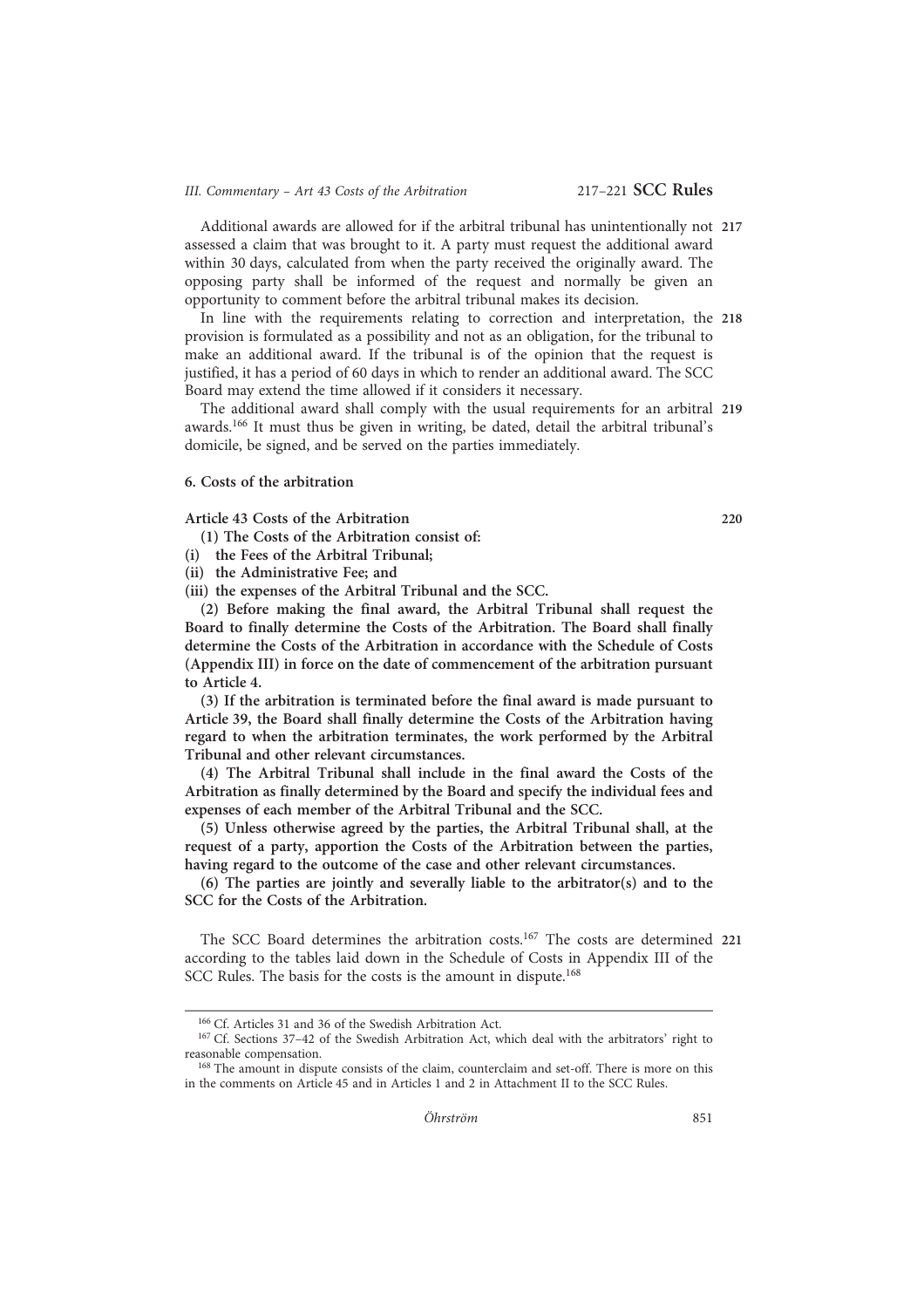- 222 As soon as the tribunal has rendered its final award, such is to be forwarded to the parties and to the SCC Secretariat.169 When the Secretariat receives the award the fees are paid to the arbitrators and the SCC from the advance on costs.
- 223 The arbitrators' fees are, as mentioned, dependent on the size of the value in dispute. The SCC fee system is thus transparent and permits the parties (and the arbitrators) to make an assessment of the costs (fees) in advance. The SCC's fee is also established based on the amount in dispute. Furthermore, reasonable expenses of the arbitrators or the SCC that have arisen in the course of the proceedings are reimbursed. The Schedule of Costs, Appendix III, Article 1–3, includes further information on arbitrators' fees, the SCC's administrative fee and expenses.
- 224 The tribunal shall request the SCC to determine the arbitration costs well in time before the award shall be rendered. The request shall contain information explaining the work performed, the time spent and further details on the conduct of the proceedings (such as number of hearing days, the extent of the correspondence and any orders made). In most cases the SCC fixes the fees preliminary decided at the outset. But in some case the proceedings may have required more work than was originally estimated, whereupon the fees are adjusted accordingly.170
- 225 The SCC's decision concerning the final arbitration costs is delivered to the arbitral tribunal, which includes such in the arbitral award. The costs shall be broken down into the individual amounts for each arbitrator (i.e. their fees and compensation for expenses).171 The same applies for the SCC's administrative fee. Under Swedish law, the tribunal's compensation can be appealed before the state courts.172 So if the seat of arbitration is Sweden the arbitral award shall contain information on how the tribunal's compensation can be appealed.
- 226 If the parties reach a settlement agreement or withdraw the case for other reasons, the arbitral tribunal's compensation decreases, as the arbitration does not require the same amount of work as predicted at the outset of the proceedings. The preliminary fees decided by the SCC assume that the case goes all the way until a final award. When adjusting the fees the SCC considers, inter alia, when the case is closed,<sup>173</sup> what kind of work the tribunal has performed<sup>174</sup> and how much time the tribunal has spent working on the case.
- 227 The arbitral tribunal decides on the apportionment of liability for the arbitration costs as between the parties.175 The outcome of the case is, of course, a crucial factor but the tribunal may take other circumstances into consideration as well. It may well be that the claimant's request for relief on damages has been admitted but not to the extent of the amount requested. If one party has suffered any disadvantage as a result of the opposing party's obstruction or delay during the proceedings, the tribunal may also take such factors into account.

<sup>169</sup> Cf. Article 36 (4).

<sup>&</sup>lt;sup>170</sup> For further guidance in this regard see the comments to  $\S$  45.

<sup>&</sup>lt;sup>171</sup> Cf. Section 37, paragraph 2 of the Swedish Arbitration Act.

<sup>&</sup>lt;sup>172</sup> Cf. Section 41 of the Swedish Arbitration Act, NJA 2008 Page 118 and Franke/Öhrström JT 2008–09 p. 677 et seq. and Schöldström/Öhrström SIAR 2008:3.

<sup>&</sup>lt;sup>173</sup> Taken into consideration, above all, is whether the proceedings were closed before or after the hearing.

 $174$  E.g. decision on jurisdiction, decision on taking of evidence, decision on interim measures. <sup>175</sup> Article 40 of the UNCITRAL rules contains similar provisions.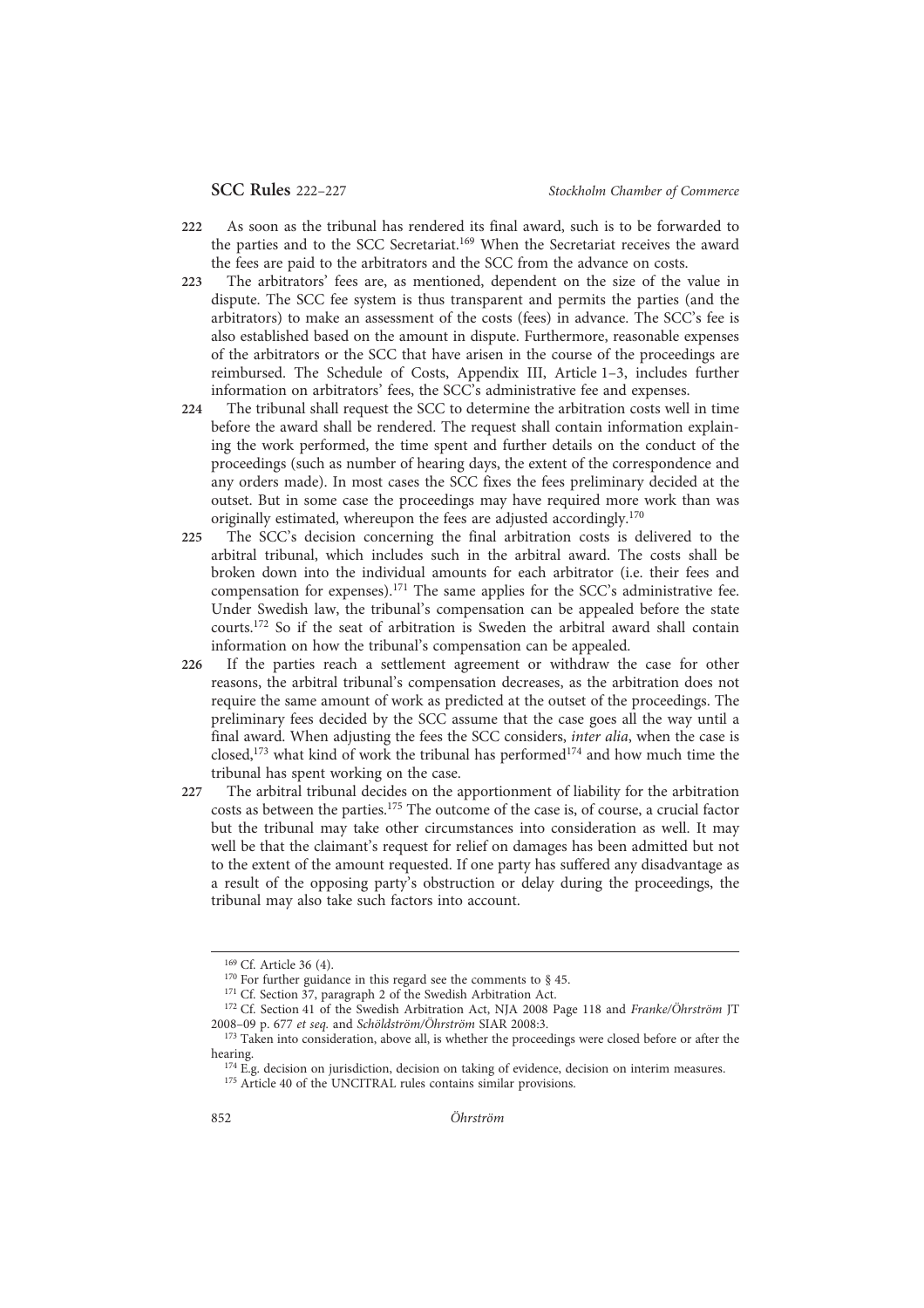# III. Commentary - Art 45 Advance on Costs 228-233 SCC Rules

The parties may already have determined in the arbitration agreement how the 228 liability for the arbitration costs should be divided as between them; the financially stronger party may, for instance, take full responsibility for the costs. This occasionally occurs in for example CEO or franchise contracts. The parties are, however, jointly and severally liable for the payment of the arbitration costs.<sup>176</sup>

#### Article 44 Costs incurred by a party 229

Unless otherwise agreed by the parties, the Arbitral Tribunal may in the final award upon the request of a party, order one party to pay any reasonable costs incurred by another party, including costs for legal representation, having regard to the outcome of the case and other relevant circumstances.

The arbitral tribunal as a general rule also decides on how the costs incurred by 230 the parties shall be divided as between them. The outcome of the case and other relevant facts influence how the tribunal decides on this matter – i.e. the same basis of assessment as for the arbitration costs.<sup>177</sup>

The costs must be reasonable in order to be reimbursable. The arbitral tribunal 231 decides whether the costs are, per se, reimbursable, and whether the amount demanded is reasonable. The parties may also submit comments on or admit the other party's costs for the proceedings.

The parties' costs mainly consist of counsel's fee and costs. It may be noted that 232 in most cases such cost element is considerably higher than the compensation to the arbitral tribunal and the SCC.

# Article 45 Advance on Costs 233

(1) The Board shall determine an amount to be paid by the parties as an Advance on Costs.

(2) The Advance on Costs shall correspond to the estimated amount of the Costs of Arbitration pursuant to Article 43 (1).

(3) Each party shall pay half of the Advance on Costs, unless separate advances are determined. Where counterclaims or set-offs are submitted, the Board may decide that each of the parties shall pay the advances on costs corresponding to its claim. Upon a request from the Arbitral Tribunal or if otherwise deemed necessary, the Board may order parties to pay additional advances during the course of the arbitration.

(4) If a party fails to make a required payment, the Secretariat shall give the other party an opportunity to do so within a specified period of time. If the required payment is not made, theBoard shall dismiss the case in whole or in part. If the other party makes the required payment, the Arbitral Tribunal may, at the request of such party, make a separate award for reimbursement of the payment.

(5) At any stage during the arbitration or after the Award has been made, the Board may draw on the Advance on Costs to cover the Costs of the Arbitration.

(6) The Board may decide that part of the Advance on Costs may be provided in the form of a bank guarantee or other form of security.

<sup>&</sup>lt;sup>176</sup> Cf. comments on Articles 9 and 45.

<sup>&</sup>lt;sup>177</sup> See more on this in the commentary to Article 43 (5).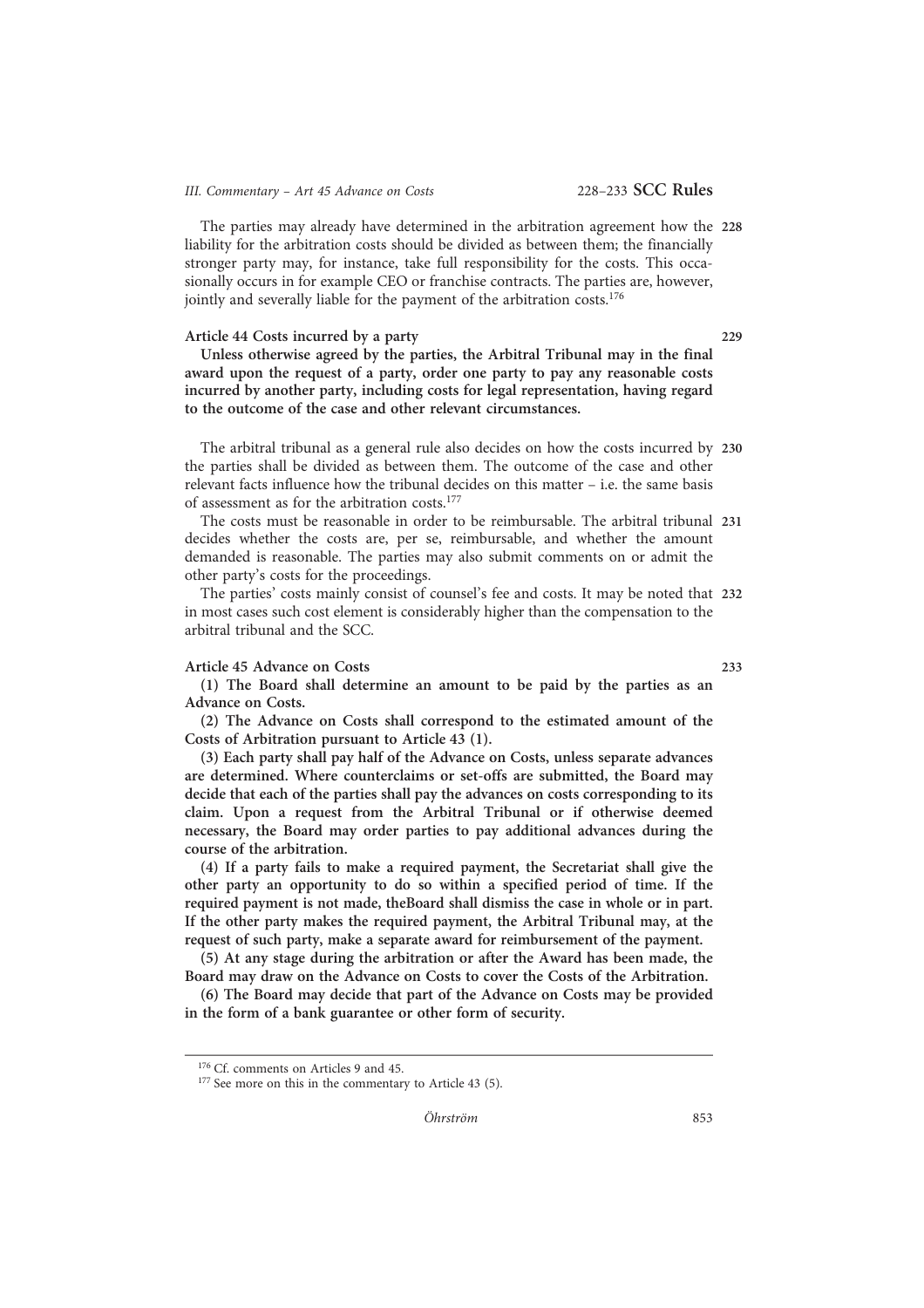- 234 The SCC Board determines the arbitration costs i.e. the arbitrators' and the SCC's compensation. The arbitration costs are assessed at the outset of the proceedings and are paid by the parties in the form of an advance on costs at the initial phase of the proceedings.<sup>178</sup>
- 235 Before the case is referred to the arbitral tribunal, the SCC Board thus establishes an advance on costs, which corresponds to the estimated arbitration costs under Article 43 (1). These costs consist of the arbitrators' fees, the SCC's administrative fee and any expenses. The starting point, thus, is that the advance on costs shall cover the final arbitration costs.
- 236 The structure of the arbitration costs is transparent thanks to the fact that SCC's system is based on the amount in dispute. This amount is made up of the total value of the claim as well as any counter-claim and/or set-off.<sup>179</sup> If the amount in dispute does not emerge from the submissions made by the parties (for instance, if a declaratory award is requested) the advance on costs is fixed on the basis of relevant circumstances.180 The SCC Secretariat then requests the parties to provide comments or estimations as to the amount in dispute. Taken into account in addition to the parties' estimation of the amount are the type and complexity of the proceedings.
- 237 The arbitrators' fees are calculated on the basis of the table in the Schedule of Costs as included in the SCC Rules. The chairperson's fee is normally determined at median level pursuant to the table. However, if special reasons exist, the SCC Board may decide to move the fee upward or downward in the span for each amount in dispute taking into account the estimated workload of the arbitrators.
- 238 In exceptional cases, the SCC Board may deviate from the fee amounts given in the table.<sup>181</sup> The fee table has a cap at EUR 100 million. If the amount in dispute exceeds such level, the SCC determines the fee based on the circumstances of the individual case focusing on the complexity of the case and the time needed for the tribunal to decide the subject matter. As the chairperson plays a leading part on the arbitral tribunal, he or she receives a higher fee than the co-arbitrators, who usually receive 60 per cent of the chairperson's fee.182
- 239 The SCC's administrative fee, like the arbitrators' fees, depends on the amount in dispute and is also determined in accordance with the table included in the Schedule for Costs attached to the SCC Rules.<sup>183</sup> In exceptional cases, the SCC's fee may be fixed outside the table<sup>184</sup> but it is restricted to a maximum of EUR 60,000.
- 240 In addition to the arbitrators' fees and the SCC's fee, the SCC Board determines the remuneration that the parties must pay for any reasonable expenses (such as hearing room, interpreters, travel costs, per diem, hotel or tribunal-appointed experts)<sup>185</sup> incurred by the arbitral tribunal and/or the SCC.<sup>186</sup>

<sup>178</sup> The same applies under Article 41 of the UNCITRAL rules.

 $179$  Cf. Article 1 (3) and Article 2 (2) in Appendix III to the SCC Rules. The www.sccinstitute.com website provides a calculator with which one can easily determine the approximate level of the costs of the arbitration proceedings if one enters the amount in dispute.

 $180$  Cf. Article 1 (3) and Article 2 (2) Appendix III of the SCC Rules.

<sup>181</sup> Cf. Article 1 (4) Appendix III of the SCC Rules.

<sup>&</sup>lt;sup>182</sup> Cf. Article 1 (2) Appendix III of the SCC Rules.

<sup>&</sup>lt;sup>183</sup> Cf. Article 2 (1) – (2) Appendix III of the SCC Rules.

<sup>184</sup> Cf. Article 2 (3) Appendix III of the SCC Rules.

<sup>&</sup>lt;sup>185</sup> There is more on this in the Arbitrator's Guidelines on www.sccinstitute.com.

<sup>186</sup> Cf. Article 3 Appendix III of the SCC Rules.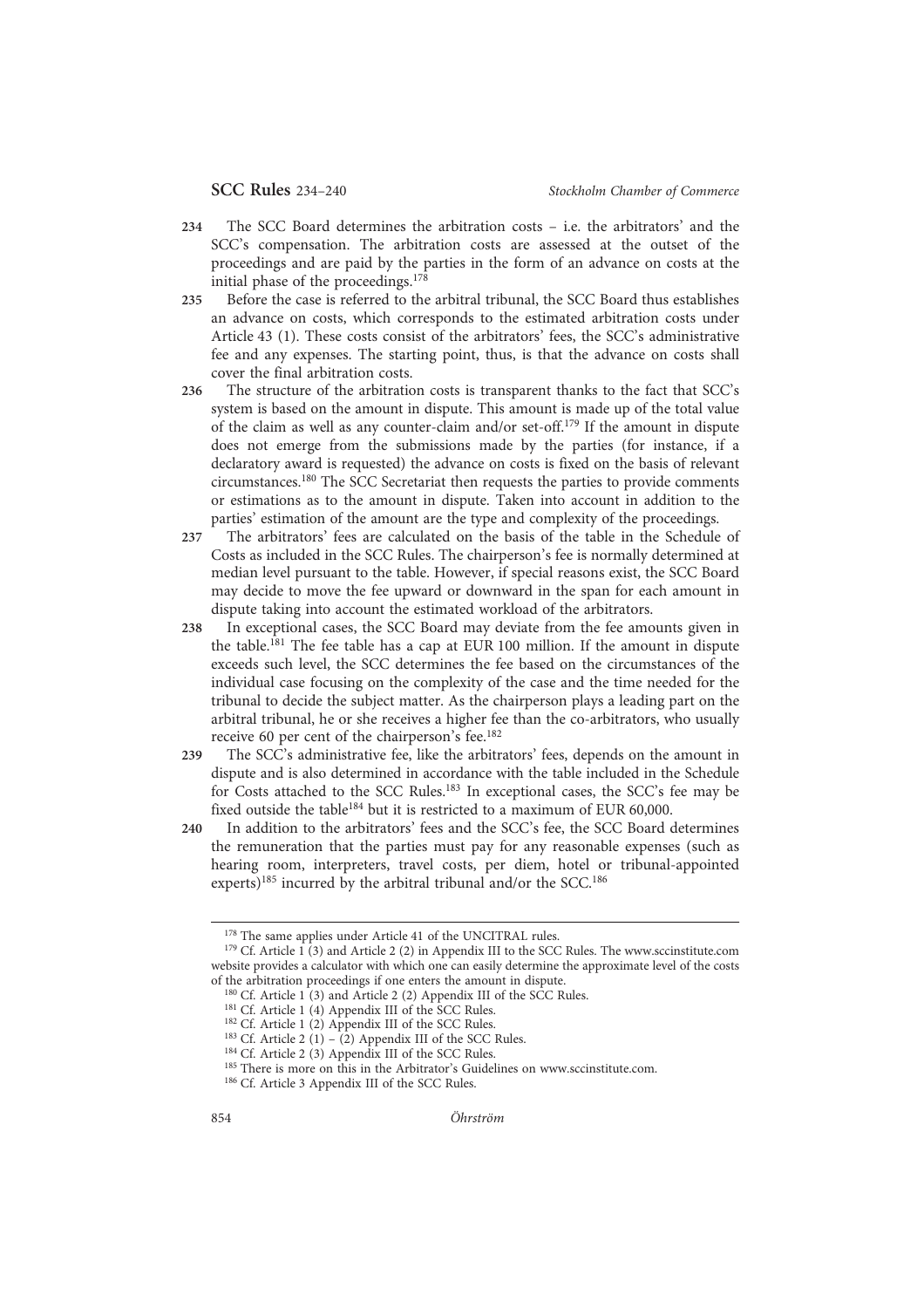Unless otherwise agreed by the parties, they shall pay half the advance on costs. 241 The SCC Board may, however, decide on separate advance on costs if a counter claim or set-off is submitted. Separate advances are fixed, first and foremost, if the amounts claimed by the parties differ considerably. Then the SCC fixes advances for each side that correspond to such party's claims.

The SCC may decide that additional advance on costs shall be paid in the course 242 of the proceedings. This is for example the case if the amount in dispute has increased, if more money is necessary for the tribunal's expenses or if the tribunal advises that the conduct of the proceedings requires more work than was foreseen in the first place. If the parties do not provide such additional advance on costs, the part of the case that is not covered by the advance payments made is dismissed (e.g. a new counterclaim).

A feature which was introduced in the 2007 SCC Rules is that the tribunal may 243 issue a separate arbitral award on payment of advance on costs.<sup>187</sup> This includes situations where, for example, the claimant has paid its share and also the respondent's share of the advance on costs. Then the tribunal may in an award order the respondent to reimburse the claimant for that payment.

The compensation to the arbitrators' and the SCC is paid out after the arbitral 244 award has been rendered. In exceptional cases, the SCC can reimburse an arbitrator in advance, i.e. in the course of the proceedings.

# 7. General Rules

#### Article 46 Confidentiality 245

Unless otherwise agreed by the parties, the SCC and the Arbitral Tribunal shall maintain the confidentiality of the arbitration and the award.

A fundamental feature of arbitration is its confidentiality.<sup>188</sup> Hearings take place 246 behind closed doors<sup>189</sup> and the SCC as well as the arbitral tribunal are committed to maintain confidentiality under the SCC Rules. In order for the parties to be subject to this confidentiality duty, however, there has to be an explicit agreement to this effect<sup>190</sup>

If the arbitrators or the SCC disregard the duty of confidentiality a liability to pay 247 damages may be created. A precondition for this, though, is that the disregard must have been willful or grossly negligent.<sup>191</sup>

# Article 47 Enforcement 248

In all matters not expressly provided for in these Rules, the SCC, the Arbitral Tribunal and the parties shall act in the spirit of these Rules and shall make every reasonable effort to ensure that all awards are legally enforceable.

<sup>191</sup> Cf. Article 48.

<sup>&</sup>lt;sup>187</sup> See more about on separate arbitral awards in the commentary to Article 38.

<sup>&</sup>lt;sup>188</sup> Cf. Aboul-Enein in SIAR 2007:2 p. 25 et seq. on the confidentiality of commercial arbitration proceedings.

<sup>189</sup> Cf. Article 27 (3).

<sup>190</sup> Cf. NJA 2000 p. 538 and Aboul-Enein/Aksen/Reid/Greenwood International Arbitration Court Decisions Page 799 et seq.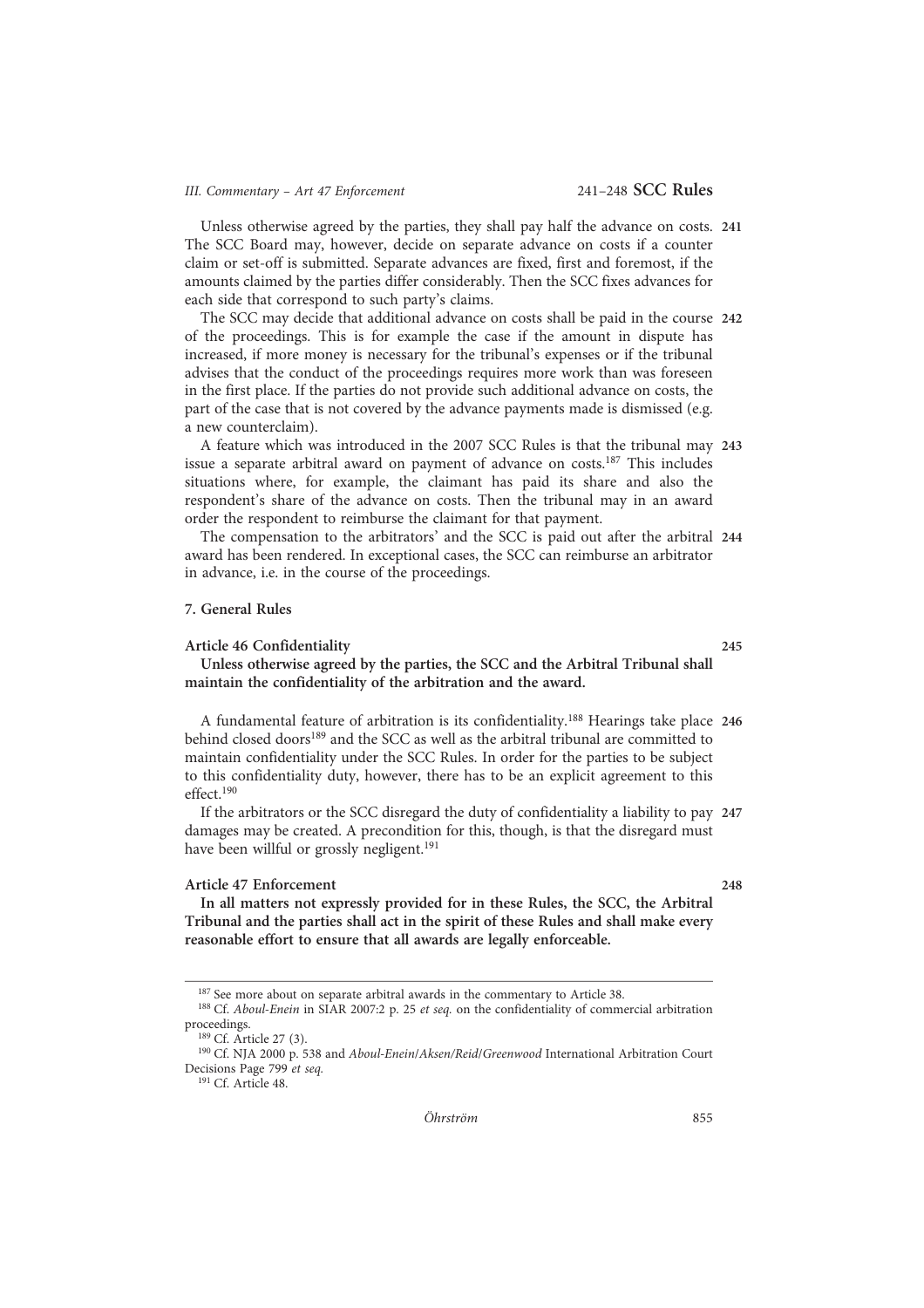- 249 This general clause underlines the obligation of all participants to an SCC arbitration to be loyal vis-à-vis the proceedings and to support in making the arbitral award enforceable. If a party breaches any such obligations under an arbitration agreement, the disadvantaged party should be entitled to legal consequences, something that ensues from the general principles of contract law.192 Furthermore, the SCC Rules provide that the parties commit themselves to obeying the provisions of the arbitral award immediately.<sup>193</sup>
- 250 Article 48 Exclusion of liability

Neither the SCC nor the arbitrator(s) are liable to any party for any act or omission in connection with the arbitration unless such act or omission constitutes willful misconduct or gross negligence.

251 The arbitrators and the SCC shall carry out their tasks diligently.<sup>194</sup> It is, however, a precondition for the SCC's or the arbitrators' liability for damages that any loss was caused by willfulness or gross negligence on their part. Conceivable situations for liability to compensate may be that the arbitrator delays the proceedings and thereby makes the proceedings more costly for the parties, that an arbitrator's misconduct leads to the award is being set aside in a challenge proceedings or that the arbitrator disregards its duty to maintain confidentiality.<sup>195</sup>

<sup>&</sup>lt;sup>192</sup> For example, compensation in damages. Cf. Lindskog p. 122 and 142 et seq.

There is more on the consequences of the behaviour of a negligent party in the comments on Article 30.

<sup>193</sup> Cf. Article 40.

<sup>&</sup>lt;sup>194</sup> Cf. Comments on the English arbitration award (AT&Tet al. v. Saudi Cable) covering misconduct of arbitrators, Slate II, by Roney/Frossard/Azzali/Coppo in International Arbitration Court Decisions, p. 385 et seq. and comments on the Australian arbitration award on the same subject by Bannon and Stulic in International Arbitration Court Decisions, p. 1 et seq.

<sup>195</sup> Cf. Article 48.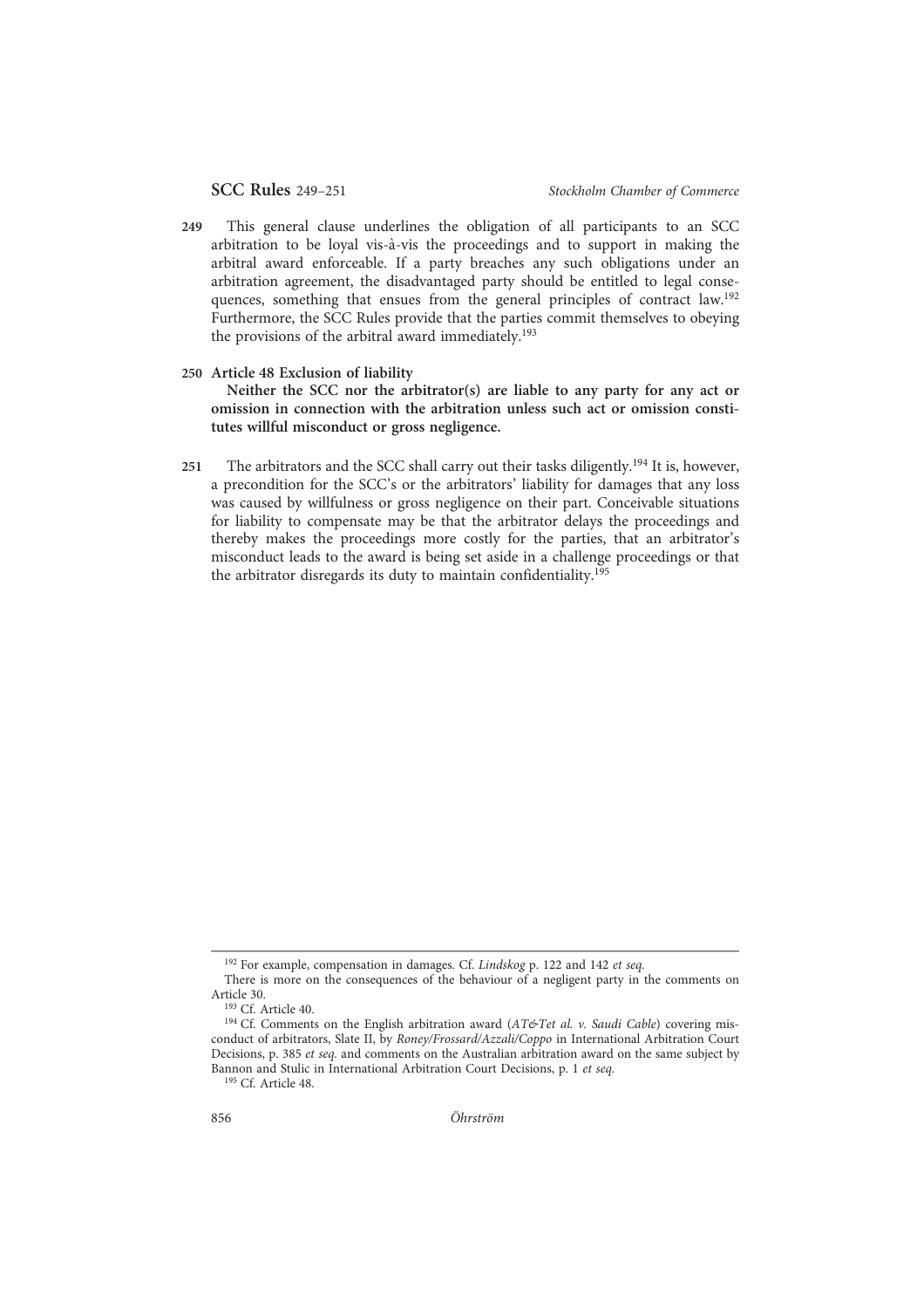# Appendix I: Organization

# Article 1 About the SCC 252

The Arbitration Institute of the Stockholm Chamber of Commerce (the "SCC") is a body providing administrative services in relation to the settlement of disputes. The SCC is part of the Stockholm Chamber of Commerce, but is independent in exercising its functions in the administration of disputes. The SCC is composed of a board of directors (the "Board") and a secretariat (the "Secretariat").

Article 2 Function of the SCC 253

The SCC does not itself decide disputes. The function of the SCC is to:

(i) administer domestic and international disputes in accordance with the SCC Rules and other procedures or rules agreed upon by the parties; and

(ii) provide information concerning arbitration and mediation matters.

### Article 3 The Board 254

The Board shall be composed of one chairperson, a maximum of three vicechairpersons and a maximum of 12 additional members. The Board shall include both Swedish and non-Swedish nationals.

# Article 4 Appointment of the Board 255

The Board shall be appointed by the Board of Directors of the Stockholm Chamber of Commerce (the "Board of Directors"). The members of the Board shall be appointed for a period of three years and are eligible for re-appointment in their respective capacities for one further three year period only, unless exceptional circumstances apply.

### Article 5 Removal of a member of the Board 256

In exceptional circumstances, the Board of Directors may remove a member of the Board. If a member resigns or is removed during a term of office, the Board of Directors shall appoint anew memberfortheremainderoftheterm.22

#### Article 6 Function of the Board 257

The function of the Board is to take the decisions required of the SCC in administering disputes under the SCC Rules and any other rules or procedures agreed upon by the parties. Such decisions include decisions on the jurisdiction of the SCC, determination of advances on costs, appointment of arbitrators, decisions upon challenges to arbitrators, removal of arbitrators and the fixing of arbitration costs.

# Article 7 Decisions by the Board 258

Two members of the Board form a quorum. If a majority is not attained, the Chairperson has the casting vote. The Chairperson or a Vice Chairperson may to take decisions on behalf of the Board in urgent matters. A committee of the Board may be appointed to take certain decisions on behalf of the Board. The Board may delegate decisions to the Secretariat, including decisions on advances on costs, extension of time for rendering an award, dismissal for non-payment of registration fee, release of arbitrators and fixing of arbitration costs. Decisions by the Board are final.

# Article 8 The Secretariat 259

The Secretariat acts under the direction of a Secretary General. The Secretariat carries out the functions assigned to it under the SCC Rules. The Secretariat may also take decisions delegated to it by the Board.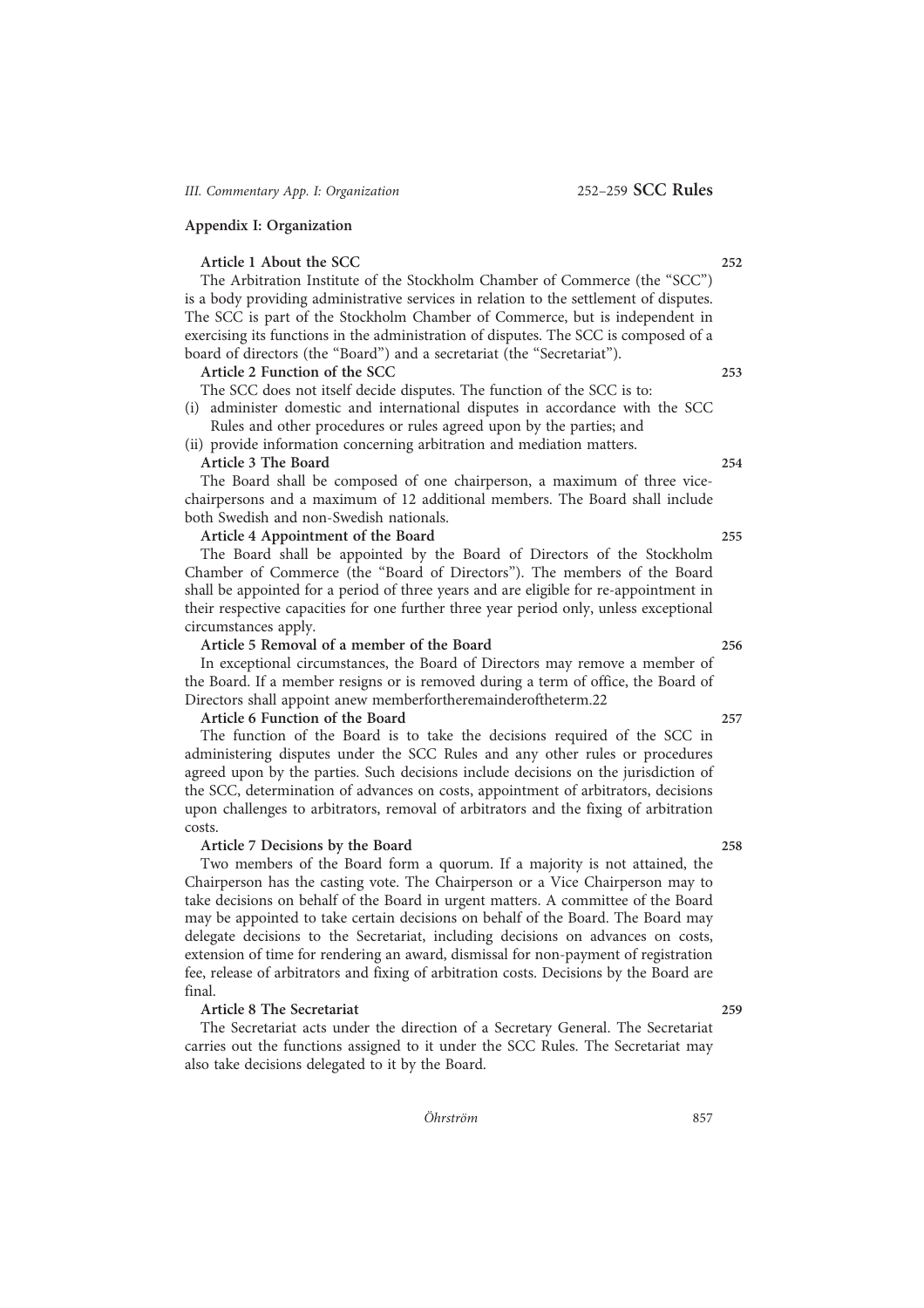#### 260 Article 9 Procedures

The SCC shall maintain the confidentiality of the arbitration and the award and shall deal with the arbitration in an impartial, practical and expeditious manner.

#### Appendix II: Emergency Arbitrator

# 261 Article 1 Emergency Arbitrator

(1) A party may apply for the appointment of an Emergency Arbitrator until the case has been referred to an Arbitral Tribunal pursuant to Article 18 of the Arbitration Rules.

(2) The powers of the Emergency Arbitrator shall be those set out in Article 32 (1)–(3) of the Arbitration Rules. Such powers terminate when the case has been referred to an Arbitral Tribunal pursuant to Article 18 of the Arbitration Rules or when an emergency decision ceases to be binding according to Article 9 (4) of this Appendix.

# 262 Article 2 Application for the appointment of an Emergency Arbitrator

- An application for the appointment of an Emergency Arbitrator shall include:
- (i) a statement of the names and addresses, telephone and facsimile numbers and e-mail addresses of the parties and their counsel;
- (ii) a summary of the dispute;
- (iii) a statement of the interim relief sought and the reasons therefore;
- (iv) a copy or description of the arbitration agreement or clause on the basis of which the dispute is to be settled;
- (v) comments on the seat of the emergency proceedings, the applicable law(s) and the language(s) of the proceedings; and
- (vi) proof of payment of the costs for the emergency proceedings pursuant to Article 10 (1)-(2) of this Appendix.
- 263 Article 3 Notice

As soon as an application for the appointment of an Emergency Arbitrator has been received, the Secretariat shall send the application to the other party.

# 264 Article 4 Appointment of the Emergency Arbitrator

(1) The Board shall seek to appoint an Emergency Arbitrator within 24 hours of receipt of the application for the appointment of an Emergency Arbitrator.

(2) An Emergency Arbitrator shall not be appointed if the SCC manifestly lacks jurisdiction over the dispute.

(3) Article15 of the Arbitration Rules applies except that a challenge must be made within 24 hours from when the circumstances giving rise to the challenge of an Emergency Arbitrator became known to the party.

(4) An Emergency Arbitrator may not act as an arbitrator in any future arbitration relating to the dispute, unless otherwise agreed by the parties.

# 265 Article 5 Seat of the emergency proceedings

The seat of the emergency proceedings shall be that which has been agreed upon by the parties as the seat of the arbitration. If the seat of the arbitration has not been agreed by the parties, the Board shall determine the seat of the emergency proceedings.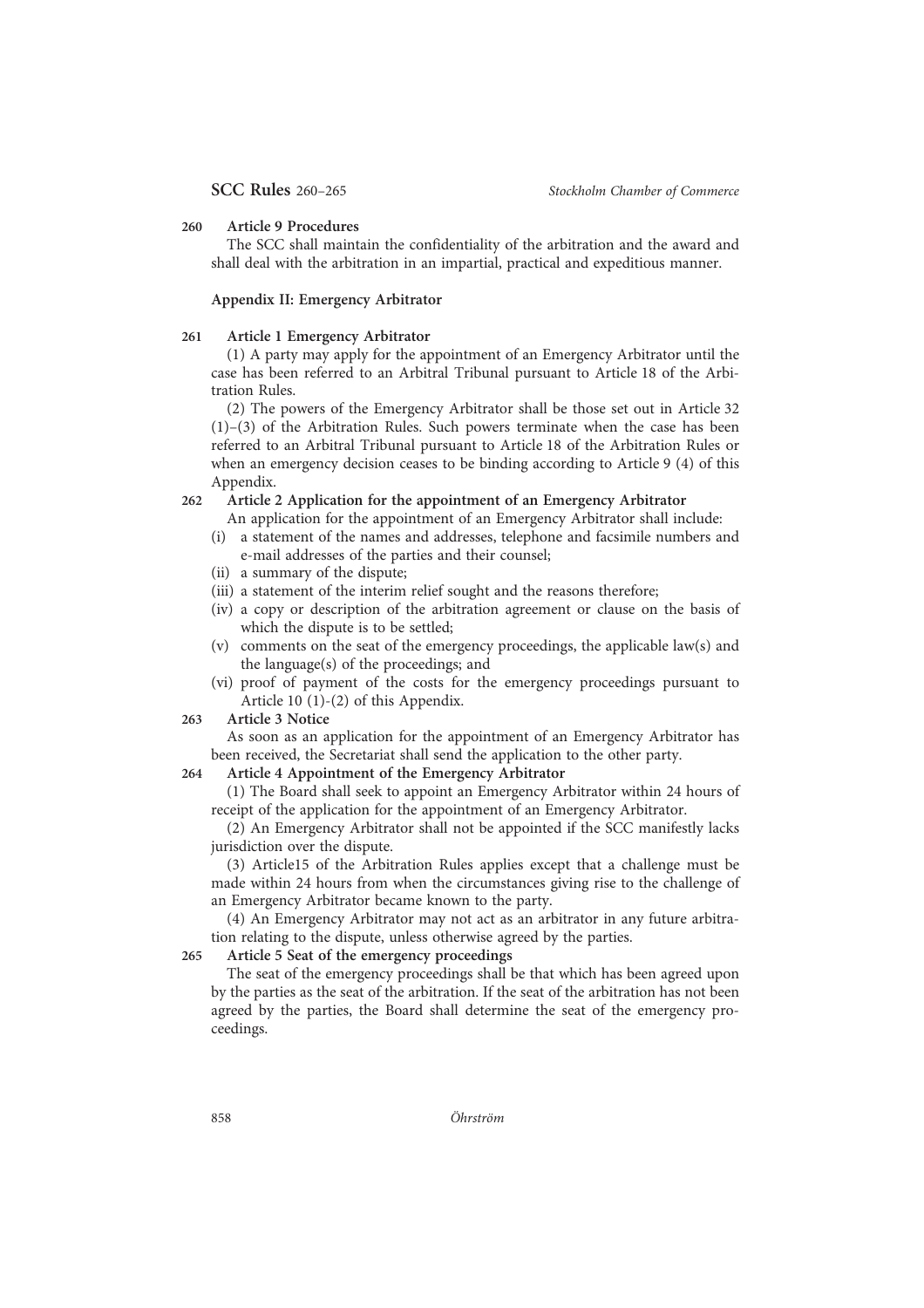# Article 6 Referral to the Emergency Arbitrator 266

Once an Emergency Arbitrator has been appointed, the Secretariat shall promptly refer the application to the Emergency Arbitrator.

Article 7 Conduct of the emergency proceedings 267

Article 19 of the Arbitration Rules shall apply to the emergency proceedings, taking into account the urgency inherent in such proceedings.

Article 8 Emergency decisions on interim measures 268

(1) Any emergency decision on interim measures shall be made not later than 5 days from the date upon which the application was referred to the Emergency Arbitrator pursuant to Article 6 of this Appendix. The Board may extend this time limit upon a reasoned request from the Emergency Arbitrator, or if otherwise deemed necessary.

(2) Any emergency decision on interim measures shall:

(i) be made in writing;

(ii) state the date when it was made, the seat of the emergency proceedings and the reasons upon which the decision is based; and

(iii) be signed by the Emergency Arbitrator.

(3) The Emergency Arbitrator shall promptly deliver a copy of the emergency decision to each of the parties and to the SCC.

Article 9 Binding effect of emergency decisions 269

(1) An emergency decision shall be binding on the parties when rendered.

(2) The emergency decision may be amended or revoked by the Emergency Arbitrator upon a reasoned request by a party.

(3) By agreeing to arbitration under the Arbitration Rules, the parties undertake to comply with any emergency decision without delay.

(4) The emergency decision ceases to be binding if:

- (i) the Emergency Arbitrator or an Arbitral Tribunal so decides;
- (ii) an Arbitral Tribunal makes a final award;
- (iii) arbitration is not commenced within 30 days from the date of the emergency decision; or
- (iv) the case is not referred to an Arbitral Tribunal within 90 days from the date of the emergency decision.

(5) An Arbitral Tribunal is not bound by the decision(s) and reasons of the Emergency Arbitrator.

Article 10 Costs of the emergency proceedings 270

(1) The party applying for the appointment of an Emergency Arbitrator shall pay the costs of the emergency proceedings upon filing the application.

(2) The costs of the emergency proceedings include:

(i) the fee of the Emergency Arbitrator which amounts to EUR 12,000; and

(ii) the application fee which amounts to EUR 3,000.26

(3) Upon a request from the Emergency Arbitrator or if otherwise deemed appropriate, the Board may decide to increase or reduce the costs having regard to the nature of the case, the work performed by the Emergency Arbitrator and the SCC, and other relevant circumstances.

(4) If payment of the costs of the emergency proceedings is not made in due time, the Secretariat shall dismiss the application.

 $\ddot{O}h$ rström 859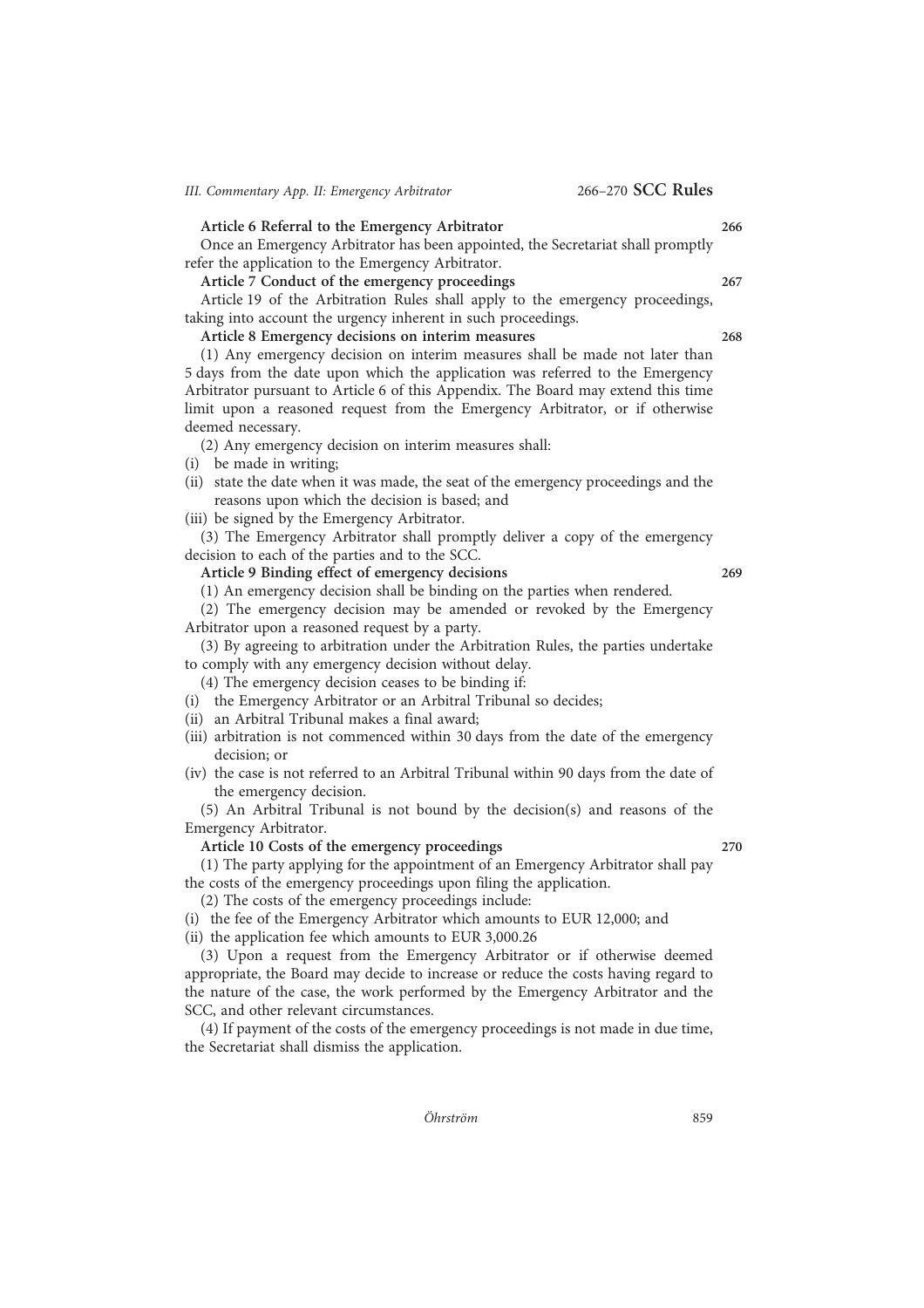(5) At the request of a party, the costs of the emergency proceedings may be apportioned between the parties by an Arbitral Tribunal in a final award.

# Appendix III: Schedule of Costs

# Arbitration Costs

# 271 Article 1 Registration Fee

(1) The Registration Fee referred to in Article 3 of the Arbitration Rules amounts to EUR 1 500.

(2) The Registration Fee is non-refundable and constitutes a part of the Administrative Fee in Article 3 below. The Registration Fee shall be credited to the Advance on Costs to be paid by the Claimant pursuant to Article 45 of the Arbitration Rules.

# 272 Article 2 Fees of the Arbitral Tribunal

(1) The Board shall determine the fee of a Chairperson or sole arbitrator based on the amount in dispute in accordance with the table below.

(2) Co-arbitrators shall each receive 60 percent of the fee of the Chairperson. After consultation with the Arbitral Tribunal, the Board may decide that a different percentage shall apply.

(3) The amount in dispute shall be the aggregate value of all claims, counterclaims and set-offs. Where the amount in dispute cannot be ascertained, the Board shall determine the Fees of the Arbitral Tribunal taking all relevant circumstances into account.

(4) In exceptional circumstances, the Board may deviate from the amounts set out in the table.

# 273 Article 3 Administrative Fee

(1) The Administrative Fee shall be determined in accordance with the table below.

(2) The amount in dispute shall be the aggregate value of all claims, counterclaims and set-offs. Where the amount in dispute cannot be ascertained, the Board shall determine the Administrative Fee taking all relevant circumstances into account.

(3) In exceptional circumstances, the Board may deviate from the amounts set out in the table.

# 274 Article 4 Expenses

In addition to the Fees of the arbitrator(s) and the Administrative Fee, the Board shall fix an amount to cover any reasonable expenses incurred by the arbitrator(s) and the SCC. The expenses of the arbitrator(s) may include the fee and expenses of any expert appointed by the Arbitral Tribunal pursuant to Article 29 of the Arbitration Rules.

#### 275 Arbitrators' Fees

|                            | Amount in dispute Fee of the Chairman/Sole Arbitrator |                                              |
|----------------------------|-------------------------------------------------------|----------------------------------------------|
| (EUR)                      | Minimum (EUR)                                         | Maximum (EUR)                                |
| to 25,000                  | 2,500                                                 | 5,500                                        |
| from $25,001$ to<br>50,000 | $2,500 + 2\%$ on the<br>amount above 25,000           | $5,500 + 14\%$ on the<br>amount above 25,000 |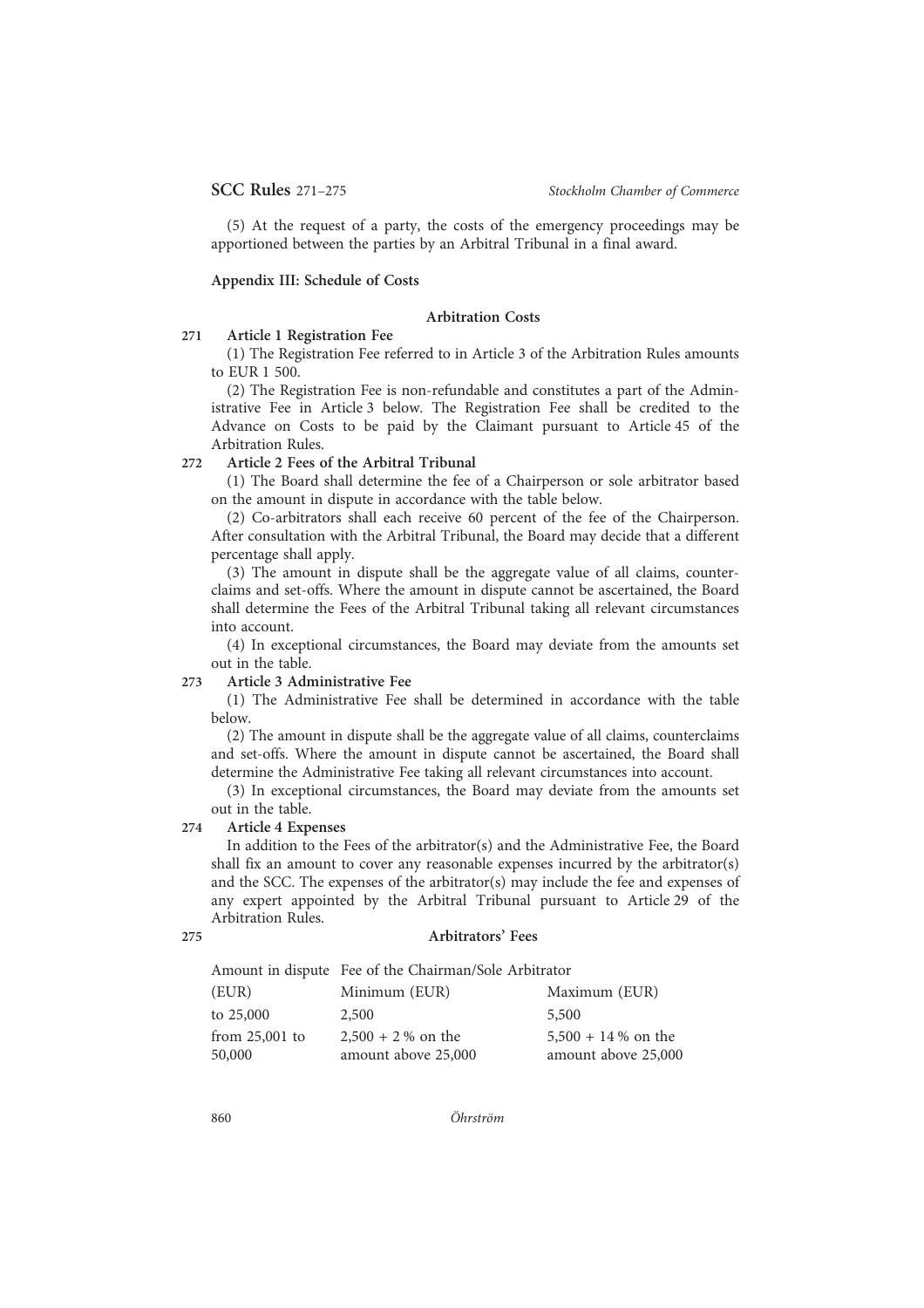# III. Commentary App. III: Schedule of Costs 276 SCC Rules

|                     | Amount in dispute Fee of the Chairman/Sole Arbitrator |                               |
|---------------------|-------------------------------------------------------|-------------------------------|
| (EUR)               | Minimum (EUR)                                         | Maximum (EUR)                 |
| from $50,001$ to    | $3,000 + 2%$ on the                                   | $9,000 + 4 %$ on the          |
| 100,000             | amount above 50,000                                   | amount above 50,000           |
| from 100,001 to     | $4,000 + 1\%$ on the                                  | $11,000 + 5%$ on the          |
| 500,000             | amount above 100,000                                  | amount above 100,000          |
| from 500,001 to     | $8,000 + 0.8 %$ on the                                | $31,000 + 2.4 %$ on the       |
| 1,000,000           | amount above 500,000                                  | amount above 500,000          |
| from 1,000,001 to   | $12,000 + 0.5 %$ on the                               | 43 000 $+2.5$ % on the        |
| 2,000,000           | amount above 1,000,000                                | amount above 1,000,000        |
| from 2,000,001 to   | $17,000 + 0.2 %$ on the                               | 68 000 + 0.8 % on the         |
| 5,000,000           | amount above 2,000,000                                | amount above 2,000,000        |
| from $5,000,001$ to | $23,000 + 0.1 %$ on the                               | $92,000 + 0.68$ % on the      |
| 10,000,000          | amount above 5,000,000                                | amount above 5,000,000        |
| from 10,000,001     | $28,000 + 0.03 %$ on the                              | $126,000 + 0.15\%$ on the     |
| to 50,000,000       | amount above 10,000,000                               | amount above 10,000,000       |
| from 50,000,001     | $40,000 + 0.02 %$ on the                              | $186,000 + 0.16 %$ on the     |
| to 75,000,000       | amount above 50,000 000                               | amount above 50,000,000       |
| from 75,000,001     | $45,000 + 0.012$ % on the                             | $226,000 + 0.02 %$ on the     |
| to 100,000,000      | amount above 75,000,000                               | amount above 75,000,000       |
| from 100,000,001    | To be determined by the Board                         | To be determined by the Board |
|                     |                                                       |                               |

# Administrative Fee 276

| Amount in dispute (EUR)         | Administrative Fee (EUR)                         |  |  |  |
|---------------------------------|--------------------------------------------------|--|--|--|
| Up to $25,000$                  | 1,500                                            |  |  |  |
| from $25,001$ to $50,000$       | $1,500 + 4$ % on the amount above 25,000         |  |  |  |
| from 50,001 to 100,000          | $2,500 + 2$ % on the amount above 50,000         |  |  |  |
| from 100,001 to 500,000         | $3,500 + 1.6\%$ on the amount above 100,000      |  |  |  |
| from 500,001 to 1,000,000       | $9,900 + 0.8$ % on the amount above 500,000      |  |  |  |
| from 1,000,001 to 2,000,000     | $13,900 + 0.5$ % on the amount above 1,000,000   |  |  |  |
| from $2,000,001$ to $5,000,000$ | $18,900 + 0.1$ % on the amount above 2,000,000   |  |  |  |
| from 5,000,001 to 10,000,000    | $21,900 + 0.14$ % on the amount above 5,000,000  |  |  |  |
| from 10,000,001 to 50,000,000   | $28,900 + 0.02$ % on the amount above 10,000,000 |  |  |  |
| from 50,000,001 to 75,000,000   | $36,900 + 0.02$ % on the amount above 50,000,000 |  |  |  |
| from 75 000 001                 | $41,900 + 0.01$ % on the amount above 75,000,000 |  |  |  |
| Maximum 60,000                  |                                                  |  |  |  |

The costs of the arbitration can easily be calculated at www.sccinstitute.com